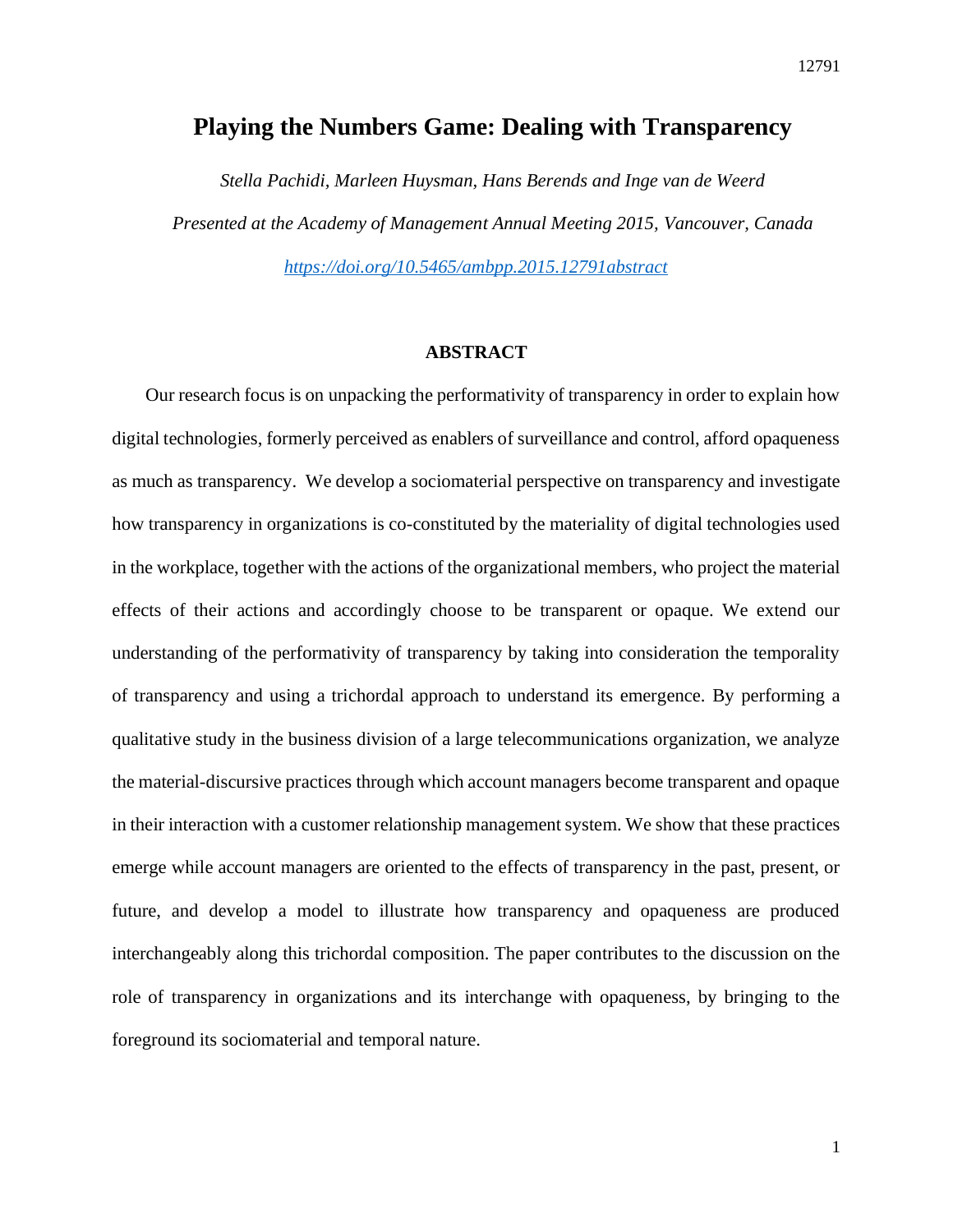## **Keywords:**

Performativity, sociomateriality, temporality, transparency, digital technology

#### **INTRODUCTION**

Digital technologies have often been considered to be powerful in increasing transparency in organizations (Brivot & Gendron, 2011; Elmes, Strong, & Volkoff, 2005), governance structures (Fung, Graham, & Weil, 2007; Garsten & Montoya, 2008) and in society (Hansen & Flyverbom, 2014). The affordances of information systems for increased visibility and monitoring of actions and processes across all levels of hierarchy have triggered the interest of scholars in considering the disciplinary power of IS in Foucauldian terms (Foucault, 1979). The notion of the information panopticon (Zuboff, 1988) has been used by scholars (Elmes et al., 2005; Sia, Tang, Soh, & Boh, 2002) to study the regulatory forces of enterprise systems in organizations. However, most scholars, taking a technological deterministic perspective (Boudreau & Robey, 2005; Orlikowski, 2010), have overlooked how technology may be enacted in ways that preserve the user's autonomy and provide a distorted view of the reality on the work floor to the supervisors. Studies that follow a structurational approach (Cunha, 2013; Faÿ, Introna, & Puyou, 2010) expose how organizational actors produce, make sense of and deal with numbers stored in information systems, and thus increase our understanding of how transparency influences the way employees use those systems, as well as how their use influences the transparency of information (or its absence). However, we still lack a comprehensive account of how actors choose to be transparent or opaque while using the digital technologies that render their actions visible in the organization. We draw our focus on this aspect, aiming to answer the research question: *How does the transparency afforded by digital technologies influence the way people enact these technologies in the workplace?*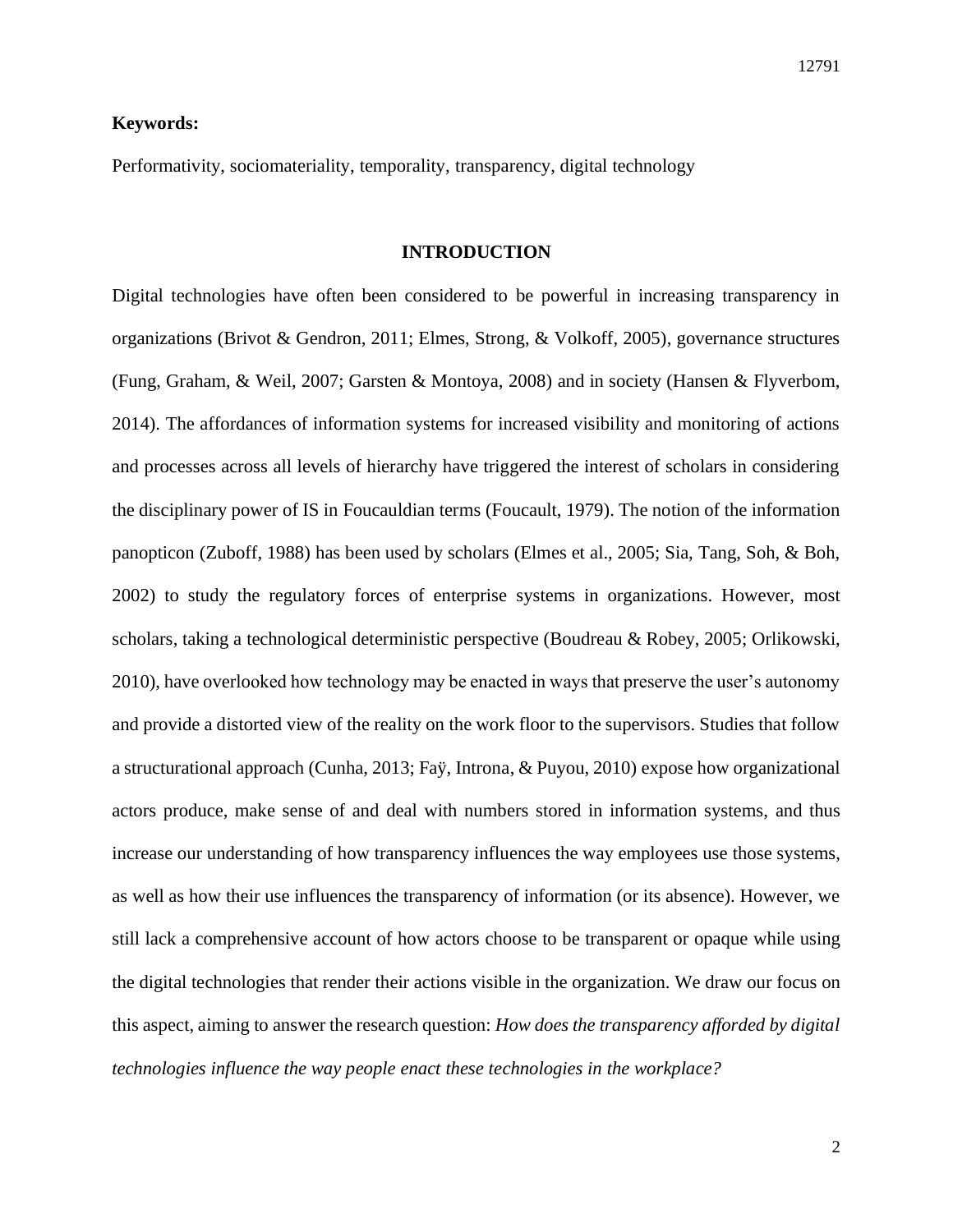Drawing upon work on transparency in similar contexts, such as rankings (Hansen  $\&$ Flyverbom, 2014) and reviews (Hansen & Flyverbom, 2014; Orlikowski & Scott, 2014; Scott & Orlikowski, 2014), this paper follows a sociomaterial perspective (Orlikowski, 2010) with the goal to untangle the performativity of transparency afforded by information systems. We conceive the performativity of transparency according to Roberts (2009: 958), as the mechanism through which "the making visible starts changing that which is rendered transparent". We consider performativity as material-discursive (Orlikowski & Scott, 2014: 874), thus conceiving reality as enacted through performance of material-discursive practices. Hansen and Flyverbom (2014) suggest that considering the materiality that enables transparency is important to understand why transparency efforts end up concealing more than making visible. Following the call of Roberts (2009), we aim to further understand how the devices that make human actions visible are mutually constituted with the agency of humans whose actions become visible, through these very actions. Taking into consideration that information systems afford monitoring performance in real time, as well as evaluating past performance (via storing past data) and forecasting future performance (Hansen & Flyverbom, 2014), we understand that transparency can have a temporal orientation. Consequently, to understand its performativity -and thus why people often conceal more through digital technologies rather than acting more transparently (Cunha, 2013; Hansen  $\&$ Flyverbom, 2014), we need to also examine its temporality. We do so by incorporating the approach by Emirbayer & Mische (1998) in our analysis, which suggests that agency is always oriented to the present, past and future through the chordal triad of agency.

In order to unpack the performativity of transparency, we performed a qualitative study in a large telecommunications organization in Western Europe. Through interviews and observations with employees in the marketing and sales department, we got to develop a thorough understanding

3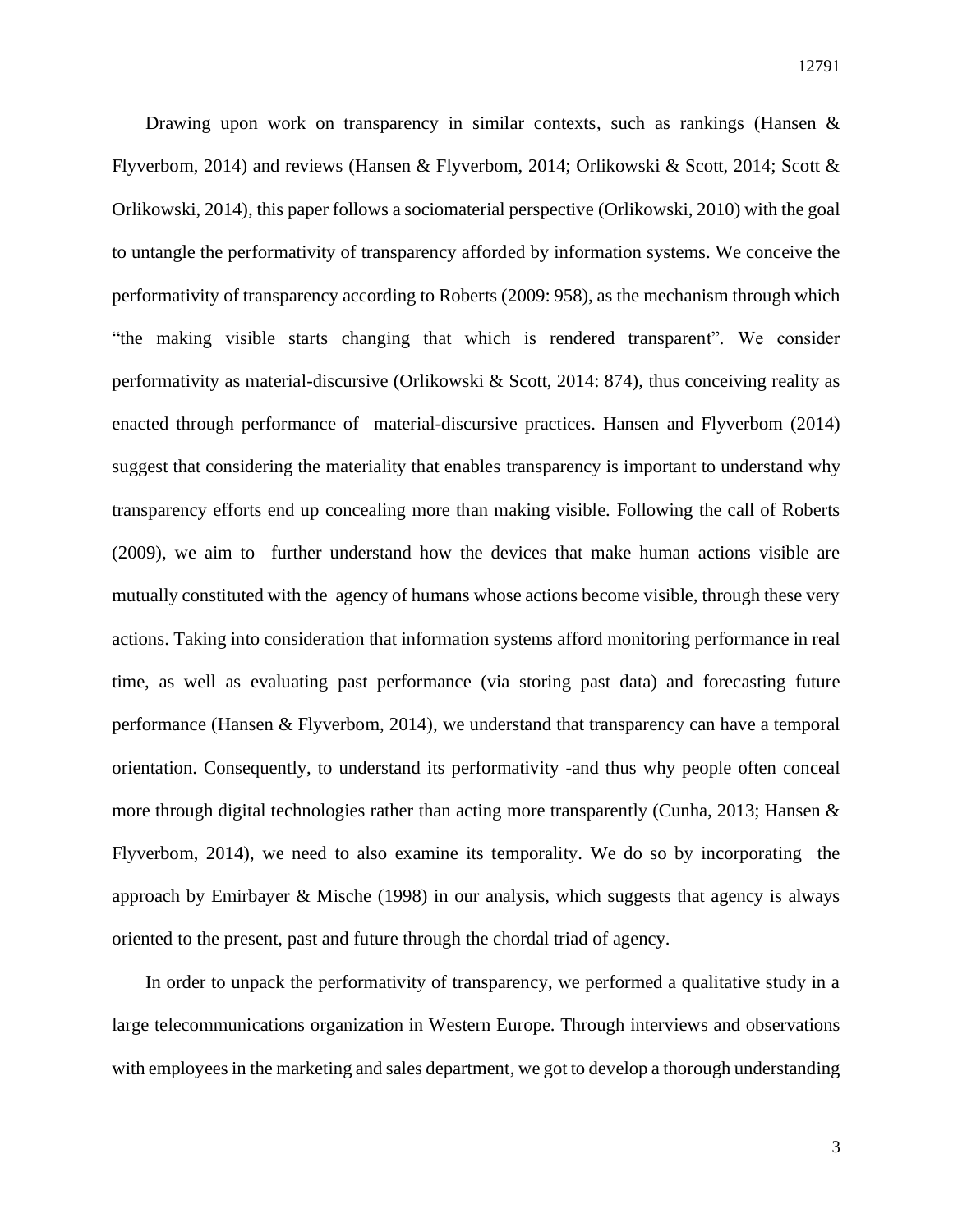of how transparency and the lack thereof, i.e. opaqueness, emerge through the daily actions of account managers, while using a CRM system for managing their sales work. By analyzing the practices they enacted, we identified how their actions, being oriented towards their past, present and future performance, are entangled with the material reality of the past, present and future constructed by CRM data. We found that the materiality of the CRM system, offering visibility to multiple stakeholders and in real time, semi-automated figures and reports produced on a regular basis, editability of information retrospectively, historicity via storing past information, etc., triggers account managers not only to act transparent, but also to act opaque as they interact with the system, and reflect on their past, present and future. Our findings contribute to the recent discussions on how transparency is manufactured in light of the affordances of digital technologies (Hansen & Flyverbom, 2014), by unpacking the performativity of transparency as such emerges over time, and illustrating how, why and when employees' actions on the work floor become transparent or opaque, in line with past studies on transparency (Bernstein, 2012; Collinson, 1999).

The remainder of this paper is structured as follows: First, we draw on theories of transparency, digital technologies, sociomateriality and the chordal triad of agency to construct a performative perspective on transparency. We continue with providing details on our research approach, the research setting and the research methods followed. In the analysis of the findings section we unpack the performativity of transparency as this emerges in the practices of sales employees. In the discussion section we try to extend our theorizing on the performativity of transparency across time, and discuss the contributions of the study and implications for research.

#### **TOWARDS A PERFORMATIVE VIEW OF TRANSPARENCY**

## **Transparency in organizations**

The potential of transparency to counter opaqueness (Roberts, 2009), by illuminating what would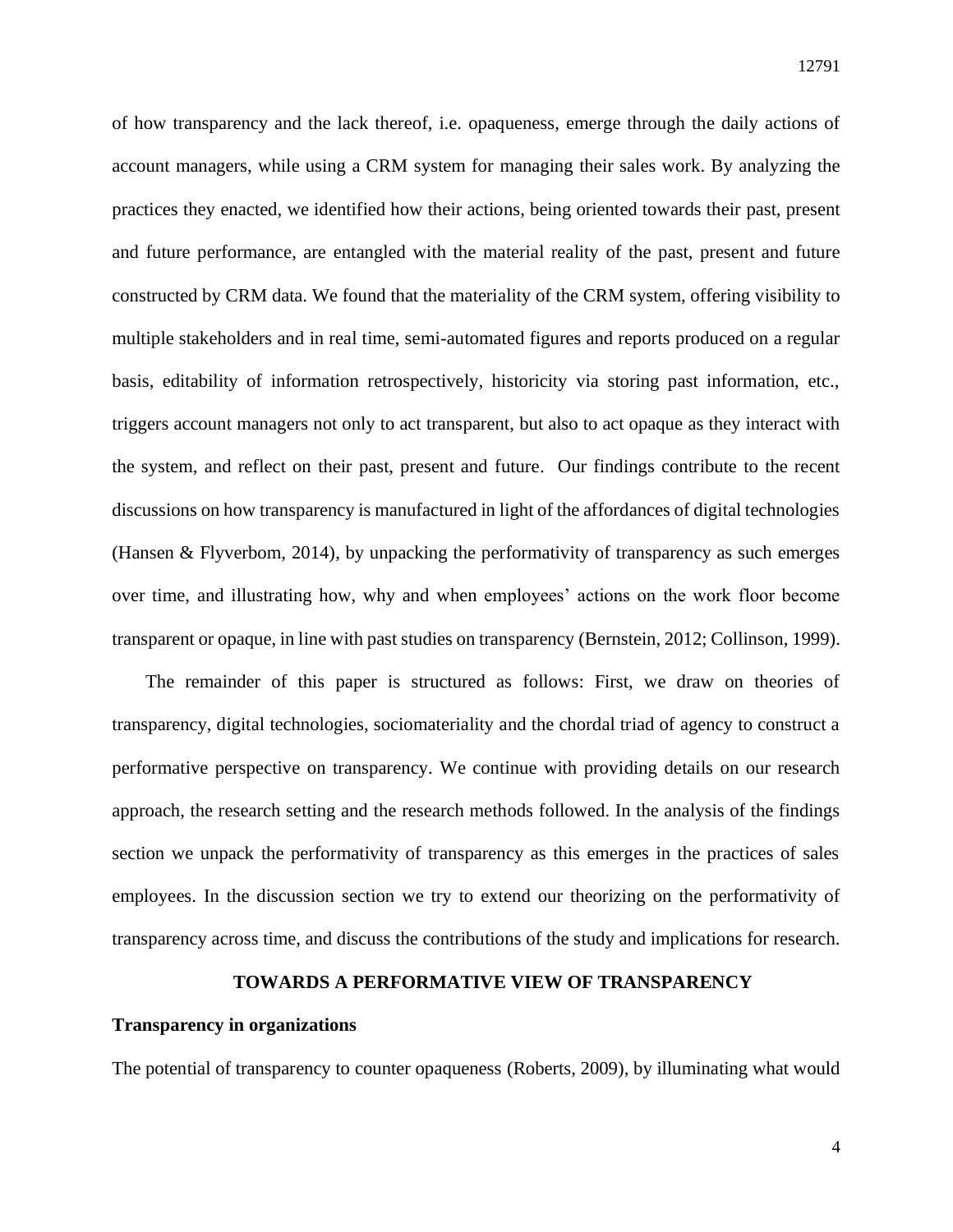otherwise remain concealed, has strongly related the concept to notions of accountability (Hansen & Flyverbom, 2014; Roberts, 2009), regulation (Garsten & Montoya, 2008; Williams, 2013) and surveillance (Everett, Neu, & Rahaman, 2007; Knorr Cetina & Bruegger, 2001). In this regard, organizational scholars have been concerned with the role of transparency in management of organizations (Bennis, Goleman, O'Toole, & Biederman, 2008; Bernstein, 2012; Hood & Heald, 2006), and have considered it as a powerful form of governance (Fung et al., 2007). As Bernstein (2012) defines it, transparency casts light upon the behaviors, activities, routines, output and performance that emerge at the lower hierarchical levels of organizations, thus enabling not only operational control, but also knowledge management and organizational learning. Several studies illustrate the efforts of managers to increase visibility of work in their organizations, for example by redesigning the office spaces (Elsbach & Pratt, 2007; Zalesny & Farace, 1987), introducing surveillance systems (Collinson, 1999; Sewell & Wilkinson, 1992), arranging peer scrutiny mechanisms (Sewell, 1998), and adopting information and communication technologies for realtime monitoring of activities (Elmes et al., 2005; Leonardi, Treem, & Jackson, 2010; Orlikowski, 1991; Tapscott & Ticoll, 2003; Volkoff, Strong, & Elmes, 2007). Another well-known practice for increasing transparency consists in the development of performance measurement systems, such as the balanced scorecard (Kaplan & Norton, 1996; Martinsons, Davison, & Tse, 1999), target systems (Ball & Wilson, 2000; Collinson, 1999; Frey, Homberg, & Osterloh, 2013), rankings (Hansen & Flyverbom, 2014) and reviews (Scott & Orlikowski, 2012).

#### **Transparency afforded in digital technologies**

The development of digital technologies during the last decades has had a vast impact on the development of practices that reinforce transparency in organizations. Data produced by digital technologies provide inscriptions (Latour & Woolgar, 1986; Robson, 1992) of actions that take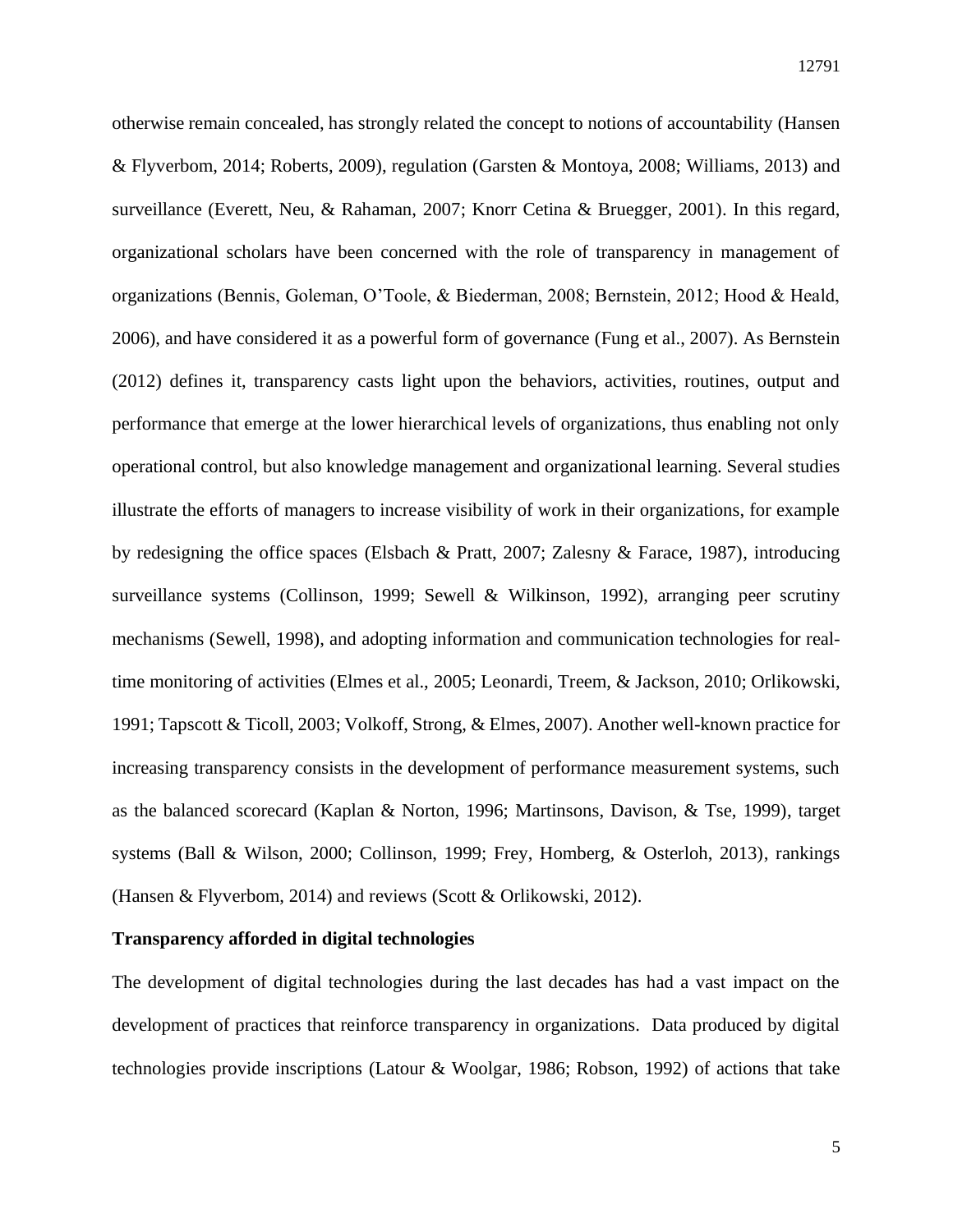place on the work floor, while the data stored in information systems and infrastructures serve as historical apparatuses which capture events that took place in the past. Having the possibility to informate up (Zuboff, 1988) in the organization, information systems have the potential to reveal to higher management the behaviors and performance at the operational levels, while also exposing the reasons behind management's decisions to the employees at the lower echelons of power.

In the past decades, the development of management information systems (Saunders, 1981; Sawy, 1985), executive information systems (Walstrom & Wilson, 1997), computer-based performance monitoring (Ball & Wilson, 2000; George, 1996), management support systems (Clark, Jones, & Armstrong, 2007), and electronic surveillance (Sewell, 1998) appears to have empowered management in increasing transparency and control. IS scholars have been previously concerned with the disciplinary power of information technology (Elmes et al., 2005; Orlikowski, 1991). Technologies such as enterprise systems (Elmes et al., 2005; Sia et al., 2002), knowledge management systems (Brivot & Gendron, 2011) and enterprise social media (Leonardi et al., 2010) provide the ability to observe organizational processes and employees' actions in real time, as well as storing the data for later investigation. Thus, a system that provides global visibility of information can serve as an information panopticon (Foucault, 1979; Zuboff, 1988), and increase disciplinary power without constant observation, due to the exercise of disciplinary self-control.

## **Performativity of transparency**

Notwithstanding the popular belief that transparency reinforces bureaucratic forms of organizing (Adler & Borys, 1996), recent studies question the effectiveness of transparency in controlling and regulating activity (Hansen & Flyverbom, 2014). For example, Collinson (1999), drawing upon his study in the North Sea oil industry which exposed the concealment practices of oil workers under extensive surveillance, suggests that transparency may influence the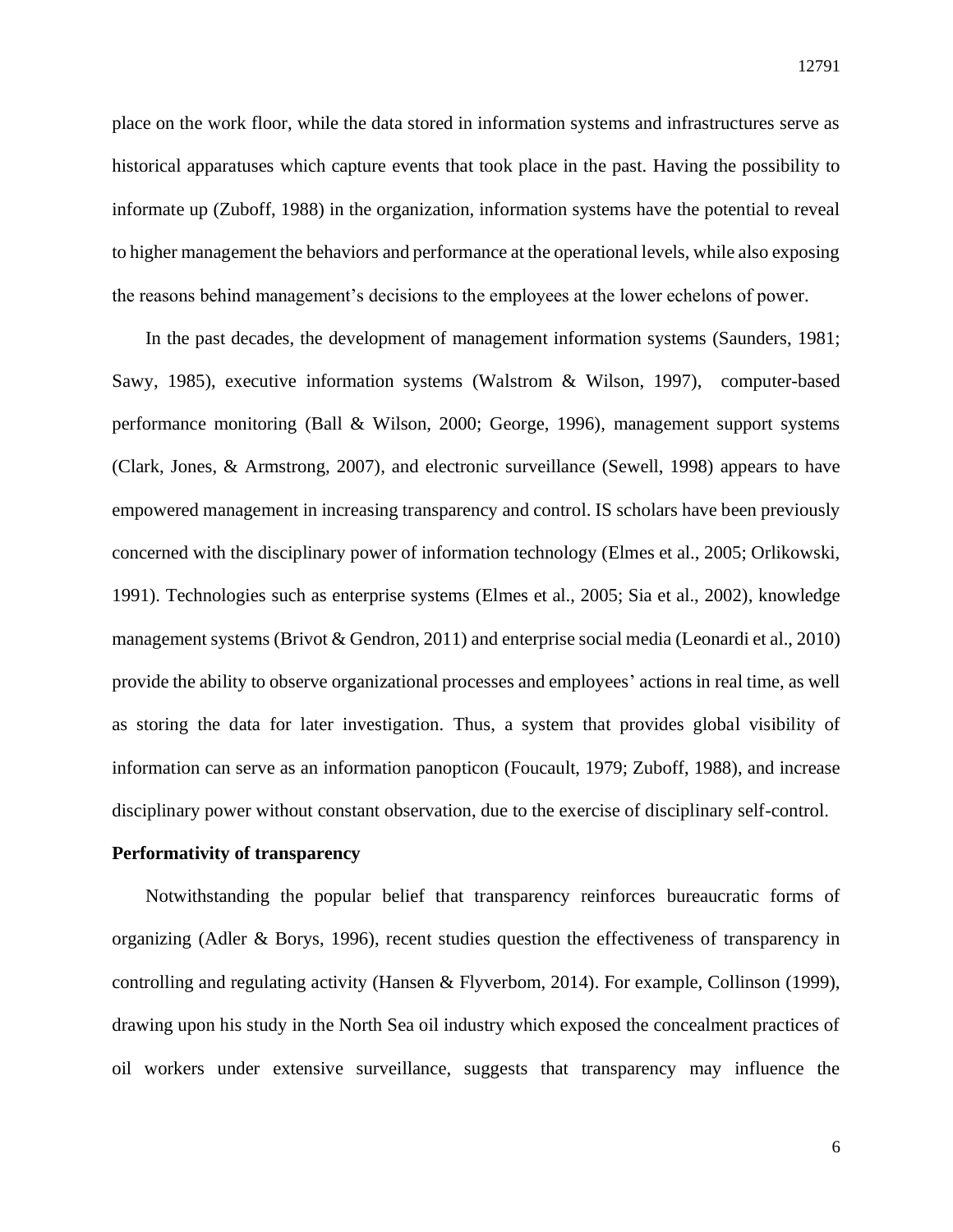performance of employees and thus may end up obscuring more than exposing when put into practice. The study by Bernstein (2012) highlights the negative effects of transparency on productivity, illustrating how the workers in a Chinese factory developed different practices that they followed when they had to be transparent, while they followed other, more practices, when they were not observed. Taking these into consideration, we suggest exploring further the tension between transparency and concealment by unpacking the performativity of transparency.

Roberts (2009 :958) addresses the performativity of transparency in light of the fact that transparency, apart from merely making something visible, can also have other unforeseen effects, "such that the making visible starts to change that which is rendered transparent". In addition to the previous examples, other studies show how rankings (Espeland  $&$  Sauder, 2007) and reviews (Covaleski, Dirsmith, Heian, & Samuel, 1998; Scott & Orlikowski, 2012) influence the way organizations act, thus endogenously influencing the output of the valuation.

#### **Sociomaterial perspective of transparency**

In order to unpack the performativity of transparency, we take up a sociomaterial perspective, as this has been described by (Orlikowski & Scott, 2014; Orlikowski, 2010, 2007). Such a view conceives "the social and the material as constitutively entangled in everyday life" (Orlikowski, 2010: 125) and draws upon the work of scholars from the science and technology studies (Barad, 2007; Latour, 2005) who consider a relational view, giving equal important to both human and non-human actors. Past studies have examined the dynamic reconfigurations between social and material, such as in the case of pharmaceutical robotics (Barrett, Oborn, Orlikowski, & Yates, 2012) or planetary exploration (Mazmanian, Cohn, & Dourish, 2014).

Approaching transparency as a practice, manufactured in the entanglement of humans and materials (Hansen & Flyverbom, 2014), can expand our understanding of how rankings are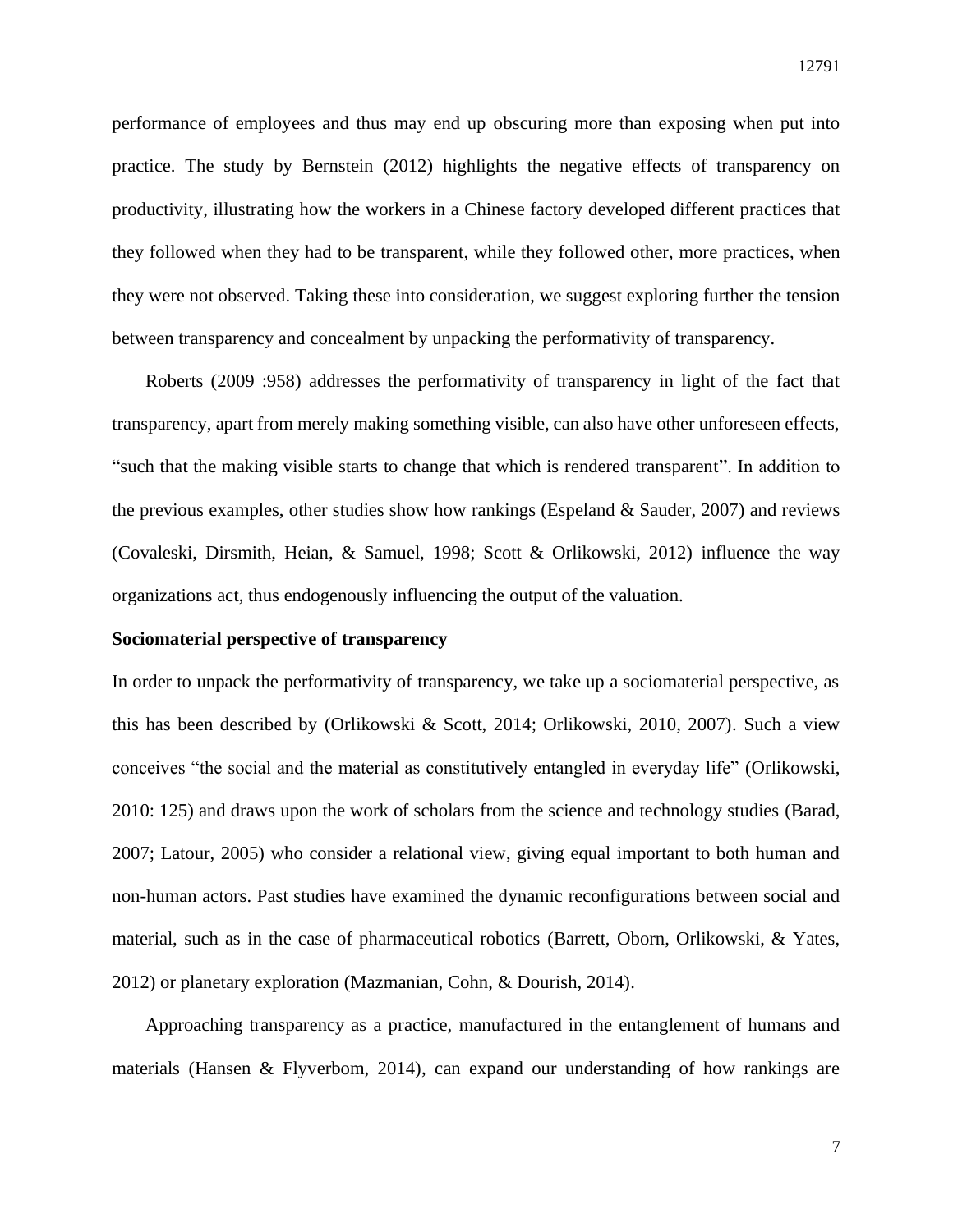constructed (Orlikowski & Scott, 2014; Pollock & D'Adderio, 2012; Scott & Orlikowski, 2014), how numbers take the role of "inscriptions" that help govern at a distance (Miller, 2001; Roberts, 2009; Robson, 1992; Vollmer, Mennicken, & Preda, 2009; Vollmer, 2007), or how forecasts are produced and interpreted by managers and controllers (Faÿ et al., 2010).

Furthermore, taking a sociomaterial perspective and conceiving transparency as a material discursive practice (Orlikowski & Scott, 2014), might help us better understand phenomena that have indicated the tension between transparency and opaqueness, i.e. whereas transparency is aimed to shed light on employees' actions, it often ends up reinforcing their opaqueness. Such a tension has been highlighted for example in the way managers used performance data for impression management (Cunha, 2013), in the problematic of imperfect numbers in performance measurement (Andon, Baxter, & Chua, 2007; Dambrin & Robson, 2011; Jordan & Messner, 2012), in the strategic micro-practices of calculation followed by accountants and middle-managers (Fauré & Rouleau, 2011), as well as other cases of fraud in accounting (Boll, 2014; Cooper, Dacin, & Palmer, 2013; Everett et al., 2007; Neu, Everett, Rahaman, & Martinez, 2013).

#### **Temporal emergence of transparency**

In their study of politics of transparency in the digital age, Hansen & Flyverbom (2014) examine how "disclosure devices", i.e. mediating technologies in manufacturing transparency, help provide not only a retrospective type of disclosure, e.g. by analyzing past data that represent traces of actions, but also an anticipatory one, which includes making predictions from analyzing real-time data. This distinction suggests that transparency as a practice also has a temporal orientation. As soon as the data that traces people's actions is stored in an information system, it can be used not only to control their actions in the present, but also to evaluate their past performance as well as to predict their performance in the future. Thus, in order to understand the performativity of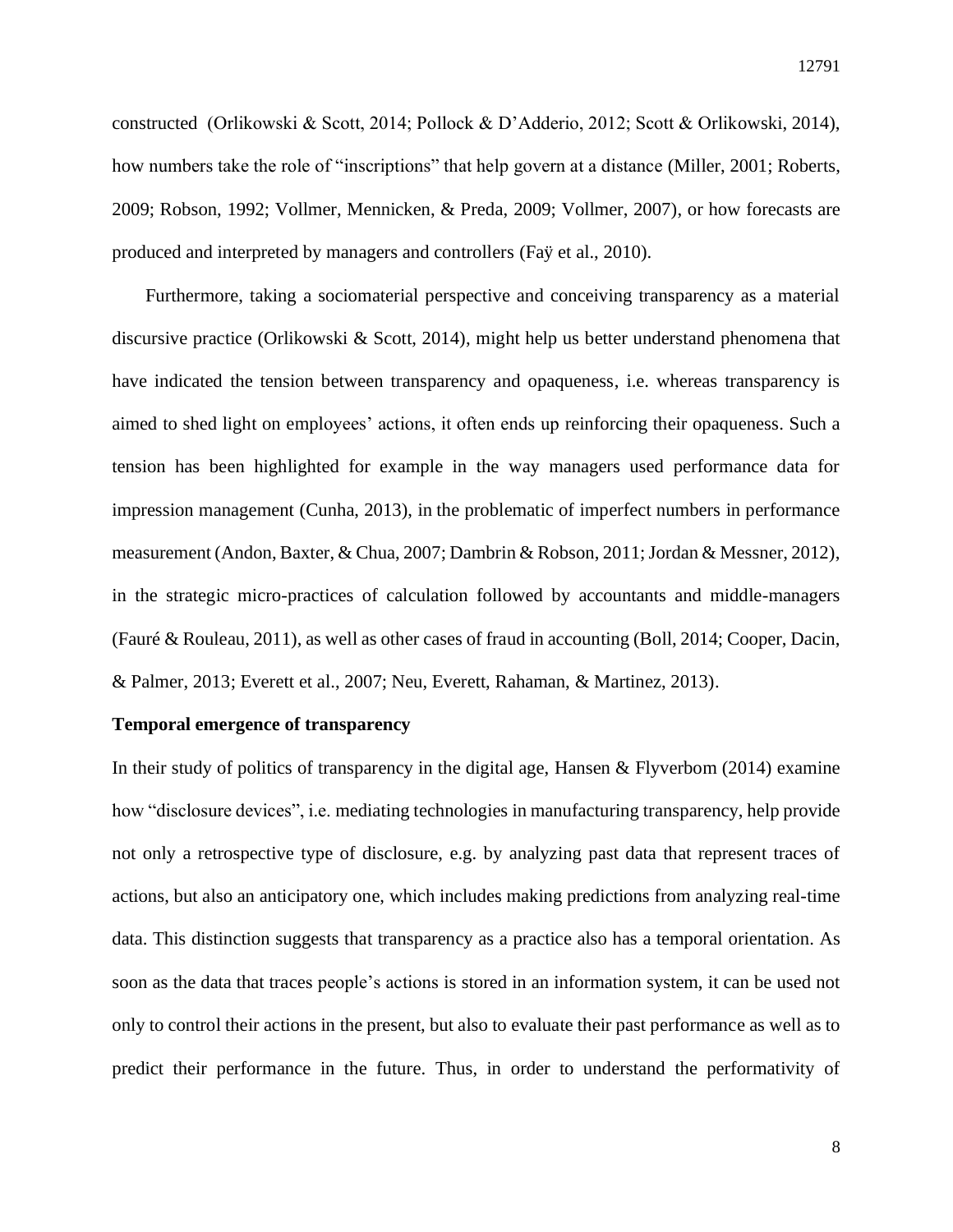transparency in light of how it is enacted through digital technologies, we need to emphasize that what is rendered visible through transparency is not necessarily an instance of the present, but it could also be an instance of the past or even of the future. Consequently, we need to consider also the temporal orientations of the transparency practices, to further explore their performativity.

In order to conceptualize transparency as temporally enacted material discursive practice, we are going to follow the *chordal triad of agency* approach (Emirbayer & Mische, 1998: 963), according to which agency is conceptualized as "a temporally embedded process of social engagement, informed by the past but also oriented toward the future and toward the present". Emirbayer and Mische (1998) analytically distinguish three elements of agency: the *iterational element* is oriented to the past via memory or the historical apparatus that serves as memory; the *projective element* entails the imagining the future; the *practical-evaluated element* is structured in the present and concerns making practical judgments. Although each element has as a dominant temporal orientation, it is also influenced subdominantly by the other two orientations. Thus, as actions "are embedded within many [...] temporalities at once, they can be said to be oriented toward the past, the future, and the present at any given moment, although they may be primarily oriented toward one or another of these within any one emergent situation" (Emirbayer & Mische, 1998: 364). Organizational scholars have used the chordal triad of agency to develop a temporal approach in strategy making (Kaplan & Orlikowski, 2013), organizational identity (Schultz & Hernes, 2013), digital coordination (Venters, Oborn, & Barrett, 2014), etc.

As far as transparency is concerned, the visibility that digital technologies offer in real time enable transparency of present actions; the historicity afforded by digital technologies enables transparency of actions that were performed in the past; while the inclusion of algorithmic models for forecasting based on real-time and past data, helps project activities in the future. These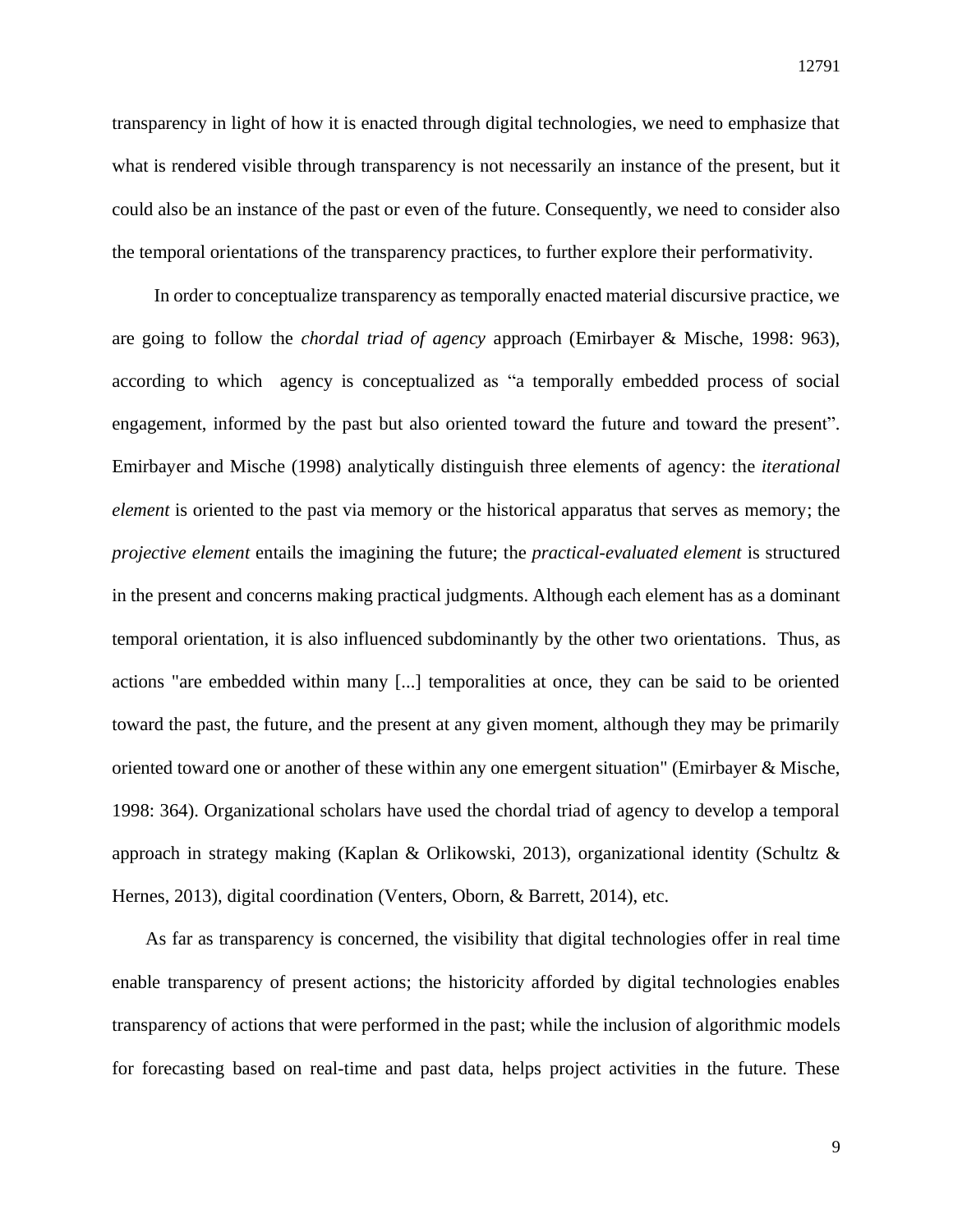temporal dimensions of transparency afforded by digital technologies intensify the material effects that human actions have through the technologies that render them transparent, and can thus influence their being rendered visible or opaque. In the following sections, we are going to investigate how the performativity of transparency emerges across the three temporal dimensions.

## **RESEARCH METHODOLOGY**

Our overall aim is theory elaboration (Vaughan, 1992). We build on existing ideas about transparency in the workplace (Bernstein, 2012; Collinson, 1999) and how it is enabled by information systems (Cunha, 2013; Elmes et al., 2005; Leonardi et al., 2010), and aim to refine concepts and their relations (Locke, 2001). In order to reveal the dynamics and sociomaterial agency of digital technology, which in turn help us better understand the performativity of transparency, we performed a qualitative study in the marketing and sales department of a large telecommunications organization, following an inductive approach (Gioia, Corley, & Hamilton, 2013; Locke, 2001). Our focus on temporality prescribed taking an insider perspective (Shotter, 2005), i.e. studying process "from within" as actors experience and enact it themselves.

We started by investigating broadly how work was performed by account managers in the sales department of a telecom organization. By taking a practice lens (Feldman & Orlikowski, 2011; Nicolini, 2012) in our data collection, we directed our attention to the micro-activities that account managers followed in their everyday work. By focusing on their actions, we developed a thorough understanding of how various technologies are constituted in their practice. Not surprisingly, a CRM (Customer Relationship Management) system emerged as the most important tool for the account managers. The scope of the CRM system was to manage customer information and coordinate sales work across Marketing and Sales, and thus enabled visibility of the account managers' actions to their managers and other stakeholders. The reality that the CRM system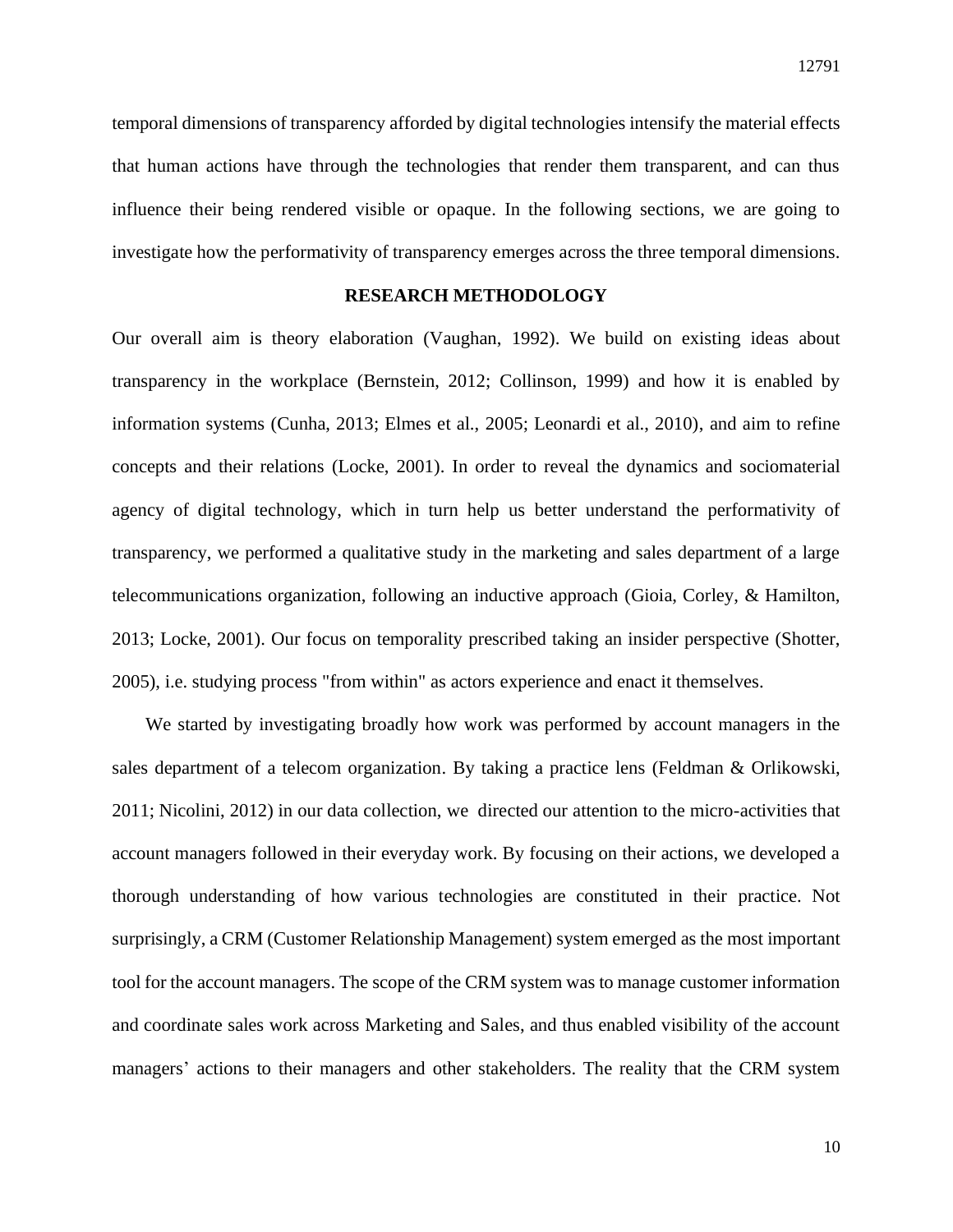represented about the customers and TelCo's relations with them was shaping and being shaped by their actions. By observing how account managers enacted the CRM system, we identified the actions through which they were becoming transparent and opaque to the organization. Our later analysis extracted the orientation of these actions to the present, past and future. By analyzing the relations between these temporally oriented actions, we got to construct a performative view of transparency, as such emerges through the engagement of account managers with the CRM system.

## **Research setting**

TelCo is one of the largest telecom providers located in Western Europe serving both endconsumers and businesses on telecommunications and IT solutions. We conducted our study in the Marketing and Sales department of the business market division. We focused on Sales Medium and Sales Large, the sales channels that serve small/medium-sized and large enterprises respectively through account management. Sales is divided into three geographical regions (East, South and West), with each region consisting of three Sales Medium and two Sales Large teams. Every team includes 7-10 account managers, managed by a sales manager. We studied the account managers' work in eight Sales Medium teams and four Sales Large teams.

#### *Sales work*

In Sales Medium, account managers work in pairs of internal and external account managers who together serve a set of 250-300 small- or medium-sized customers. Internal account managers work from the office and call customers by phone, while external account managers visit the customers at their offices. Every pair decides by itself which customers to contact by phone and which to visit, but the general principle is visiting the customers with the highest revenue potential. In Sales Large, all account managers are responsible for a set of 15-20 large customers, whom they visit often in order to maintain the relationship and work on projects.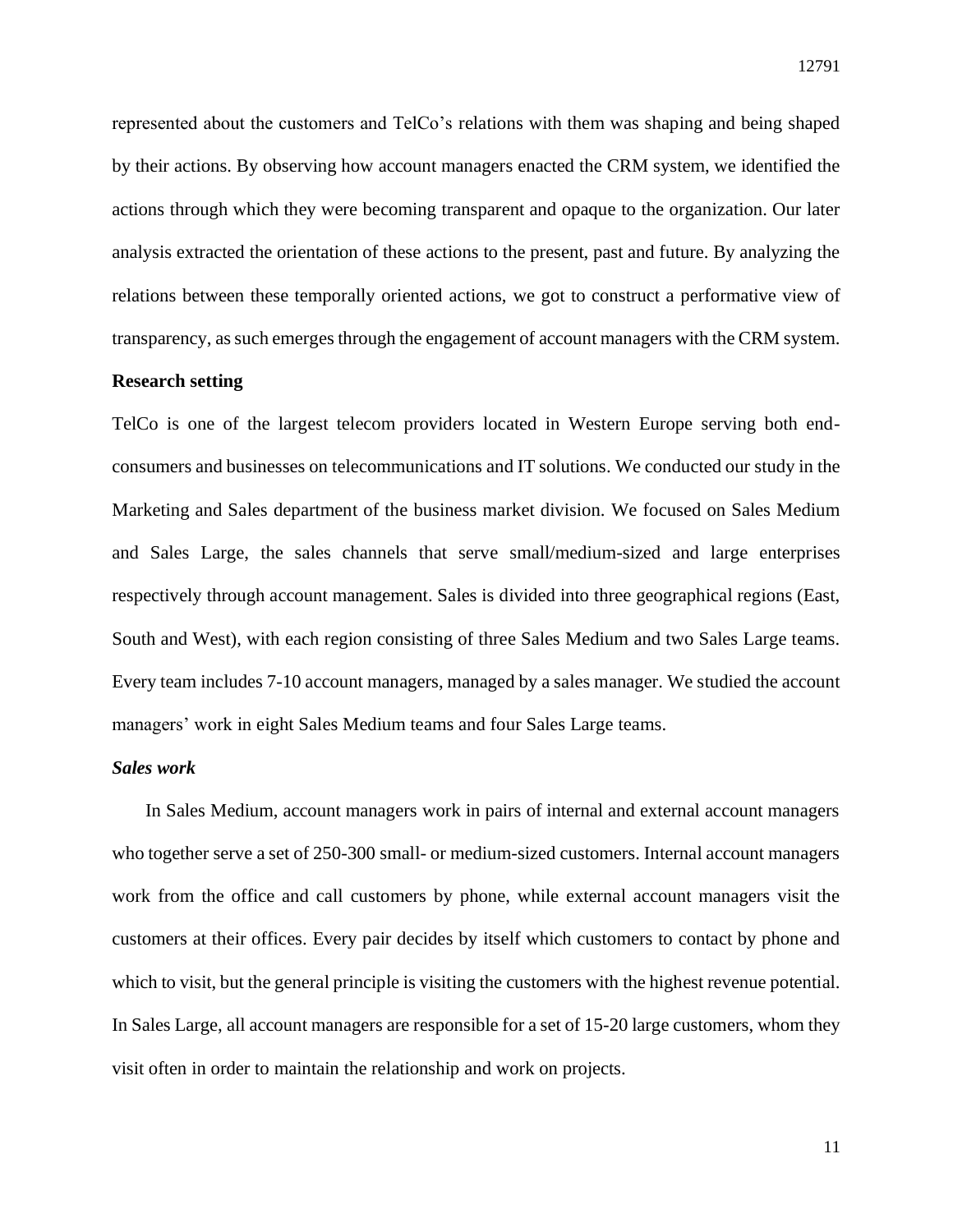The sales process in TelCo follows the purchase funnel model, which organizes the customer pipeline in five phases: "suspect" (approached for a portfolio), "lead" (interested in the receiving an offer), "prospect" (finding the offer interesting), "hot prospect" (negotiating the details of the offer) and finally "customer" (when a contract is signed). Account managers are responsible for managing the relationship with customers, maintaining the current contracts with them and getting them interested in buying new portfolios. The have to generate leads, that are later picked up by specialists, who are responsible for preparing the order and closing deal.

#### *The CRM system*

Coordination of the sales process emerges through the CRM system. TelCo uses the Oracle Siebel system for customer relationship management, in which customer information is stored and accessed by different stakeholders participating in sales: account managers, specialists, sales managers, customer service, marketeers, deal makers, finance employees, etc. The CRM system includes contact information about the customers and their interactions with TelCo employees (account manager, specialists, customer service, etc.), all financial information about the past and current transactions, funnel information (in which stage of the sales process the customer is for every portfolio), and sales opportunities that are expected to come up in the future. All this data is regularly processed by analysts, who create weekly and monthly reports on individual and team performance, and revenue forecasts that are based on the sales opportunities stored in the system.

#### *Targets-based culture*

TelCo employs a targets-based culture, aimed to reward employees with a yearly bonus for attaining high revenues from sales. At the start of every year, targets are set by the top management and are further divided across the departments. Product managers and marketers have to attain targets for the specific portfolios they are responsible for, while account managers have to reach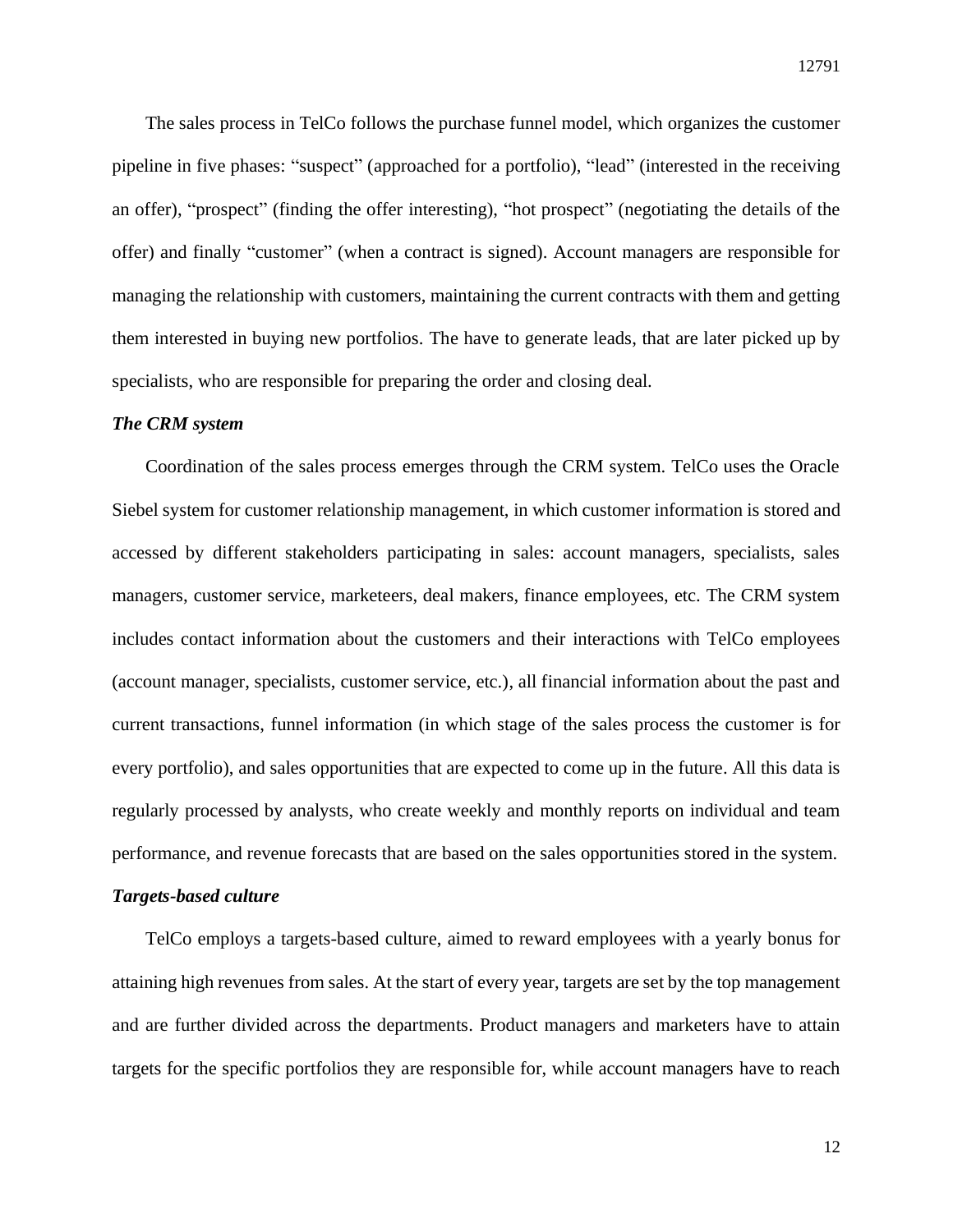targets for all portfolios. In sales there are two different types of targets: the order intake target is set for signing new contracts and expanding business, while the revenues target is set to ensure retaining existing contracts and focusing on deals with high value. The targets are divided hierarchically, having the sales director responsible for the targets of all sales channels, the sales managers responsible for the total targets of his team, and the account manager responsible for their own individual targets. Targets are not divided equally but instead are calculated based on the potential revenues of the customers; the teams (and the account managers individually) that have a higher potential have a higher target to reach, without the value of the target influencing the value of the bonus that will be gained if the target is reached. As all account managers aim for lower, easier accomplishable target than colleagues, the determination of the targets every year often involves contestation amongst accunt managers and sales managers, over who has higher and who has lower potential, and thus should be assigned with a higher or lower target respectively.

#### **Data collection**

We spent 18 months at TelCo, during which we tried to get a rich understanding of how account managers worked and how they dealt with the transparency afforded by the CRM system in their organization. We studied the practices of both internal and external account managers from Sales Medium, as well as account managers from Sales Large. As their work is relational, in order to get a better understanding of their context, we also looked at the practices of people they collaborated with, namely sales managers, marketers and analysts. We collected data mainly via semi-structured interviews (Weiss, 1995) and complemented it with ethnographic observations (Emerson, Fretz, & Linda, 1995; Spradley, 1980). The focus of both interviews and observations was on the informants' actions; we seeked to get answers to questions on how they perform their everyday work, triggered by what drivers, etc. During the interviews we often asked the informants to show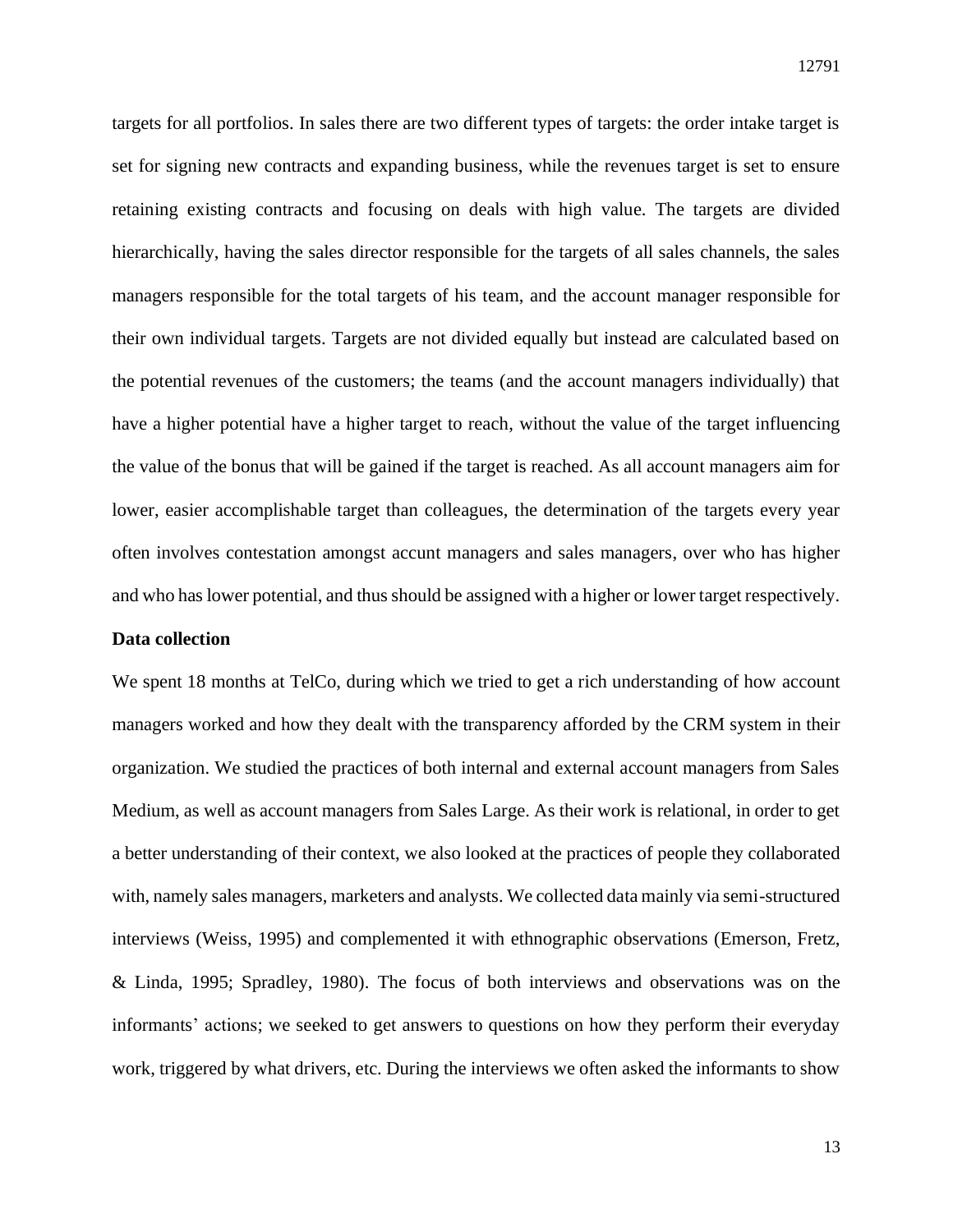us on their laptops the systems that they enact in their practices, and provide detailed real examples. We also studied internal and external documents to further understand how work was performed in marketing and sales, and the target-based culture. Data was collected in three periods in time, to enable iteration between data collection and analysis (Locke, 2001). An overview of the collected data can be seen in table 1. In total, we performed 73 semi-structured interviews recorded and transcribed verbatim (71 hours of recorded time), 21 observations summing to 85 hours of observing time and 180 pages of single-spaced notes, and used 76 internal (presentations, figures and reports) and external (annual reports, press announcements) documents.

## Insert Table 1 about here

#### **Data analysis**

We performed our analysis using a practice lens (Feldman & Orlikowski, 2011; Nicolini, 2012), trying to capture the routinized ways through which people act while intertwined with other human and material actors (Sandberg & Tsoukas, 2011). Using guidelines from grounded theory approaches (Corbin & Strauss, 1990; Gioia et al., 2013), we performed our analysis in the following steps: We started with open coding, capturing the different actions that our informants followed in their everyday work. We then merged codes with similar meaning and subsequently we continued with axial coding, categorizing the first-order codes into second-order constructs (Gioia et al., 2013; Maanen, 1979), which described the different practices followed by account managers. At that stage we selected codes that were relevant to our further understanding of the phenomenon, and categorized them into two aggregate dimensions: the account managers' practice and the performativity of transparency. In order to further understand how the performativity of transparency emerges in time, we then went back to the second-order codes of that category, which represented actions of being transparent or opaque. For each action, we reflected on whether it was mainly oriented to the past, present or future (Emirbayer & Mische, 1998), and categorized it in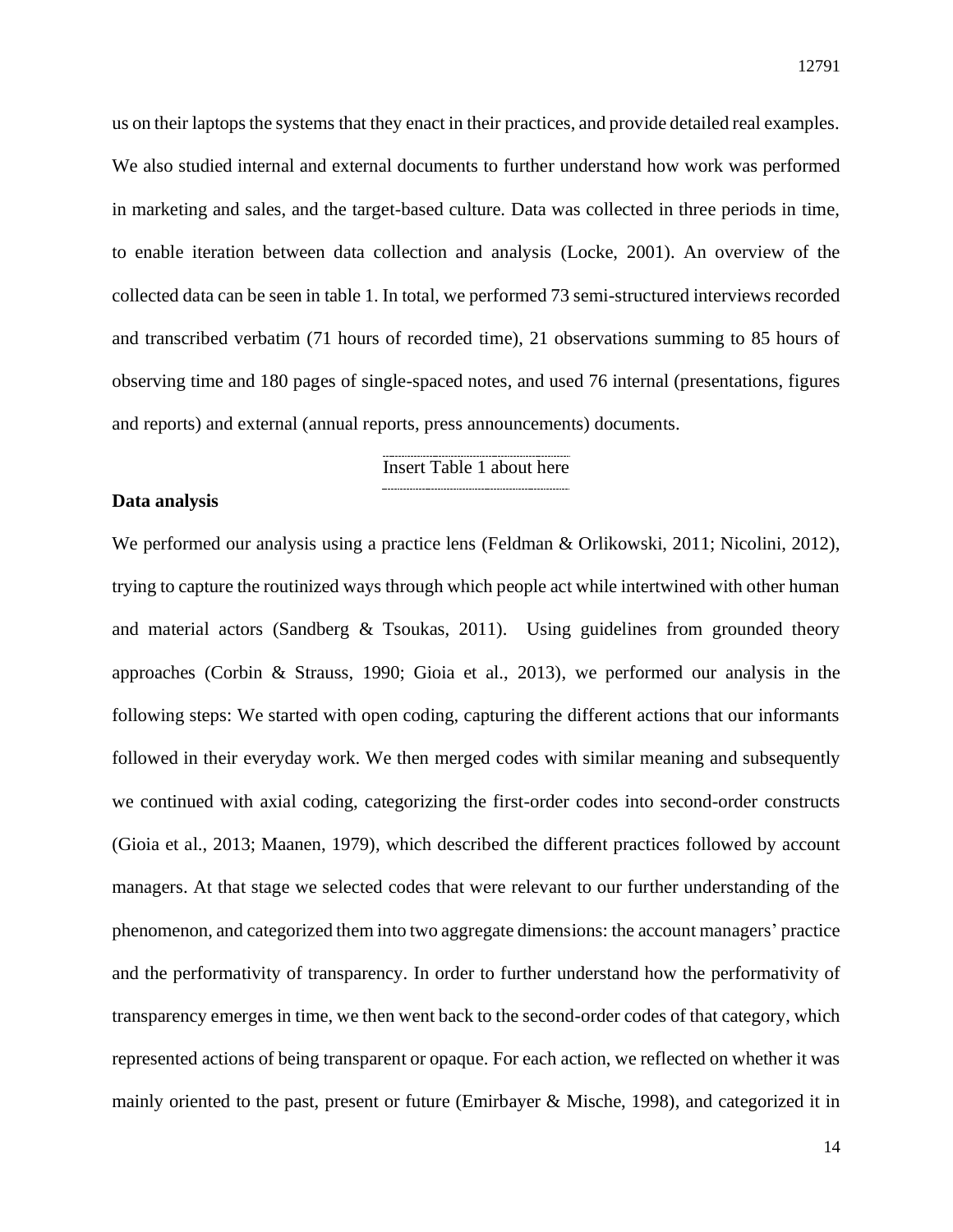one of the three respective categories. Then, we returned to the first-order codes and identified the elements of the past, present and future in each action. This analysis resulted in unpacking how the performativity of transparency emerges in time, and is depicted in table 2.

In order to illustrate the different practices that account managers enact as they deal with transparency, we try to "render the actual" (Smets & Jarzabkowski, 2014; Van Maanen, 2011: 232) by explaining the practices through the views of three exemplary account managers (Nick, Kate and Alex), that are composed by the full breadth and depth of the data we collected through our interviews and observations with the account managers at TelCo.

#### **CASE ANALYSIS**

**Understanding the account manager's DNA: Looking at the practice of an account manager** Before diving into the actions through which account managers at TelCo deal with transparency, we find it important to acquaint the reader with the account managers' practice, in order to better understand the ways through which their actions become transparent or opaque.

Our analysis highlighted two elements that constitute the core of the practice of the account manager: First of all, *(1) managing the relationship with the customers* is central to the practice of an account manager. This entails frequent contact with customers, either by phone or through visits, not only to talk about the portfolios but also to help them out with issues or just ask them how things are going. Account managers usually consider what is called "farming" as a necessary action: maintaining good relationships and planting seeds that will eventually flourish into business opportunities. For this, they develop and sustain a personal relationship with their contact persons (e.g. by going to soccer games together), which allows approaching them easily to build trust, stay updated on the developments of their businesses, and find new sales opportunities, which, through the good relation, can eventually turn to orders.

*"Well… It kind of depends per contact person, but very important… With ninety percent of the people, even the*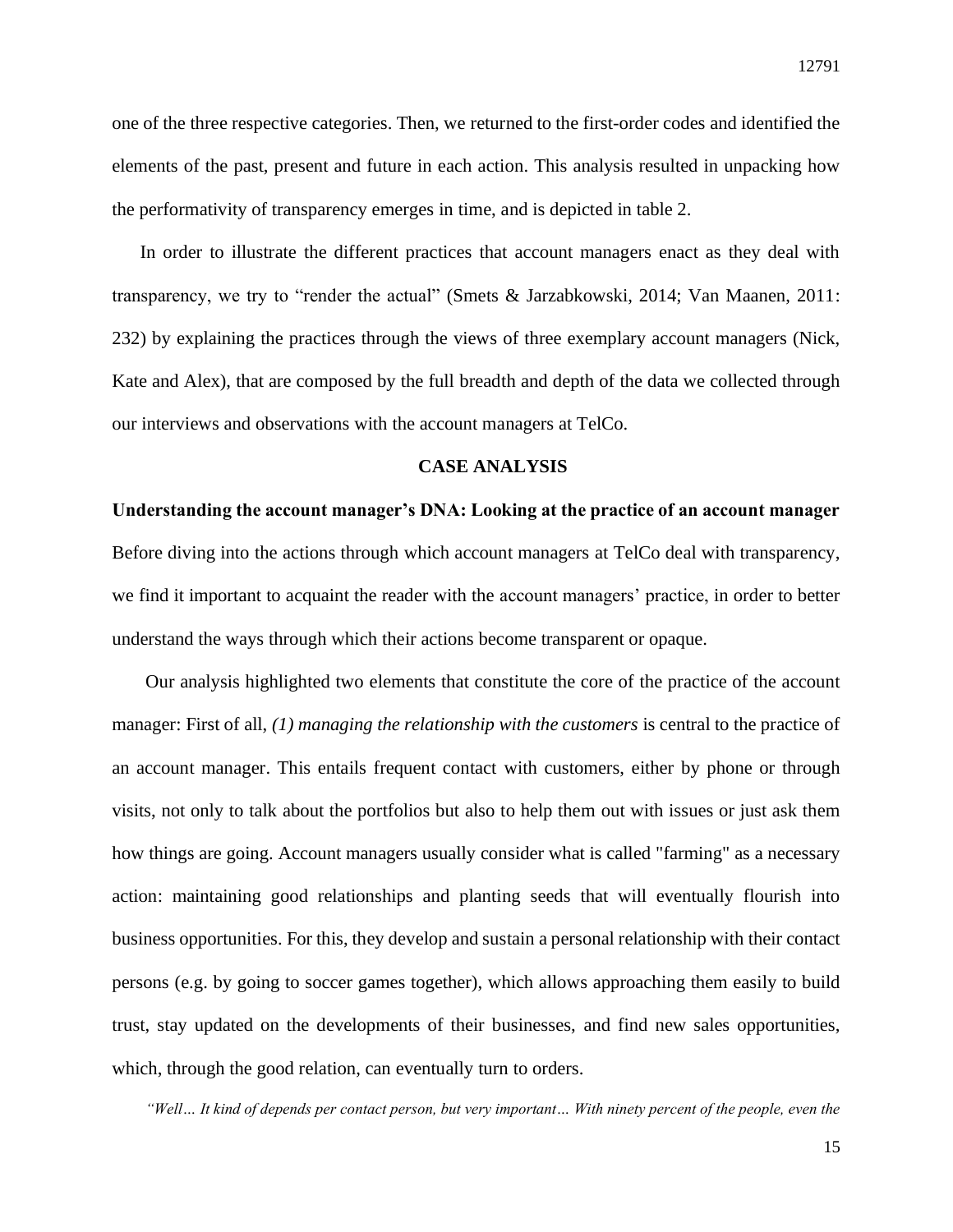*low people, I always try to keep a good relationship with them. Because, in the end, they have to favor you above the competitor. And if the price difference is 50%, yeah, they will still choose for the competitor. But if it's close, they think "hey, Alex is a nice guy, he does extra things for me, I can always contact him if I have problems, he helps me think forward, he helps… and then ok, so Alex will get the deal."*

Second, account managers always (2) *strive to reach the sales targets* by the end of the year, which will ensure receiving their bonus. For this reason, it is important to stay alert to extend the current contracts, to maintain the revenues that are already taken into account for the revenue target. They often put pressure on the specialists to close deals by the end of the year, to reach the order intake target. It is common to focus more on customers, portfolios and sales opportunities that will bring higher value orders and revenues. For example, Kate, an internal account manager in Sales Medium, regularly checks the CRM reports on revenues and orders to evaluate how far she and her external account manager are with reaching their target. If she sees that they are underperforming on one of the portfolio targets, she shifts to routines that will ensure quick wins, for example by having focus days during which she works only on a product-push basis.

*"I think time pressure is always with the sales function. Not only for yourself, for your own target, but also for TelCo as an organization. So the numbers we have to reach, when we know it's gonna be difficult, we have to adjust some with our strategy… So it's always about every quarter, but end of the year is the most important date."*

Taking the above elements of the practice into consideration, we can now shed light on the everyday actions that an account manager follows: *(3) Contacting the customer* takes place either via visiting the contact person at the office or phone calls. Nick, an external account manager in Sales Medium, finds it important to start with a general conversation with the customers about their business, to better understand their needs and offer the appropriate portfolios. *(4) Finding sales opportunities* involves being well aware of the business processes of the customers, getting to know their strategy and plans for the future, and understanding their needs. This is a very tacit process that often involves "feeling" that there is some potential based on what the customer says.

*Most times people say that account managers are people who talk a lot, but it's the opposite. Good account managers are people who listen, very carefully, and ask the good questions on the right way, and feel when a customer needs something, and back off when he doesn't want to.*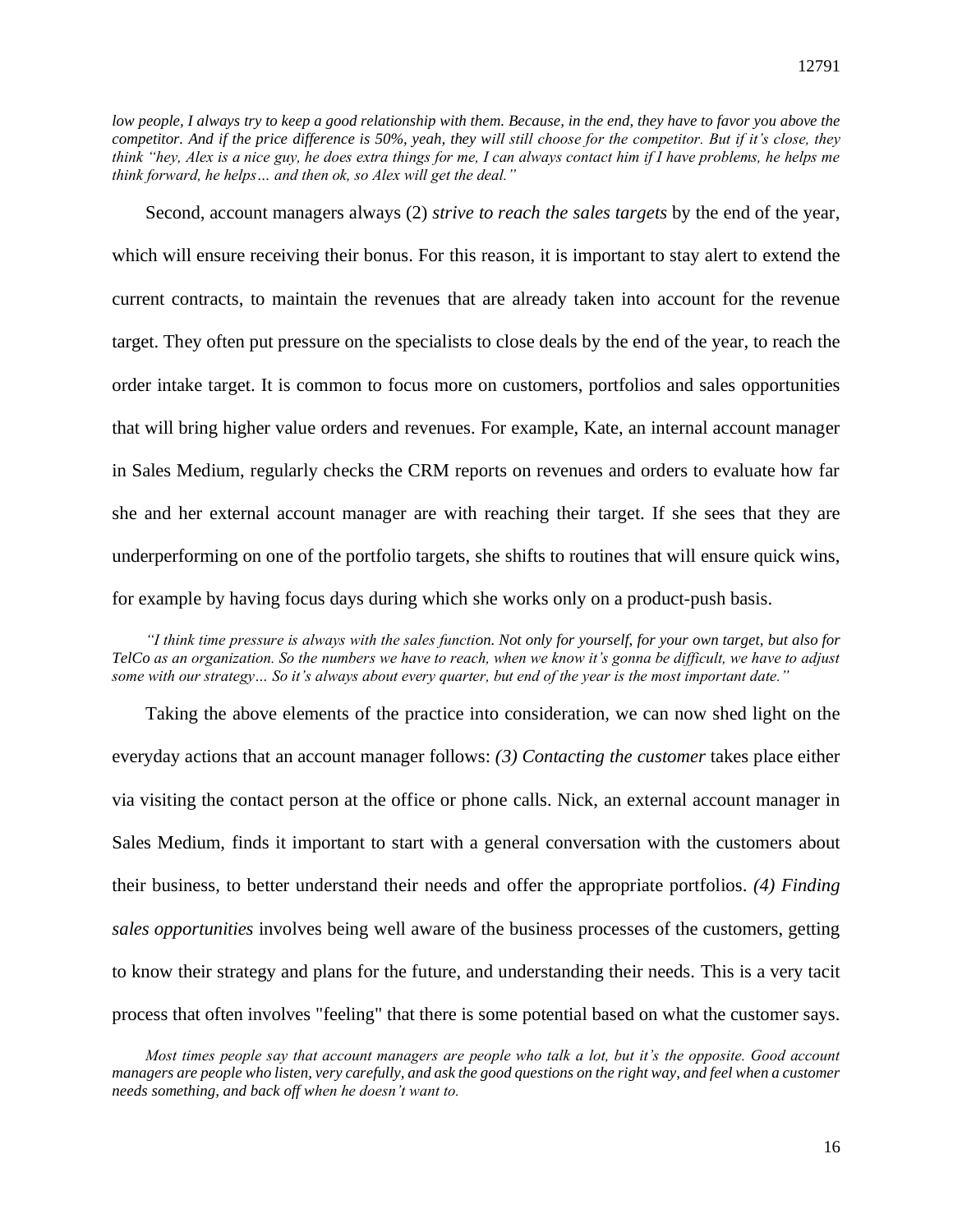Once Nick finds a sales opportunity, he has to *(5) store it in the CRM system*, assigning the status "suspect" to the customer together with details about the portfolio the opportunity is about and the story behind it, e.g. "expanding to a new location in June 2016". Also, it is important to estimate the value of the opportunity, e.g. by multiplying the number of mobile contracts with the price of every contract, or by providing an estimated value if the portfolio is more complex (e.g. cloud computing or the telephone central system). He also adds a date when the opportunity will be active; for example, if the customer opens the location in June 2016, he will set the date for December 2015, so that he is early enough with getting the customer interested and closing the deal. After he stores the opportunity, this will be available in the "Sales opportunities" page in CRM. Although the idea is to store the opportunity directly after talking to the customer, this is not easy as he has to be on the move for the next meeting. Thus, he might store it at home in the evening, or he might block some time on Friday for storing all the opportunities of the week.

*(6) Planning when to contact which customers for which portfolios* takes place on a regular basis. Developing an account plan at the start of the year helps keep in mind when the big deals are going to take place. Planning is also done on a weekly basis, to decide which customers to call or visit in the following days. Alex, an account manager from Sales Large for instance, arranges his plan based on two rules: one is making sure that he contacts the customers early enough before their contract ends, in order to increase the chances for renewal. He has several information systems in which he keeps track of customer contracts in different portfolios. The other rule is checking the sales opportunities he has stored in the CRM: he checks the Sales Opportunities pages on a regular basis, and ranks the opportunities on the date they are active: in this way he can see which opportunities are coming up, which have the highest value, etc.

*<sup>&</sup>quot;CRM is very important, because it's an overview of all our chances. Of course I know what has happened with my customers, but CRM makes us predictable. And in CRM we can sign the customers and with the different chances that are active at our customers, so we can say ok with this customer for the next few years we have this chance, that*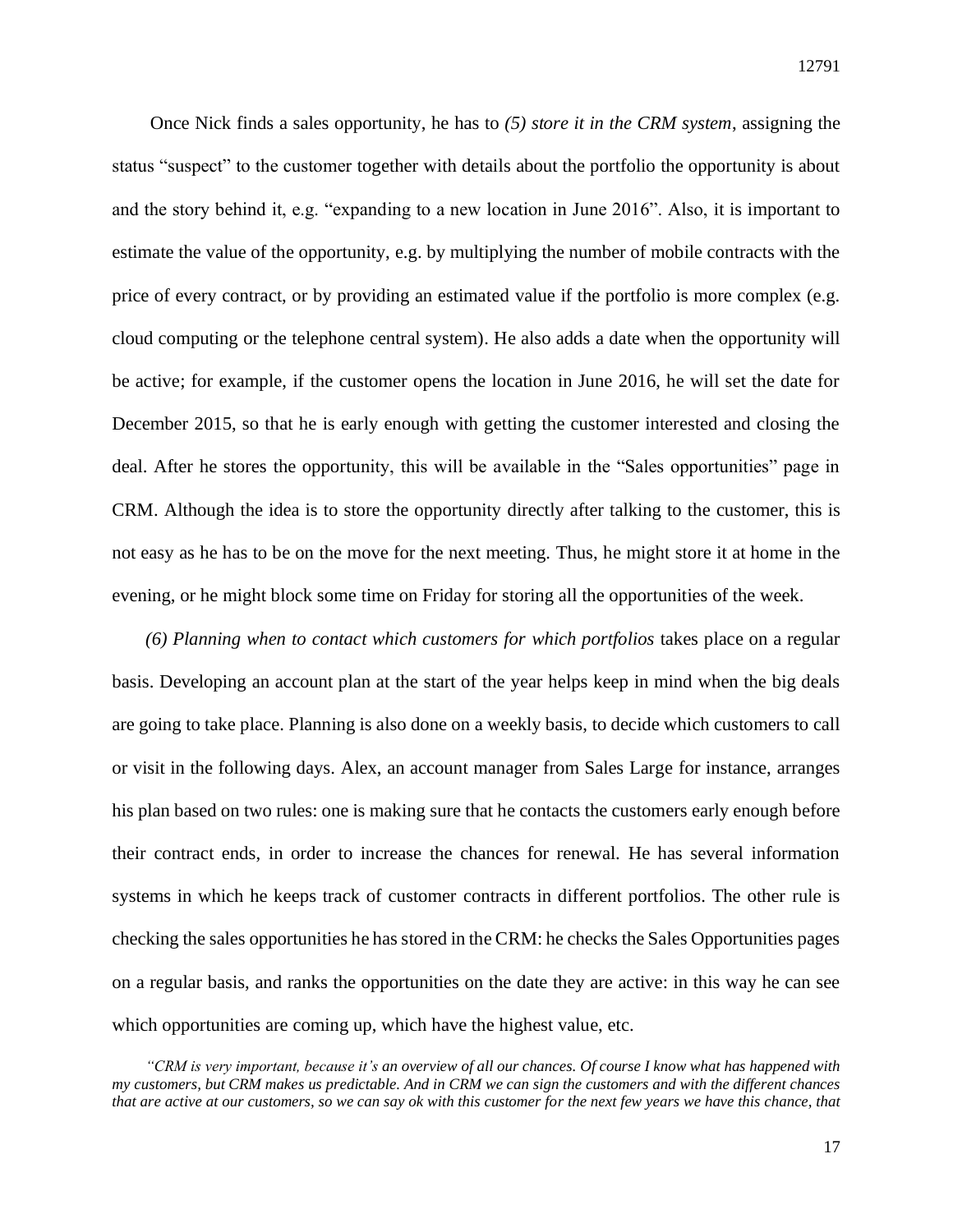*chance, this chance… So we can be predictable. I think that's the most important thing of the CRM."*

*(7) Generating leads* is the main responsibility of all account managers. Kate explains how she typically generates the leads: when there is a sales opportunity, she contacts the customer and tries to get him interested in the portfolio. If the customer is interested in receiving an offer, she goes to the funnel of the customer in the CRM system (showing the customer's phase in the sales process), finds the opportunity, and changes the status of the customer from 'suspect' to 'lead'. She adds the name of the specialist who should pick up the lead. She also updates the expected value of the order, which she now knows better than in the suspect phase. The funnel has different percentages for calculating the potential revenue depending on the customer's phase customer: 20% for suspect, 40% for lead, 60% for prospect, 80% for hot prospect and 100% for customer. So after registering the lead, the forecast for her future orders will also increase in the system.

After registering the lead, an e-mail is automatically sent to the specialist to check it. In this way, Kate starts *(8) collaborating with the specialist* for the related portfolio. The specialist will prepare the offer and present it to the customer. Although it is not her responsibility, Kate often stays involved in the process until the deal is closed, so that she can maintain the relationship with her customer, as well as make sure that the deal will be closed in time for reaching her targets.

*(9) Doing administration* is Nick's least desirable activity, as it is to most account managers. It is however necessary most times. Sales opportunities have to be stored and a good overview of the customers' funnel needs to be recorded, in order to plan the right time for contacting them about a portfolio. Leads also need to be registered so that specialists can take action on the deal. Writing down the interaction with the customers is also useful not only for Nick, who needs to remember what has been discussed with the customer, but also for the internal account manager that works together with him on the same set of customers, the specialists who will prepare the offers, the customer service employees who might also need to serve the customers, and others.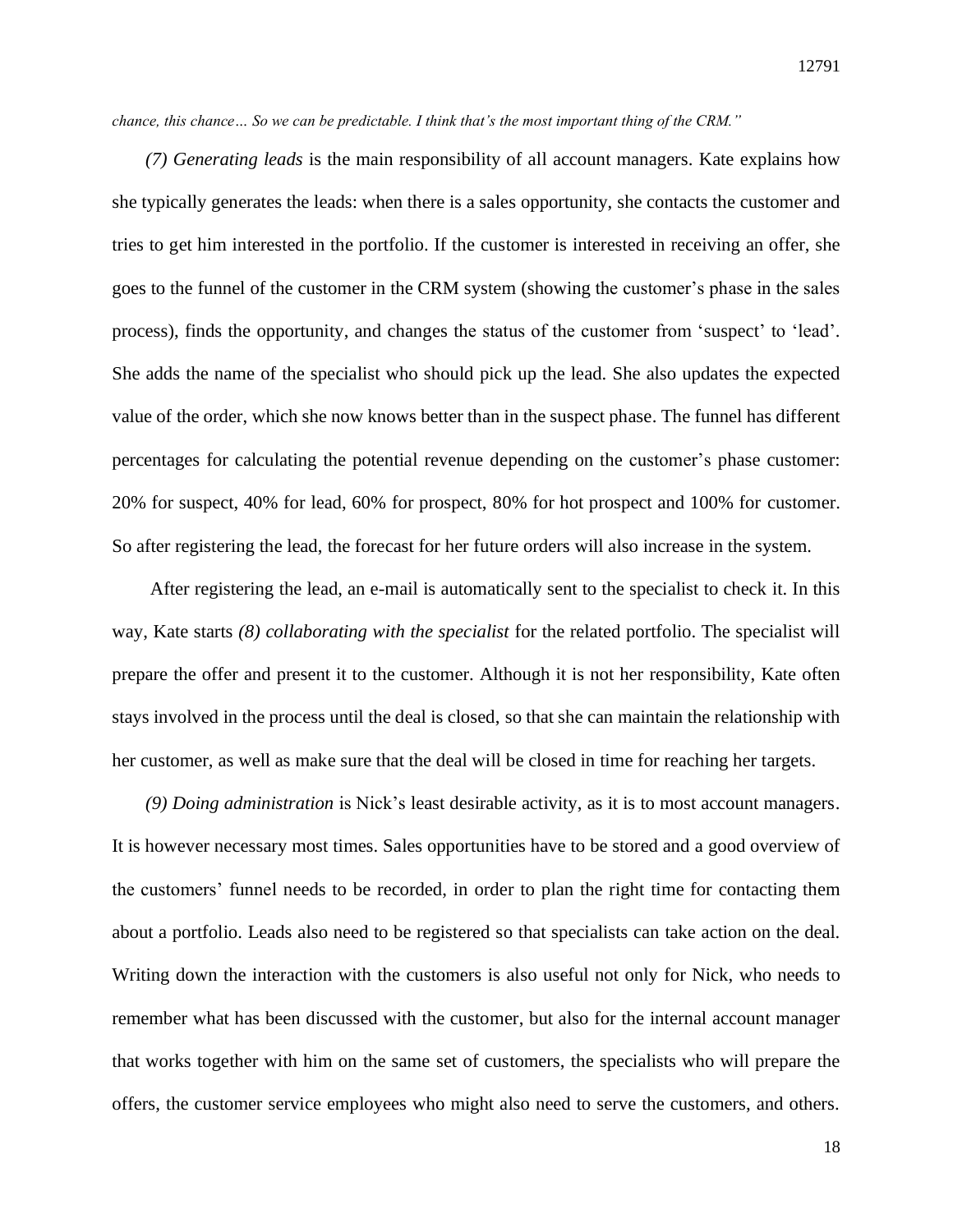Although Nick's sales manager often tells him how important it is to keep this information updated on CRM, he often finds the system incapable of capturing the complexity of his customers (e.g. because they have multiple business units, they are stored with different identifiers). For this reason, John, Nick's internal account manager, makes sure they also store the information in their own administration system: they use Excel files where they store information about the status of the customers in the funnel, the contact persons, etc. At the same time, next to maintain all customer information in the CRM system and their own administration, Nick and John also have to include information about their customers in other Excel lists, as required by sales management, or by marketers who want to develop a new campaign.

*(10) Preparing before contacting the customer* is a common routine for all account managers. For example, before calling a customer, Kate, the internal account manager from Sales Medium, tries to get information about the company as quickly as possible: she looks at the website of the company and searches online to see if the customer was mentioned in the news recently. She will search for the customer in the CRM system and check his funnel information, what sales opportunities she has stored for the customer, while she will also look at the interactions tab to see what she had talked about with the customer and if the customer had been in contact with someone else from TelCo, e.g. for a customer service issue. She will also have a look at the figures in the CRM system to see what the customer pays to TelCo every month, what debts the customer has, etc. Also, she will look at the contracts the customer has with TelCo. She has two systems where she can search the mobile voice contracts, one system to look at the fixed voice contract, and one system for the internet contracts. Sometimes she also opens CLM, an Excel list with analytics insights provided by Customer Intelligence, to check if there is any opportunity predicted by analytics which she had not stored by herself. Taking into consideration all this information, she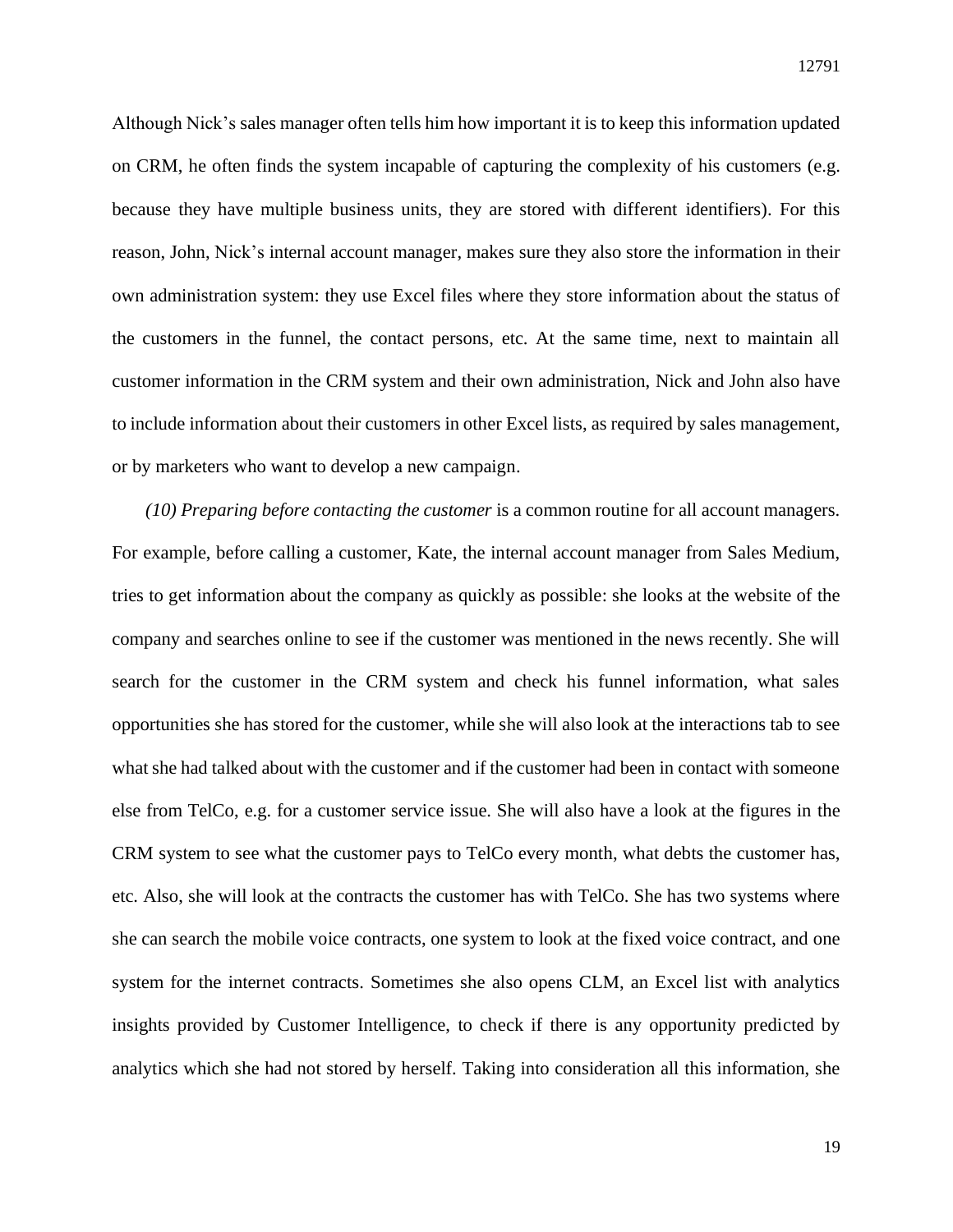can then steer the discussion with the customer to introduce a portfolio in a natural way.

*"My resources are very important: you go to the website of the client and you can see what they exactly do: only*  with healthcare, or with people with disabilities like handicapped, or something else like mental. And at that moment *you can ask the client exactly what you want to know. When I know it's about elder people you can ask them on the phone "what do you want to do when you are having the clients who are dimensional, or multi-dimensional. In TelCo we have the specialty on technologies for helping these people. And ehm… Google is one of the resources.[…] Then we have the CLM model, which is helping me to create an image about that client. Or we have more researches…"*

*Evaluation of the account managers* takes place in different ways: Nick, the external manager from Sales Medium, mentions that every Friday they have a check-in/check-out meeting with the whole sales team, where he presents the leads that he created that week, the status of his deals, and his forecast for next week. Next to those meetings, Nick has monthly individual meetings with Mike, his sales manager, who challenges him on the major business opportunities and provides Nick with direction when he is facing difficulties with a customer. Mike checks several monthly reports and figures that are produced from the data in the CRM system: order intake report, funnel report, all orders report, order mutation oversight, outdated funnels, denied orders, sales desk report about offers, oversight of the account overviews, oversight of the funnel, won/lost figures, white spots report, and etc. Hence, when Nick meets with Mike, they also talk about his performance based on those CRM figures:

*"Every opportunity, I set it on the CRM. And those opportunities, they give an image for my supervisors, and he can see what I 'm doing for the next months or the next years."*

#### **Being transparent**

When analyzing the account manager's practice in the first stages of our research, certain inconsistencies emerged that triggered our attention. Although the account managers emphasized the usefulness of the CRM system in planning and preparing for the conversation with their clients, they often mentioned that they would maintain their own administration, or that they frequently found inaccurate information on the CRM, or that they were asked to fill in lists manually with information about their customers, despite the report functions of the CRM system. For example,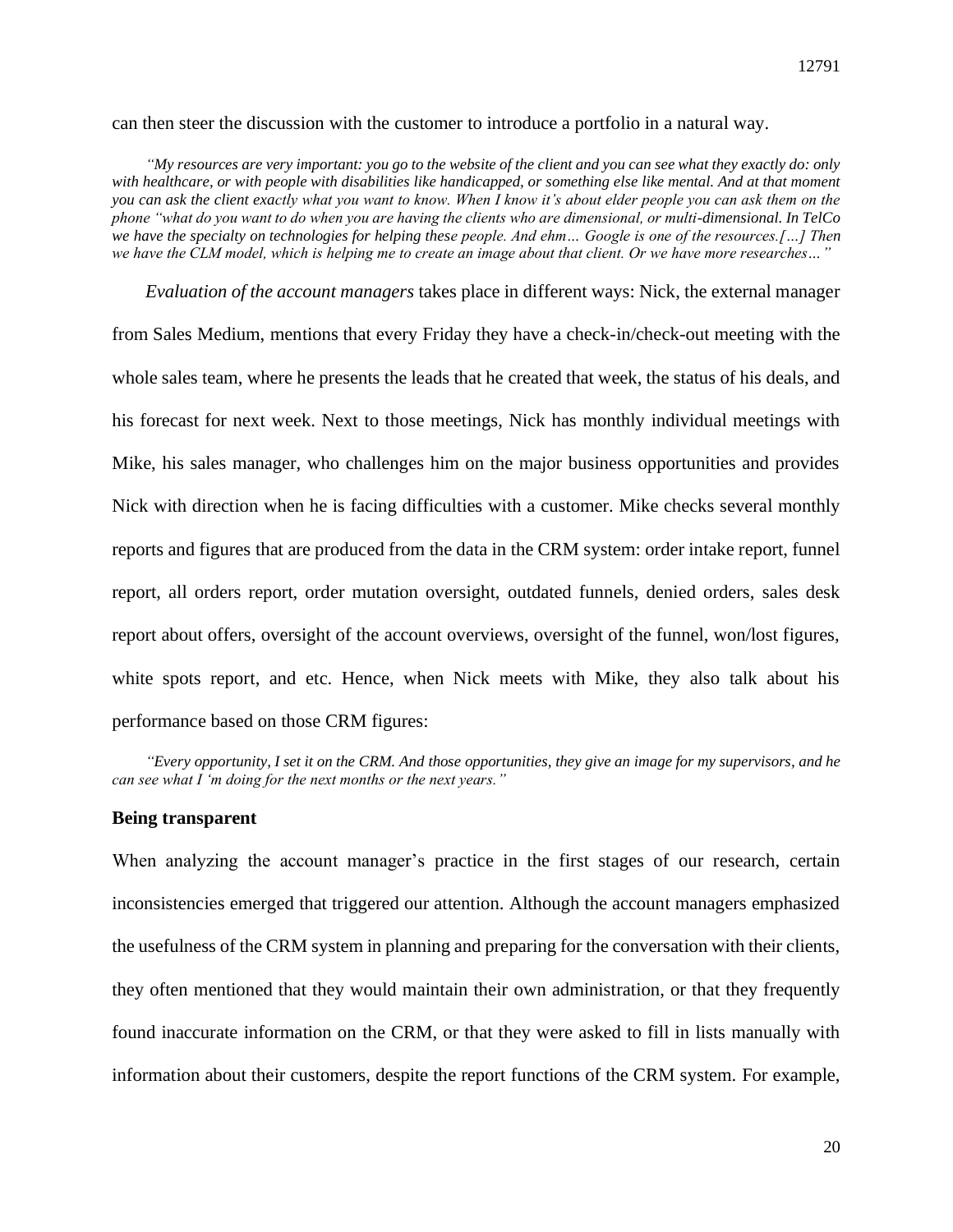#### Alex, the account manager from Sales Large, mentioned:

*So when you get the garbage in, you get also the garbage out (chuckles)… The management has chosen for a system, and for a management structure, which provides to get as much information in the system as you want. But also, they manage the account management with that system. We call it Excel managers… So for the last years, many account managers have put in so many funnels, and at this moment, you get the garbage out… There are many funnels, the amount of money which is in our pipeline is huge, but when you get it to reality, it's just a little bit…*

These observations made us curious to explain how such inconsistencies emerged. By studying further how account managers were enacting the CRM system, we understood that the visibility of information to the whole organization and in real time that the system offers, and normally enables the sharing of knowledge and coordination (e.g. in planning which customers to call, preparing for their conversation or collaborating with the specialist to transform a lead to order), they can also often trigger the account manager to fill in false data. As Nick, the external account manager from Sales Medium, explains, filling in the correct or false data in the CRM system is consistent with different goals that matter to the account manager at the time:

*"Yeah, but the thing is that it depends always on what the goal is. If the goal is gain less target, then it's a good thing to give less potential, so the target will be less as well. But if the goal is that we have to develop so many clients after a year, then it's good to give a lot of potential. It depends on which goal that list at that moment is, you know…"*

Using the chordal triad of agency (Emirbayer & Mische, 1998) as a sensitizing device, we examined the practices through which account managers deal with the transparency and the opaqueness that the CRM system affords, as they are acting in the present, reflecting on the past or projecting the future. While each action emerges with one dominant temporal orientation, we also identified how it is simultaneously oriented subdominantly to the other two orientations, as "secondary tones" of the chordal composition (Emirbayer & Mische, 1998, p. 979).

#### *Being transparent in the present*

Account managers act transparently in the present by showing their current performance to the rest of the organization. Data about contracts that were signed, revenues that came in, invoices, etc. are stored in the CRM system by account managers, specialists, finance people, and customer service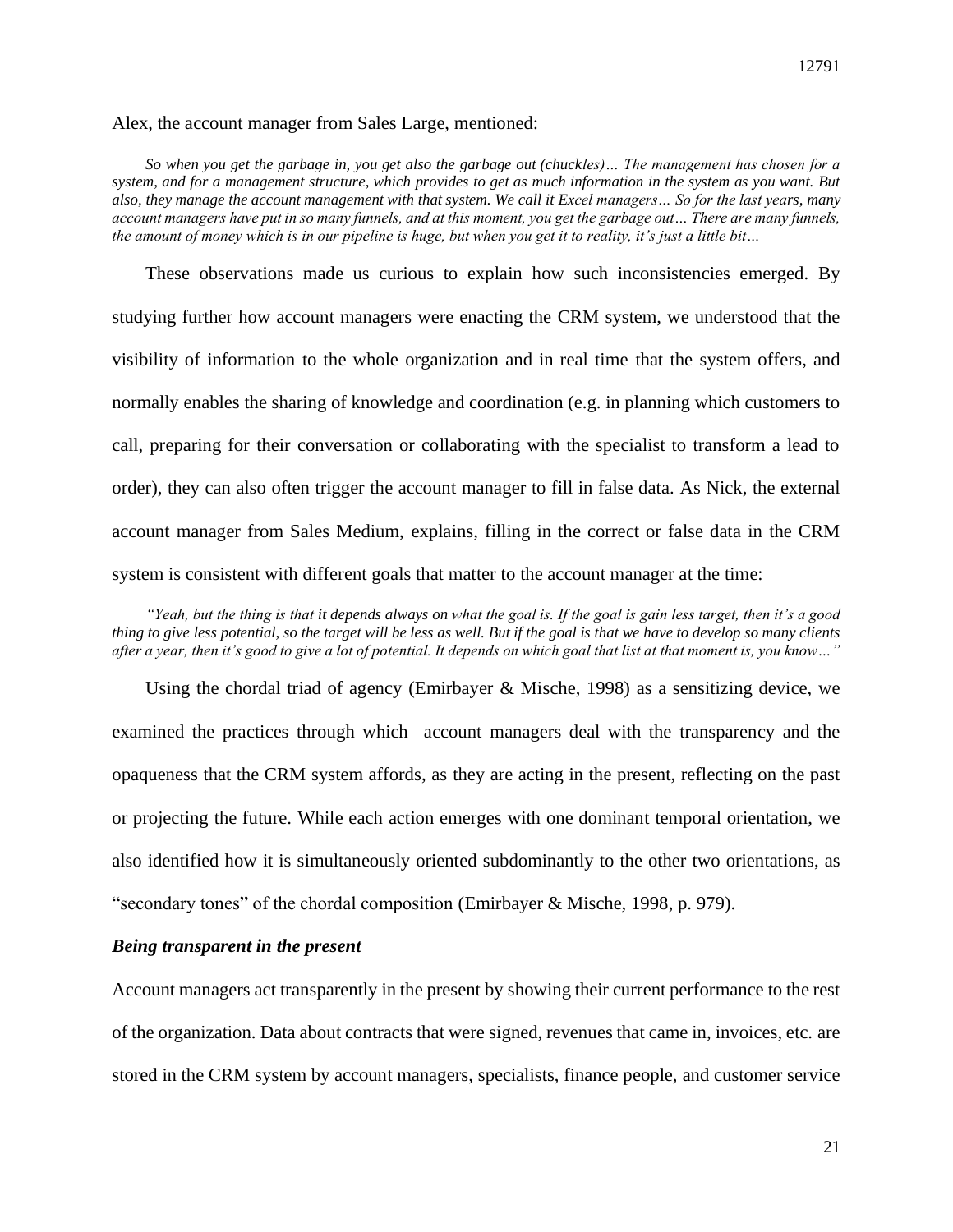employees and feed weekly reports such as revenue charts and status of the order intake. Such data is considered to be "hard data" i.e. it does not incur ambiguity, and thus makes the sales performance transparent in the organization. Every Monday, Nick and John, as an example of a pair of external and internal account managers in Sales Medium, check the weekly figures in the CRM system to track how they are doing with their individual targets on revenue and order intake. Their sales manager also checks the figures and estimates how the team is performing. Reflecting on the figures from the stored data helps them project whether they will reach their targets by the end of the year. Hence, when they see that they are running low on one of the team targets, they look for ways to increase sales on a specific portfolio, e.g. by organizing a focus day.

*"Well, we use CRM, so if there are any sales opportunities, I just put them in, and they can see it, every Monday morning they get a list with the companies, so they can see, and once every two or three weeks we have a meeting with the account team, […] and we just talk it through…"*

#### *Being opaque in the present*

The weekly funnel report brings all major business opportunities to the spotlight instantaneously: Account managers, specialists, sales managers and others can immediately see what is coming up and deserves attention. Nick doesn't really like that his big opportunities become visible in the CRM. Every time his sales manager notices these opportunities he starts putting pressure on him, by asking questions and giving him directions on how to proceed. In addition, every time this happens he starts receiving phone calls and e-mails from specialists, deal makers and other people, who suggest to be involved in the offer (looking after their bonus), while he wants to involve the people who he thinks fit with the customer and the specific deal. As he projects all this pressure, Nick prefers "staying under the radar": when he submits the opportunity in the CRM system, he sets a lower value, so that it doesn't attract attention in the funnel report. As long as the customer's status is "suspect" or "lead" in the funnel, Nick is the only person who can edit this opportunity; in this way he can hide his big potential, but he can also go back to the opportunity and change it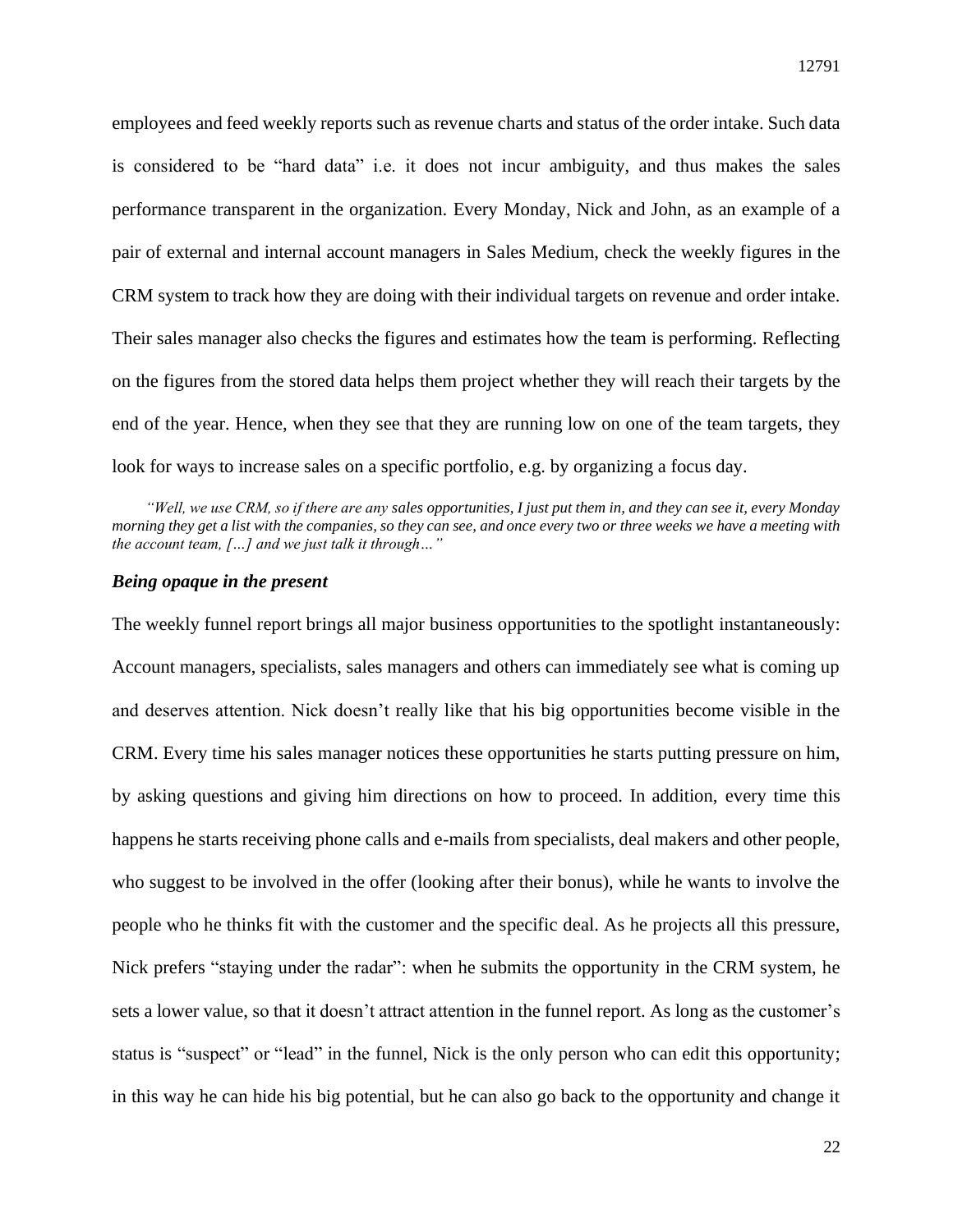to the higher, original value, when the offer starts being prepared. This editability of the opportunities is a characteristic that distinguishes the materiality of this opaqueness practice, from how it could be performed on paper or by e-mailing Excel files, instead of using the CRM system.

*"The big things is, bottom line is that if you put such an amount, you're always in the spotlight. The deal is in the spotlight, so managers see it, specialists, other people see it, and people want to get something of it, you know… If they have an opening or door to get to this deal as well, either with you or without you, it doesn't matter, yeah… Then they try it, you know?"*

*"Window dressing means that I have a lead, and that's a lead for 1million, but when I'm going to say it's 1million, the whole organization is in my back, so when I say he's 100,000 nothing, no one will ask about it."*

The weekly and monthly figures in the CRM system make it very easy for sales management to check how account managers are performing. Nick is always stressed about his white spots. TelCo has the rule that account managers should have a lead for every portfolio with their customers. The white spots list indicates when there is no lead stored in CRM system for one portfolio. Every time he appears to have white spots in the report, his sales manager starts asking him questions during their monthly meetings. Anticipating that in case he has white spots he will have to explain why he had no lead for that portfolio with that customer, he chooses to store a fake lead in CRM: even if he adds a value of 1 euro, the algorithm that checks the white spots will consider it as a true lead so he'll be out of the white spots list.

*"Well, sometimes you know that in this certain customer there is just no opportunity for that. And if you leave it back you get a white spot, and you can put no opportunity, but then you have to make sure that there really is no opportunity, and… So sometimes you just put in a lead for 1 euro, for 2013, and then you're off the hook!"*

Also, Nick sometimes acts opaque in the present by trying to make things look bright. Reflecting on how a figure on past CRM data can give a good impression to the management, he expects that management will be happy if they see a brighter situation in the figures than in reality. In this perspective, he adds untrue data in CRM, not only to influence his individual performance, but also because sales management may want to give an optimistic picture to higher management.

*"Yeah, of course… Because, Excel lists and everything you have to fill in… sometimes you just hear that you have to make a little bit more pretty than it really is, just for head management."*

For example, this opaqueness practice emerges as the CRM system can also be used to test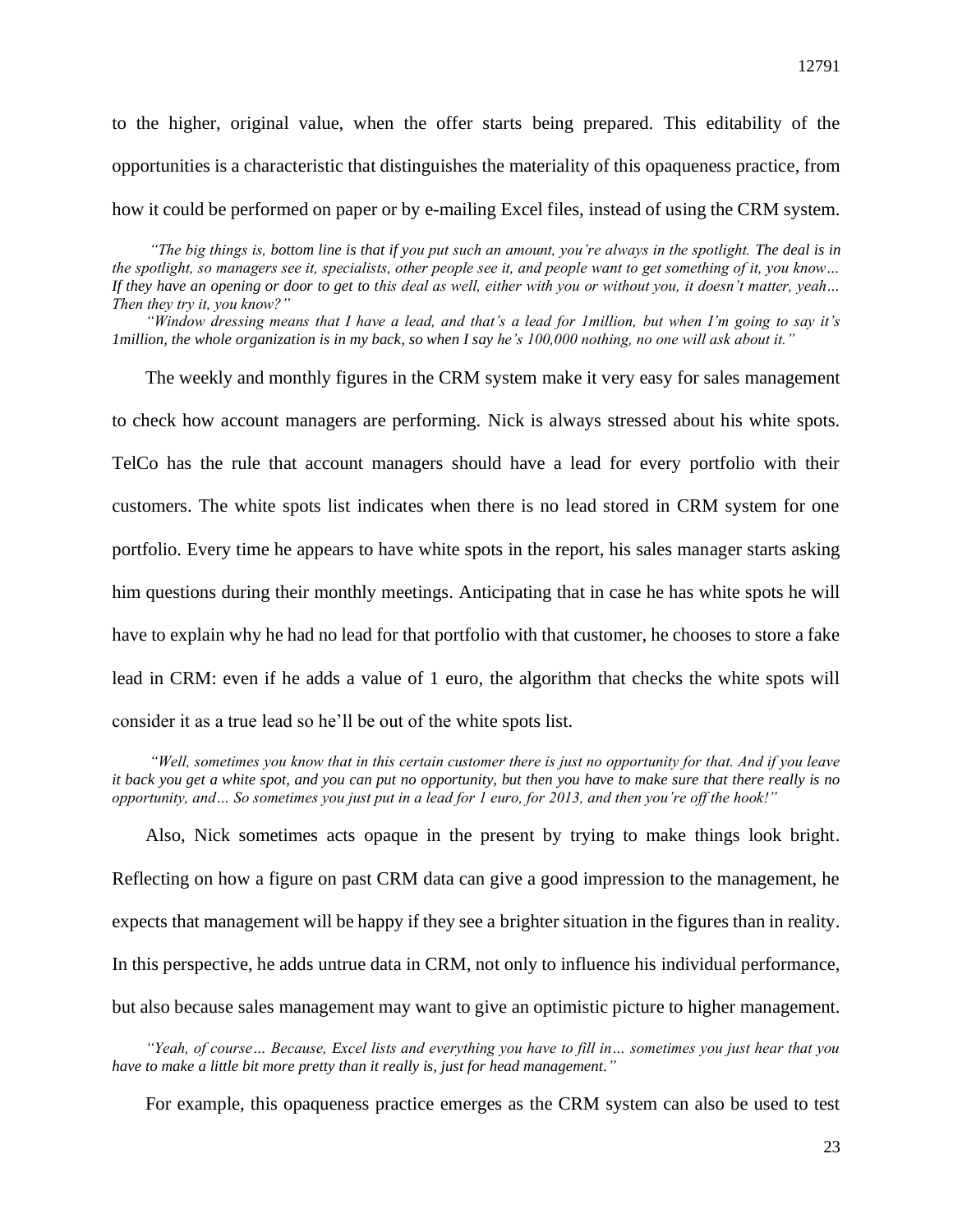the effectiveness of campaigns and other ways of working. When Nick generates a lead in CRM, he has the possibility to add a campaign code next to it, to indicate that he used that way of working to produce the lead. The sales manager tells Nick and the other account managers to just add the code every time they register a lead, even if they didn't use that way. Thus, when a figure is produced showing a high percentage of leads produced with that campaign code, the higher management is satisfied because the figure shows that this way of working has been effective.

*"They're changing. It's changing. Because why do we have to use common sense, when a product like CLM does the thinking for you? Because we make the mistake to fill in every lead, with the CLM code. And when they use the database and they see "look at how TelCo and account managers are successful with using this model"… When you are successful, you have to expand it for all the channels…"*

## *Hiding in the present*

Due to these opaqueness practices, the CRM system contains also inaccurate data, which decreases the efficiency in planning and coordinating the deals. Thus, maintaining a shadow administration in Excel or hand-written notes becomes handy to keep up with the customers, but also enables hiding information from others, who would see it in the CRM system.

*"They are going to make their own list, which isn't in the system, and which the headquarters can look after, the salesman and the sales manager, they have their dialogue based on the real data, and they put some data in the CRM system, 'so that those jerks from the headquarters won't bother me with all kinds of questions and difficult processes'".*

#### *Acting upon past transparency*

As previously mentioned, data such as invoices can be considered as "hard data", which could not have been intentionally distorted. Thus, figures based on such data always constitute a transparent lens on how account managers performed in the past. Also, such data remains in the CRM forever, haunting the account managers. To take the example of Kate, the internal account manager from Sales Medium; at the end of the year she is evaluated on her overall performance during that year. Management looks at the figures on her order intake and revenues; if she has reached her target, she gets her bonus. Kate often reflects on these figures as well to estimate her upcoming evaluation. She also reflects on the figures that compare her revenues of the current year with the revenues of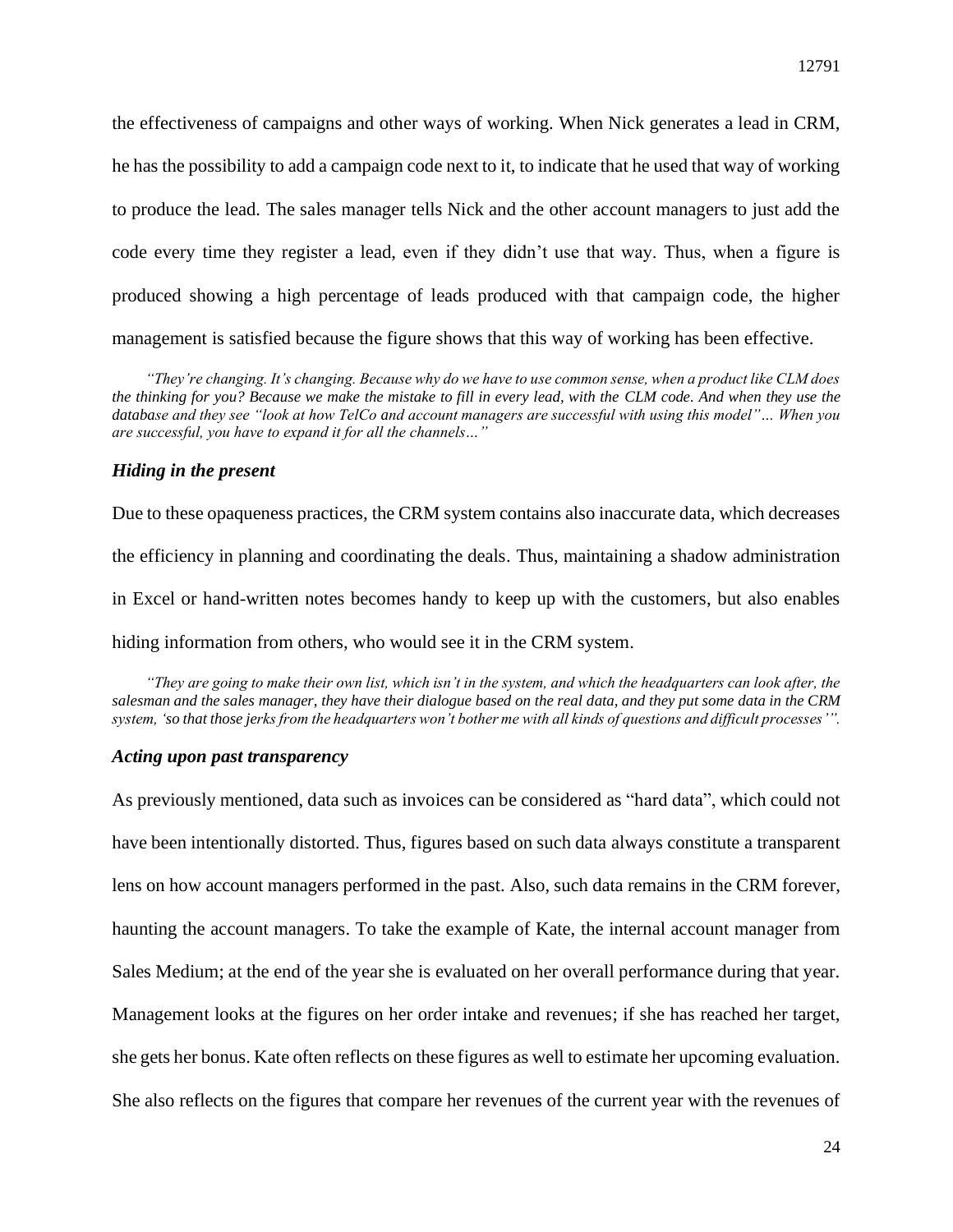the previous years, as to estimate whether she needs to do more orders to ensure her revenue target.

*"They see by the way turnover, if it's going up or going down, if you get the orders in, and if you lose any, what story is there. That's how they control…"*

Another way through which the account manager acts upon the transparency produced in the past is looking at the information that has been previously stored by others. While preparing, Kate reflects on the interactions that the customer had with customer service employees or with the account manager before her, and estimates what she will hear when she calls the customer.

*"The CRM shows the funnel, and it shows what the account manager before me has put about the potential of the client, so we also used that to look which customer was interesting at that moment."*

#### *Acting upon past opaqueness*

Considering the inaccurate leads and opportunities that account managers registered in the past and never updated, or manually-entered data that was accidentally wrong, the CRM system includes also opaqueness produced in the past. It is possible that a figure calculated from past CRM data is not correct. This leaves room for casting doubt on past figures to negotiate in the present and influence the results in the near future. For example, if the figures from last year's orders show that Kate had a small deviation from her target, she can question the numbers to get her bonus.

*"Well not all those reports, but the outcome of the total has a direct effect on the payplan, so when you are going to say 'the figure isn't correct', then we have to clarify that. In all cases we have to do some manual handovers. Everybody makes mistakes. So in the dataset there are about 1.2 million records per month. Somebody makes a mistake, so there's always an inconsistency… And the sales person will always find that one. Because he knows what he has done with his customers, we only have the data. So he can see the difference in outcome. So he will challenge the quality of the data in total, therefore the total data isn't right and the discussion is happy."*

## *Being transparent to influence the future*

Storing the information about the customer such as interactions and sales opportunities enables building a sketch of the customer in the CRM system, which is and will be visible to many stakeholders. Alex, the account manager from Sales Large, finds it easy to look at the information stored from the previous account manager when he gets a new client. Projecting that he will change his customers set in a couple of years' time, he wants to ensure that the account manager after him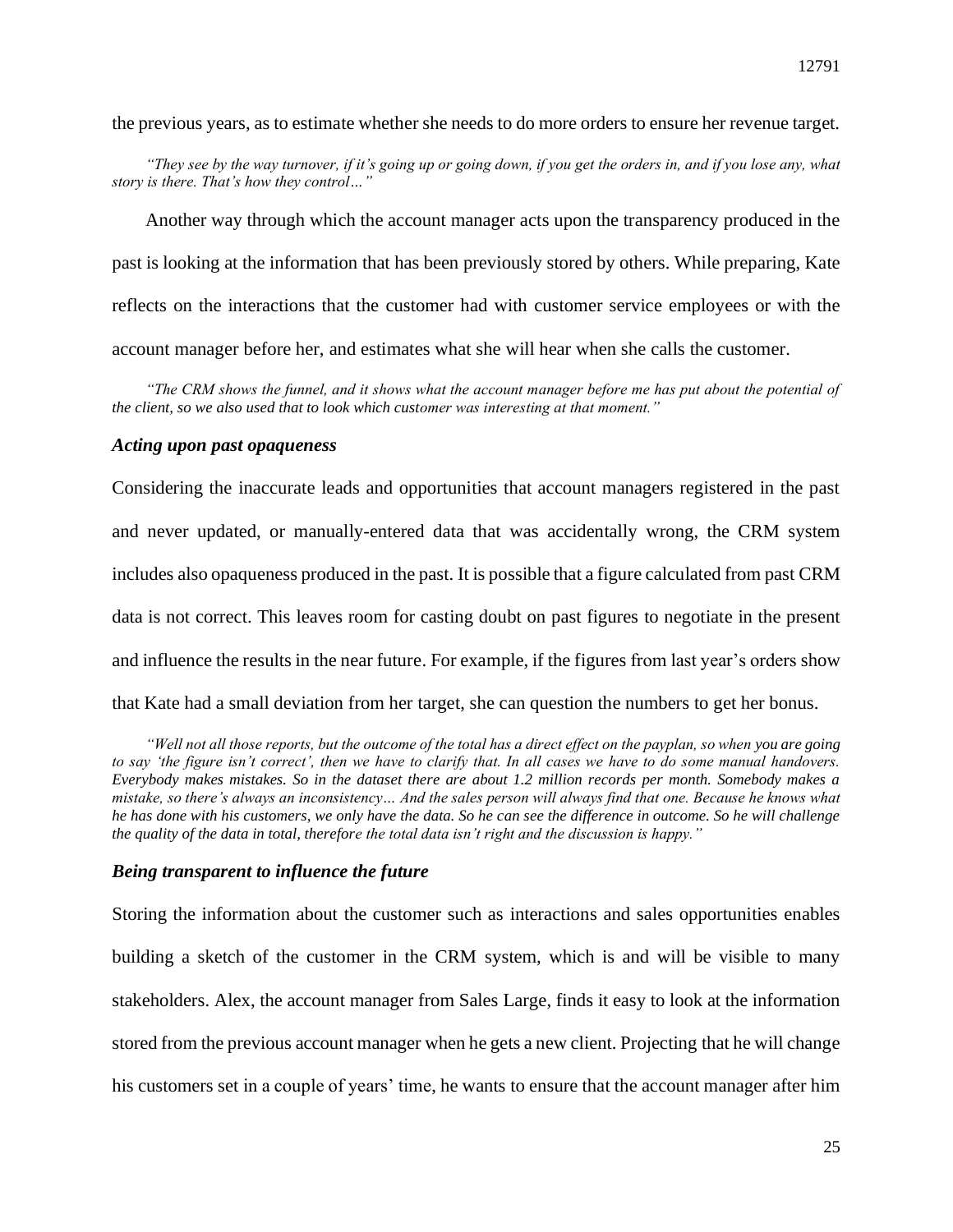will serve the customer well. Storing information about his customers in CRM ensures retaining

knowledge of the customer for the future.

*"They know the customer, but TelCo doesn't know the customer. So I think they need their input. And I think CRM will be a nice system to put info in. Because it's in their head, from Large, you know what I mean? […] And if somebody is moving, gets a promotion, and somebody else takes it over, and if everything is already in the system, it's nicer to start…"*

The availability of all the data in the CRM, combined with the analytics capabilities of TelCo, enables forecasting the future revenues. Alex knows that such information is always important to the top management, who need the forecasting reports to provide estimations about the revenues in the next years to the shareholders. Thus, he is reinforcing the predictability of sales, by storing the sales opportunities in the CRM system, projecting that this will help TelCo be transparent.

*"We can predict what is going to happen in the future. And TelCo is at the stock of […], so the people who are investing money, TelCo wants them to know what is happening in the future, so we have to be predictable. And that's the reason that eh… management, [name of sales director], he wants to know what is the business for the next few quarters, and for the next years. And then you have to be predictable, and CRM is helping us with that."*

#### *Being opaque to influence the future*

The data stored in the CRM will eventually feed new figures and reports that can influence decisions in the future. Projecting the influence that the data and figures from this data can have in the future, the account manager may choose to be opaque in order to fiddle with such figures. Alex is always concerned about his future targets. He knows from past experience the "game" that is played in the start of every year with the calculation of sales targets, in which all actors negotiate about who should get a higher and who should get a lower target. If the sales management sees a very high opportunity in his funnel, they could assign him with a higher target than other account managers. The same could be for the total target of his sales team; other sales managers could refer to the funnel report to negotiate which team will get the highest target. Projecting how easily a major opportunity will become visible in the funnel report in CRM and (based on past experience) expecting that it will immediately attract attention with the risk of influencing his future targets,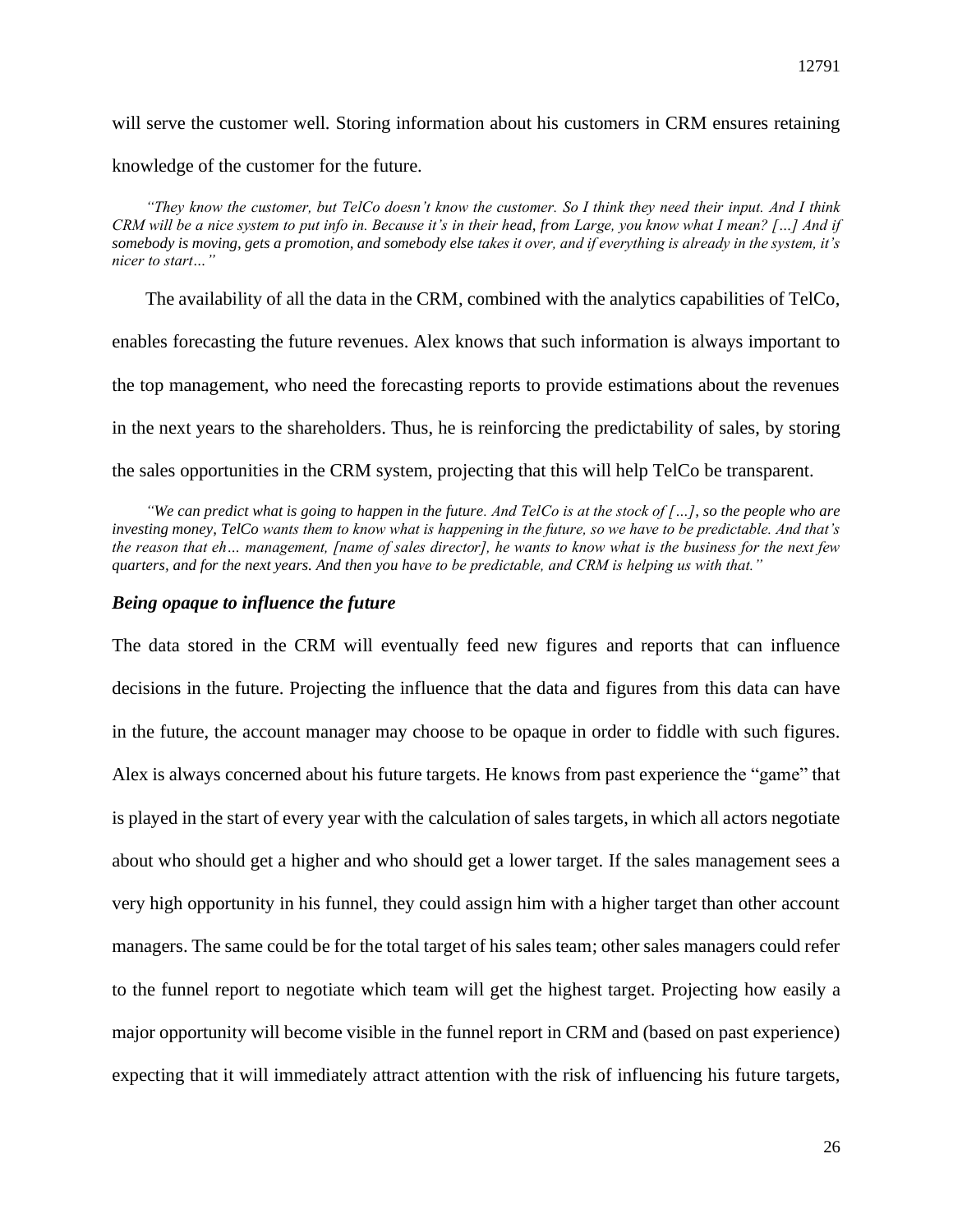Alex prefers setting a lower value than the real one if he has to store a very high opportunity.

*"When you fill in that a customer maybe would sign for a contract for one million, then also, it would be possible that your target is changing, it would be higher. So some people try to stay low, under the radar… And if they are successful, great, but if they're not successful, they didn't lose anything, in the system..."* The CRM system allows for the major business opportunities to easily attract the attention of

management, as they will always rank the funnel report based on the value of the opportunities. Alex knows from past experience that management develops high expectations when they see a major business opportunity appearing in the weekly reports, so it will be more severe if they eventually see in the oversight of the funnel that it didn't turn to an order. Projecting the possibility of not closing the deal for a major business opportunity and appearing to have failed, Alex prefers that his opportunity doesn't rank high in the weekly reports, and thus sets a lower value when storing it in the CRM system.

*"And everybody is playing the safe side. Because if you put in a lead for a customer project that's worth like… Well you know that it's probably worth a million. 1 Million euro order intake. Ehm… As soon as you put it in for a million, the visibility, and so the end management will have a lot of attention to you and your project. So if you fail or… then you're visible. So that's why people are holding back, until they know for sure that they are right about it."*

Finally, the CRM system allows for the sales opportunities to become visible across various sales channels. Thus, a high sales opportunity that flashes in the weekly reports can trigger political discussions about whether the customer should be allocated. In fact, in the start of every year customers are reallocated to the sales channels based on their revenues and it is a well-known principle that customers who bring very high revenues deserve to get more attention and be served by account managers in a higher customer segment. Nick, the account manager from Sales Medium, has had experiences in his team, when they had to lose their high potential customers to Sales Large. He knows that his big opportunity will start "flashing" in the weekly reports and will attract the attention of Sales Large. Nick is projecting the future: if this opportunity turns to a deal, this will ensure him not only reaching the order intake target, but more importantly it would help him significantly with reaching his revenue targets in the next two years. If Sales Large finds out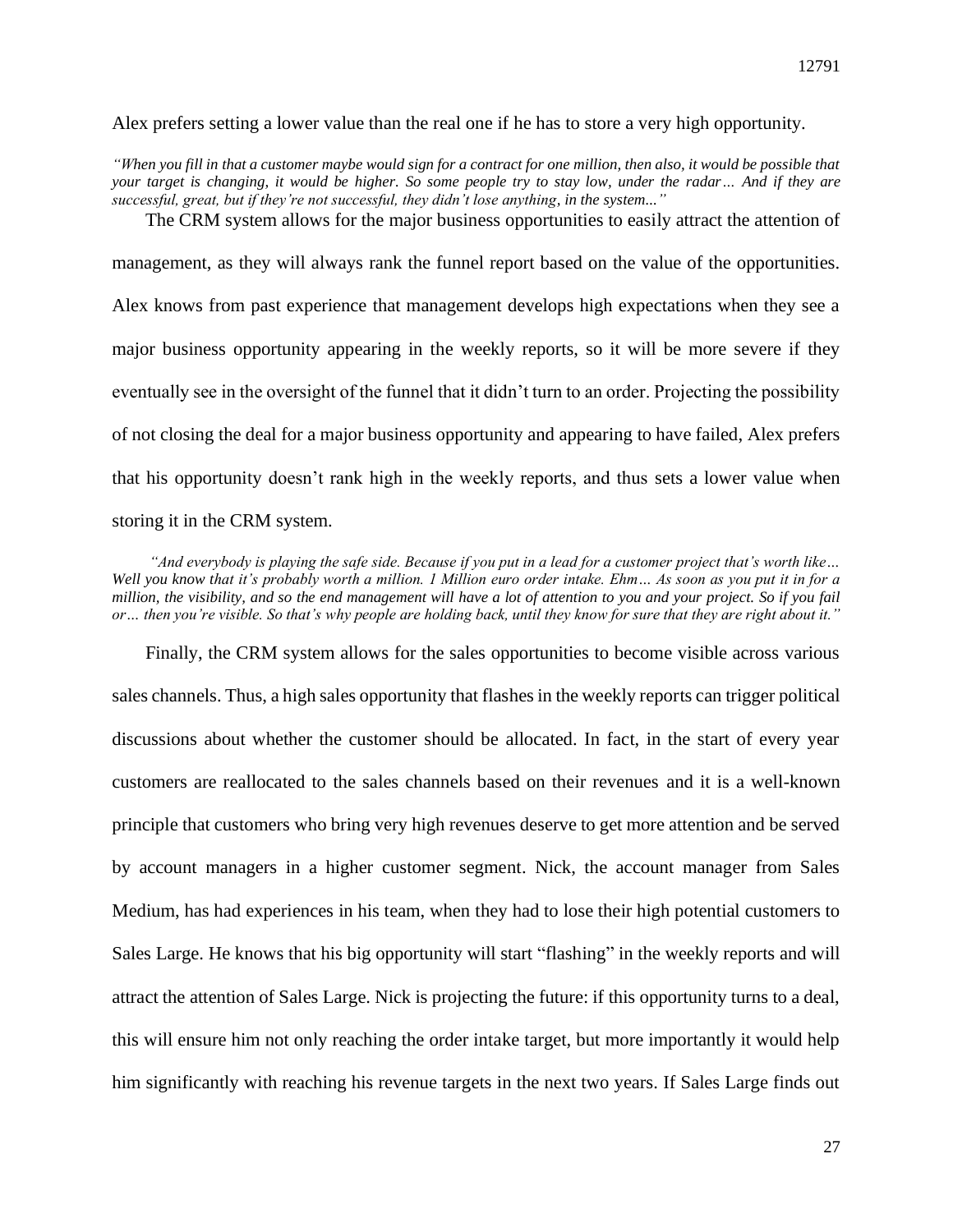about the opportunity through the CRM system, and they eventually take away his customer, the revenues will be gone. However, he is afraid that if Sales Large sees the opportunity, they will try to get the customer (and thus all revenues) away from him. Thus, by recognizing the situation, and projecting how it could evolve, Nick chooses to set a lower value for his originally big opportunity, in order to decrease its prominence in the CRM system.

*"When you put such a big amount in CRM, people are gonna see it, and people are also gonna try to take the client away from you. For example Large Enterprise. Because they say "Oh 1 million, that shouldn't be a medium client, that should be a large client, he has to come to us." Then that discussion starts. So a lot of people, say "no no I don't want to be in the spotlight". I would do the same maybe, I would just put it for 200,000 while I know in my head that the opportunity is 1million, but I don't want anybody else to know that it's that big opportunity."*

#### **Affordances of the CRM system**

In the previous paragraphs we described the practices through which account managers are dealing with the transparency that the CRM system affords. We see that in order to deal with the consequences that they may face if their actions become visible, they often play with the CRM data to fiddle with the reports and figures that render their actions visible and often even prominent.

We play hide and seek. Yeah, it's a game. It's a game. Eh... Me personally, I'm not the person who is always doing that. Because I think yeah, I can say that it is 1million or I can say that it is 100,000. Yeah, I will sign it for 1million. I don't care about that. But there are a lot of colleagues who will sign it for 100,000euros. It's a game. It's hide and seek. Yeah... It's ridiculous when you think about it. Because, when you are looking at the predictability of the account managers, you are not predictable when you sign it for 100,000 while it's 1million. So yeah, I don't understand it, but it is happening.

Had the CRM system not been there, TelCo would still try to impose transparency, and account managers would still try to play games. Nevertheless, the materiality of the CRM system not only intensifies the effect that numbers and other types of data have on people's behavior by adding pressure to them, but it also reinforces an almost effortless engagement in this numbers game, as account managers can edit the values of sales opportunities whenever they want, as long as the customer is in the "suspect" or "lead" phase in the funnel, without leaving traces.

Thus, to better understand the importance of the materiality of the CRM system, we look at its affordances (Faraj & Azad, 2012). Information about the customers, the interactions with them,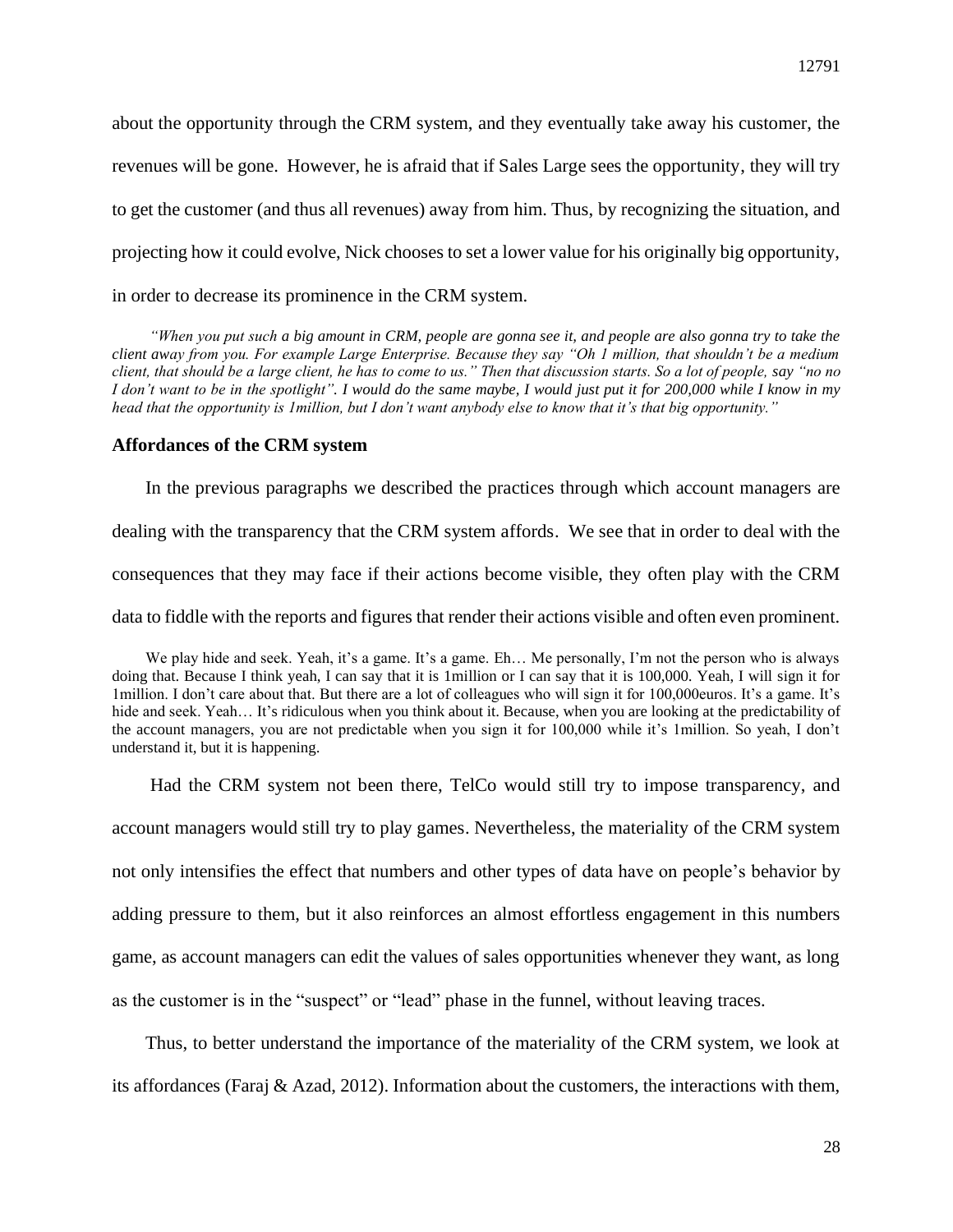their sales opportunities and orders, becomes visible across the whole organization. Sales managers, higher management, other account managers, specialists and other stakeholders can access this information in real time, so they can respond quickly to sales opportunities, running deals, and other incidents. The fact that the data remains stored in the CRM system allows the account managers to use information about their account managers that was previously stored by others, but also to store information that will be useful in the future for a specialist, a customer service employee, or even another account manager.

At the same time, all the stored data can haunt the account managers: e.g. a high opportunity stored now will keep threatening their bonuses in the future for longer time, as it will be quickly spotted in the CRM. Furthermore, the CRM system makes the extraction of data for the preparations of reports and figures that help evaluate the performance of the account manager very easy, and in fact much easier that a paper archive or even the use of Excel files. Analytics features allow for almost automatic accumulation and summarization of the data in figures and tables, which can also be post-processed (e.g. by ranking the sales opportunities based on their value), so that actors can quickly spot information that is important to them (e.g. the sales manager seeing which major business opportunities come up in their team). Thus, when account managers fill in some information in CRM, they will almost automatically start projecting what impact this data will have on their future performance. Finally, the account managers can distort part of the data easier than before: in fact, while the customer is in the "suspect" or "lead" phase, they are responsible for it and thus have the freedom to add the values, codes etc. which they prefer, as well as changing them back to the real estimated values later, without leaving traces. After the specialist picks up on the lead and puts the customer in the "prospect" phase, the account managers themselves cannot directly change the sales opportunities anymore, only track the funnel of the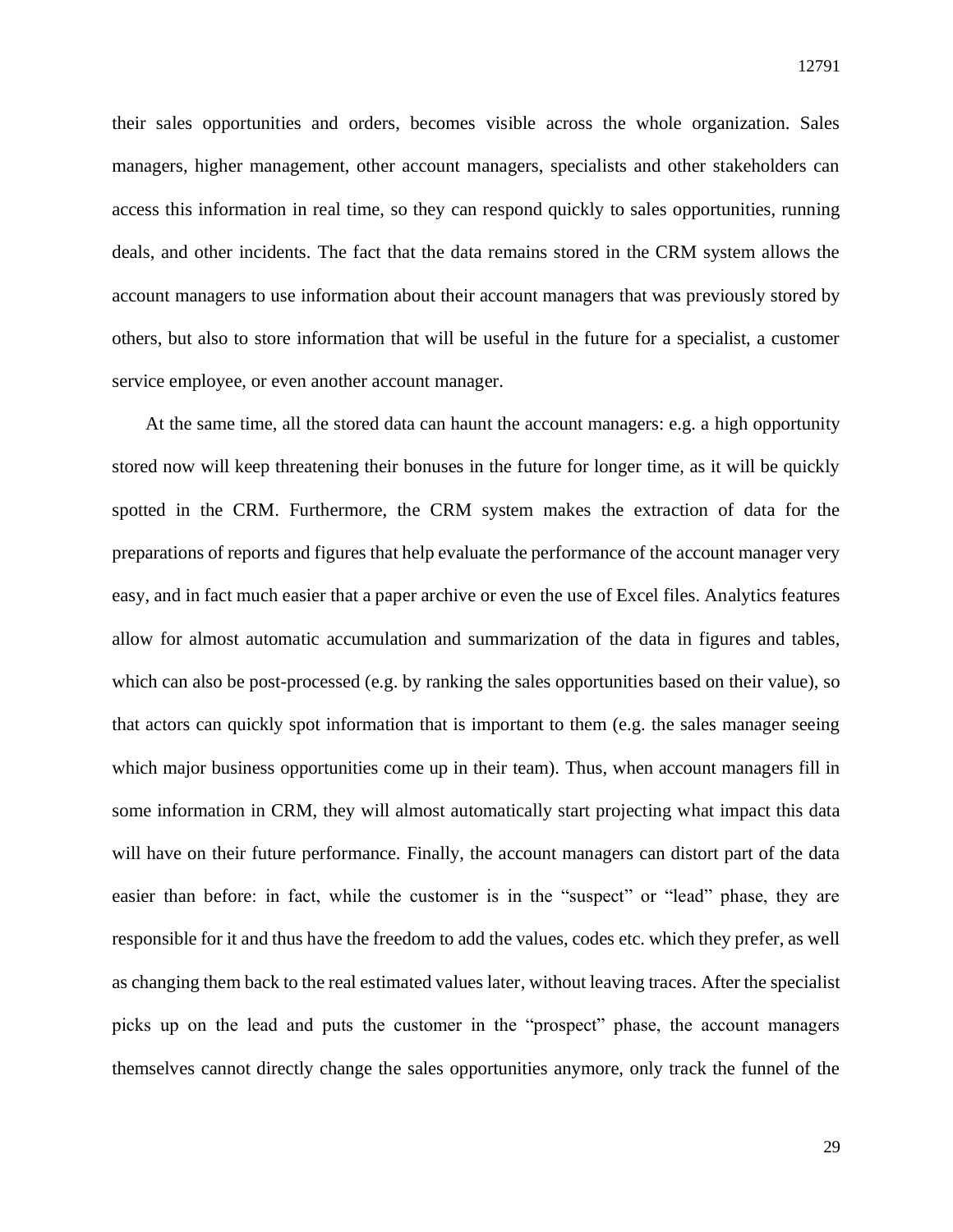customer. This also implies that data from the past can be opaque only on data such as sales opportunities that were never actualized, or sales interactions that were incomplete or missing.

#### **Towards a temporal view of the performativity of transparency**

Considering all these affordances of the CRM system, we reach two conclusions: First, the CRM system triggers the actors to not only make judgments in the present situation, but also to reflect or act on the past and project their future. In fact, the account managers know that their past, present and future are interwoven with the reality that the system represents; a data-constructed reality that constitutes not only a view of the present (e.g. current status of customers in the funnel), but also a view of the past (e.g. past orders) and even a view of the future (e.g. sales opportunities). Such a data-constructed reality is not merely a material one, but in fact it is performed in the ongoing practices (Scott & Orlikowski, 2014) of registering data in the CRM, creating figures and weekly reports, monitoring these reports, etc.

Second, we get to see that the transparency that the CRM system affords also brings opportunities for opaqueness: as the account managers evaluate the influence that this dataconstructed reality can have on their performance, as it is visible to everyone and instantaneously, and know that they have the ability to shape it to some extent, they choose to enact opaqueness at times. Consequently, we see performativity of transparency in practice (Roberts, 2009). However, to fully understand how it emerges, we need to examine the temporal orientations in the enactment of transparency and opaqueness by the account managers. In table 2, we untangle the trichordal composition of the transparency and opaqueness practices that we just described. Except for the "dominant tone" which constitutes the main temporal orientation (past, present, or future), there are also "secondary tones" (the other two temporal orientations), always playing along (Emirbayer & Mische, 1998:979).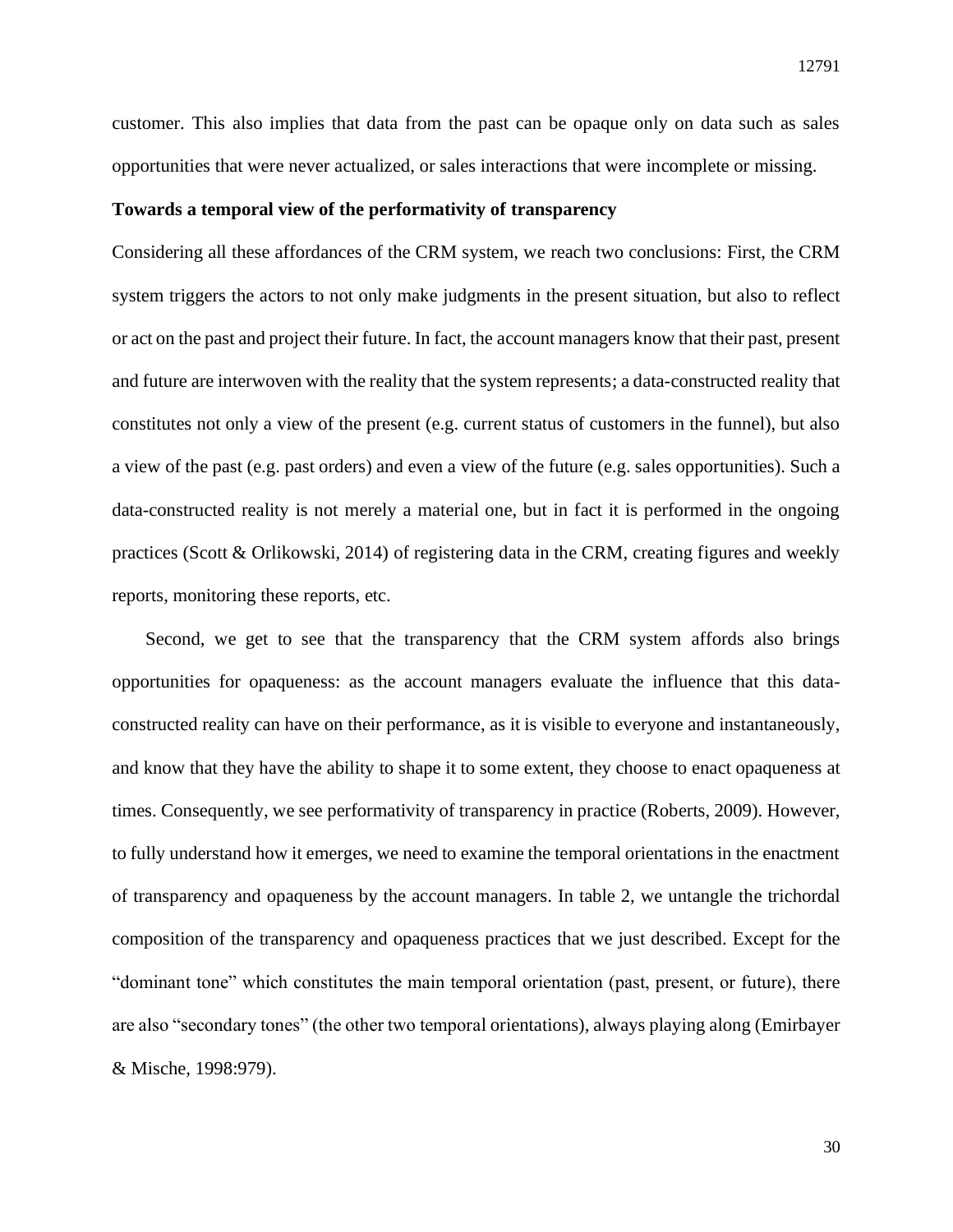## Insert Table 2 about here

In this way, we get an illustration of how account managers choose to be transparent or opaque in the present, shaping the data-constructed reality of the present, as they are reflecting on the effects of the transparency produced through the CRM in the past (e.g. weekly reports for routine activities, or having received pressure from colleagues on sales opportunities that were made visible), and projecting their intentions for the near future (e.g. helping the team increase their targets or avoiding pressure). Further, we see how the level of accuracy in the data stored by previous enactments of transparency (e.g. customer interactions) or opaqueness practices (e.g. fake leads), which constitute a data-constructed reality of the past, influence the account managers' practical evaluations in the present (e.g. checking the CRM figures), and their expectations for the future (e.g. estimating whether he will reach his target). Finally, the account managers project how the sales opportunities and customer interactions that they store for the future (shaping the future data-constructed reality) might influence their future situation (e.g. their targets in the next year), by identifying with past experiences (e.g. how targets were calculated in the past years), and thus try influence their future through their actions in the present (being opaque or transparent).

## **DISCUSSION**

In this paper we have tried to unpack the performativity of transparency: i.e. transparency, having sociomaterial agency, offers the possibility to enact not only visibility but also opaqueness on the things that it is aimed to shed light on. In order to do so, we have illustrated how account managers, as they enact the CRM technology, find themselves playing a numbers game, switching modes between transparency and opaqueness to achieve their goals. The numbers (and other types of data) in this game are not merely the resources through which account managers try to attain their goals, but are actually actors themselves, having equal power to influence the account managers' actions. Thus, in order to understand the performativity of transparency, we have to conceive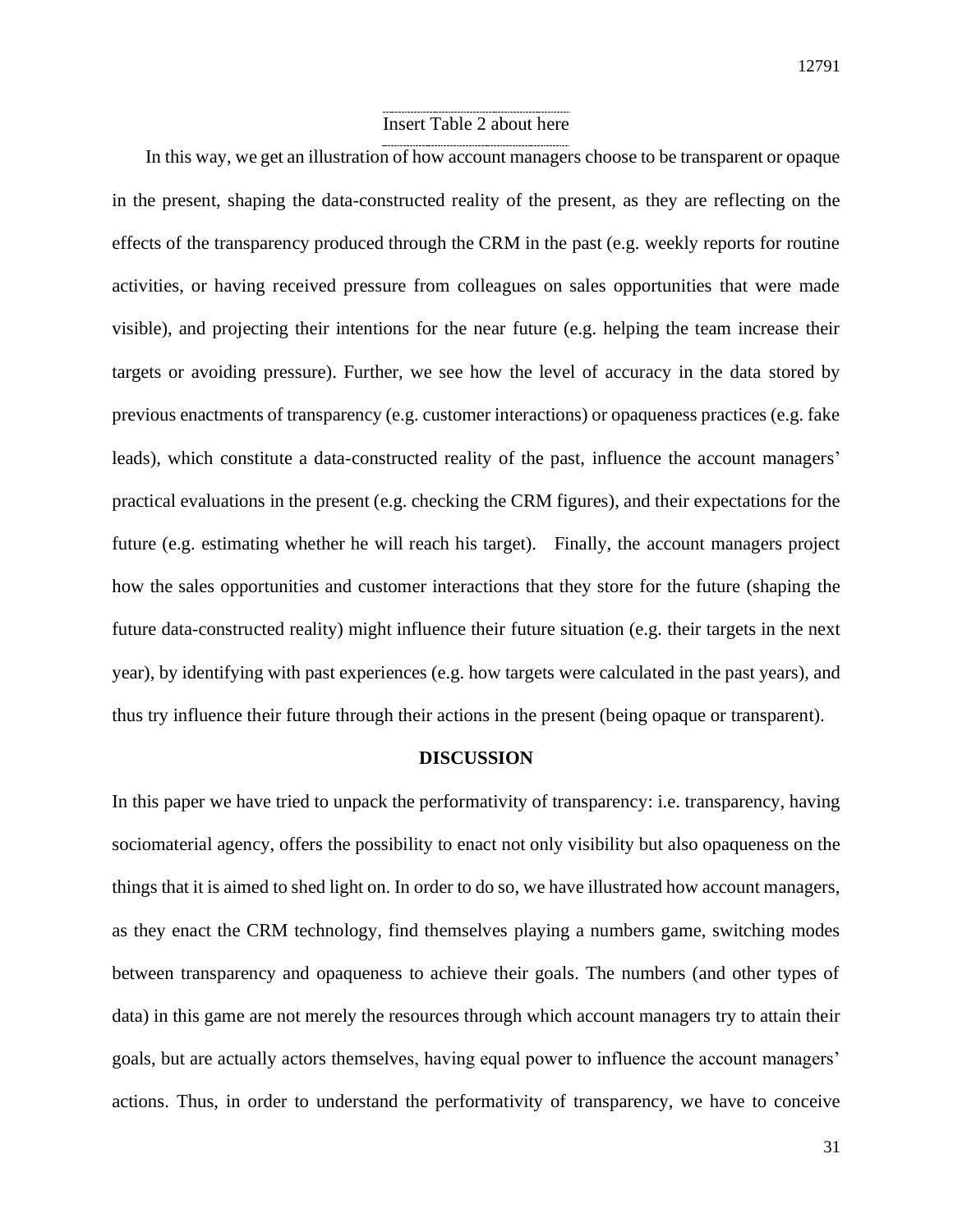performativity as material-discursive (Orlikowski & Scott, 2014), i.e. the forces of transparency that influence that which is rendered transparent are not just discursive, but material-discursive. In other words, transparency is not merely a guideline in the organization, but it is sociomaterially constructed through the enactment of the CRM system, while it triggers material-discursive practices that reveal or conceal the information about the customers and the actions of account managers. Other material forms that could also afford transparency, such as paper archives or the exchange of Excel files via e-mail, would not trigger the same material-discursive practices. Account managers are well aware that whatever they do has a material effect: for example, all information they store about their customers, selling opportunities etc. becomes visible to many different actors and in real time, thus making their exposure, performance evaluation, etc. much easier than other forms of transparency. Hence, they will try to influence that material effect and play with the numbers and other data they store, according to how they evaluate the situation at hand (using not only their perceptions but also by making sense of the data-constructed reality captured in the CRM system) and the ways though which the CRM system can make things transparent (e.g. ranking of sales opportunities based on their value, or calculation of white spots). The fact that their changes in the values they store in the CRM system do not leave any traces compared to a paper archive for example, also highlights the importance of the materiality of this technology in enacting the opaqueness practices .

In order to better understand the performativity of transparency we also have to recognize that all material-discursive practices triggered by transparency are oriented towards a temporal dimension: The data and functions of the CRM system are not only related to what is happening in the present, but also refer to the past and can even help reflect on the future, thus making the material effects of transparency even more perceptible. Consequently, at every moment in the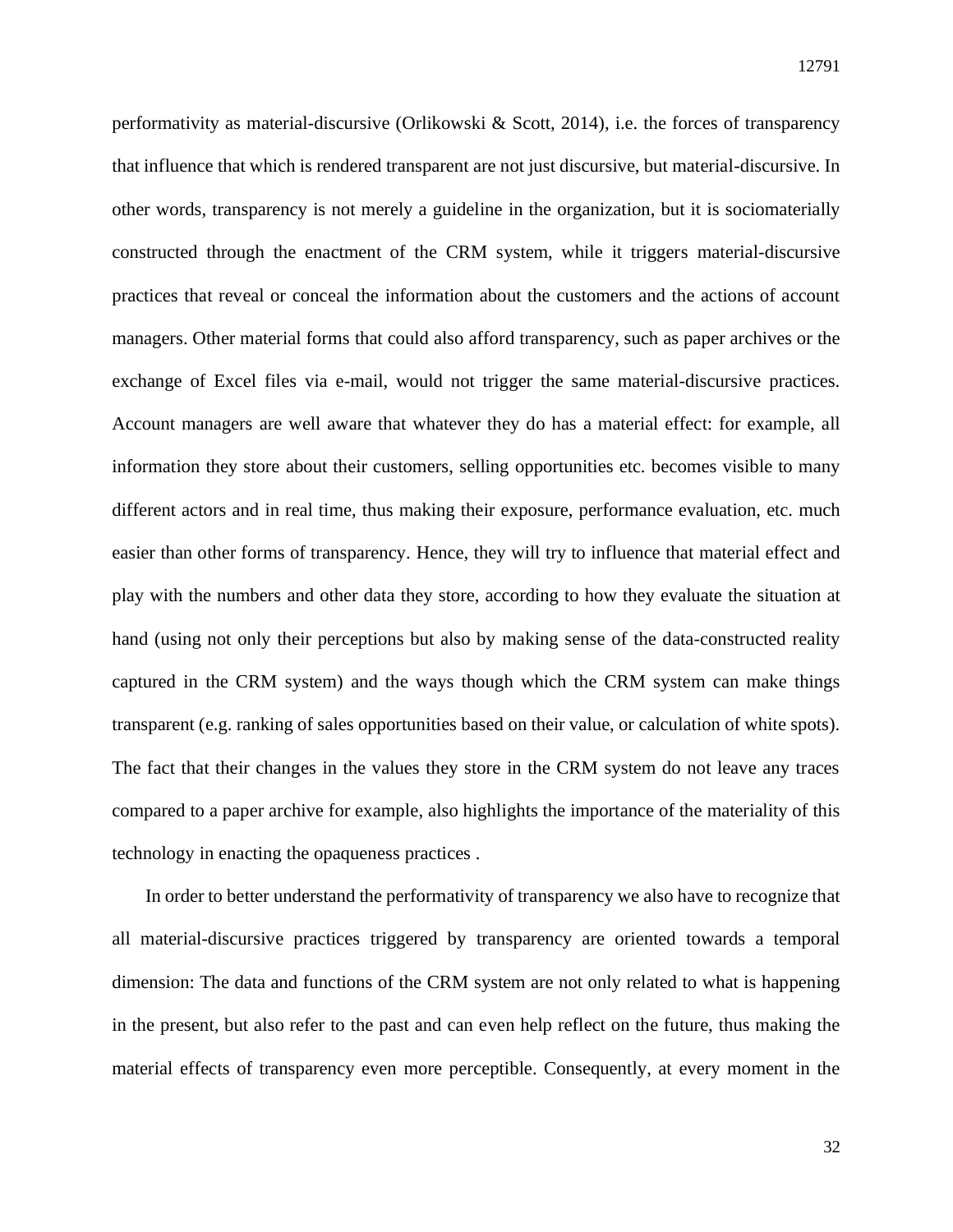present, the account manager is oriented towards a data-constructed reality of the present, past, or future, while simultaneously considering the data-constructed realities and the situation in the other two temporal orientations. It is through this trichordal temporal orientation (Emirbayer & Mische, 1998), that transparency actually works as a blind, which can open and render things transparent, but it can also close and make them opaque. In figure 1 we illustrate this dynamic of shifting modes from transparency to opaqueness through the materiality of digital technologies and the different temporal orientations.

## Insert Figure 1 about here

The insights of this paper inform past views on IS which have considered information systems as ways to increase transparency in the organization, looking at technologies such as enterprise systems, knowledge management systems, management information systems, etc. as ways to develop an information panopticon (Burton-Jones, 2014; Elmes et al., 2005; Zuboff, 1988). Instead, our study suggests that the transparency afforded by such systems often triggers opaqueness, which can be enacted through the same technologies that are perceived as forms of transparency. This comes in line with more recent studies, that highlight the tension between transparency and opaqueness by looking at the development of opaqueness practices for productivity (Bernstein, 2012), use of performance data for impression management (Cunha, 2013), the use of shadow systems as a form of material loose coupling (Berente & Yoo, 2012), imperfect numbers in performance measurement (Andon et al., 2007; Dambrin & Robson, 2011), practices of calculation and fraud in accounting (Boll, 2014; Cooper et al., 2013; Neu et al., 2013), etc. Our analysis of the performativity of transparency contributes to these studies, by analyzing the sociomaterial practices through which transparency and opaqueness are produced. Our use of the chordal triad of agency (Emirbayer & Mische, 1998) helps extend the work of Hansen and Flyverbom (2014) on how digital technologies afford transparency with a temporal orientation,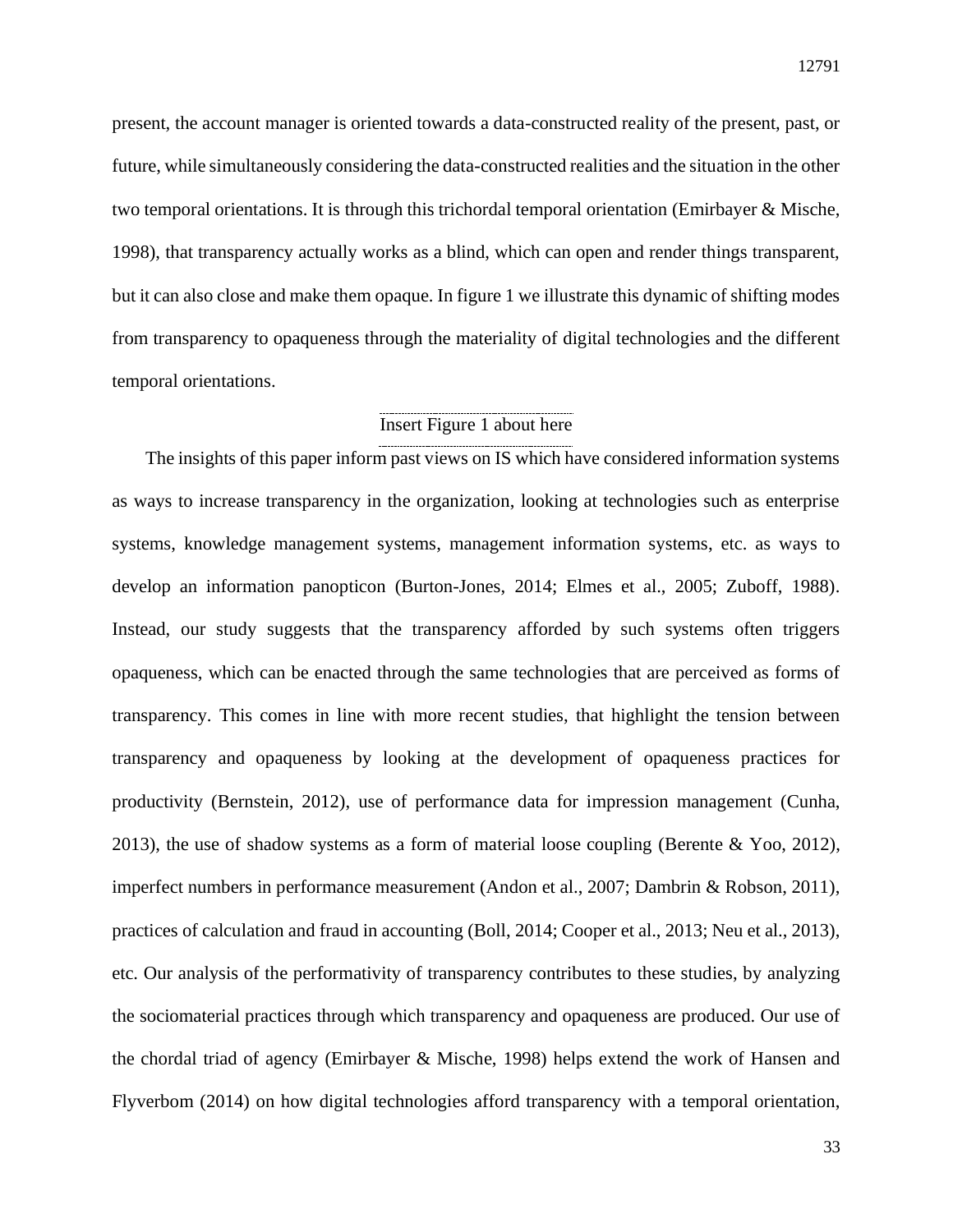while it also helps expand our understanding of material-discursive performativity (Orlikowski & Scott, 2014).

Finally, the insights of the study also provide implications for practitioners seeking to use digital technologies to increase transparency in their organization, suggesting that the materiality of these technologies, combined with the way they evaluate their employees, will have a significant impact on how the employees will enact the technology, and thus render their actions transparent or opaque to the organization.

## **REFERENCES**

- Adler, P., & Borys, B. 1996. Two types of bureaucracy: Enabling and coercive. *Administrative Science Quarterly*, 41(1): 61–89.
- Andon, P., Baxter, J., & Chua, W. F. 2007. Accounting change as relational drifting: A field study of experiments with performance measurement. *Management Accounting Research*, 18(2): 273–308.
- Ball, K., & Wilson, D. C. 2000. Power, Control and Computer-Based Performance Monitoring: Repertoires, Resistance and Subjectivities. *Organization Studies*, 21(3): 539–565.
- Barad, K. 2007. *Meeting the Universe Halfway*. Duke University Press.
- Barrett, M., Oborn, E., Orlikowski, W. J., & Yates, J. 2012. Reconfiguring Boundary Relations: Robotic Innovations in Pharmacy Work. *Organization Science*, 23(5): 1448–1466.
- Bennis, W., Goleman, D., O'Toole, J., & Biederman, P. 2008. *Transparency: How leaders create a culture of candor*. San Francisco, CA: Jossey- Bass.
- Berente, N., & Yoo, Y. 2012. Institutional contradictions and loose coupling: Postimplementation of NASA's enterprise information system. *Information Systems Research*, 23(2): 376–396.
- Bernstein, E. S. 2012. The Transparency Paradox: A Role for Privacy in Organizational Learning and Operational Control. *Administrative Science Quarterly*, 57(2): 181–216.
- Boll, K. 2014. Shady car dealings and taxing work practices: An ethnography of a tax audit process. *Accounting, Organizations and Society*, 39(1): 1–19.
- Boudreau, M.-C., & Robey, D. 2005. Enacting Integrated Information Technology: A Human Agency Perspective. *Organization Science*, 16(1): 3–18.
- Brivot, M., & Gendron, Y. 2011. Beyond panopticism: On the ramifications of surveillance in a contemporary professional setting. *Accounting, Organizations and Society*, 36(3): 135– 155.
- Burton-Jones, A. 2014. What have we learned from the Smart Machine? *Information and Organization*, 24(2): 71–105.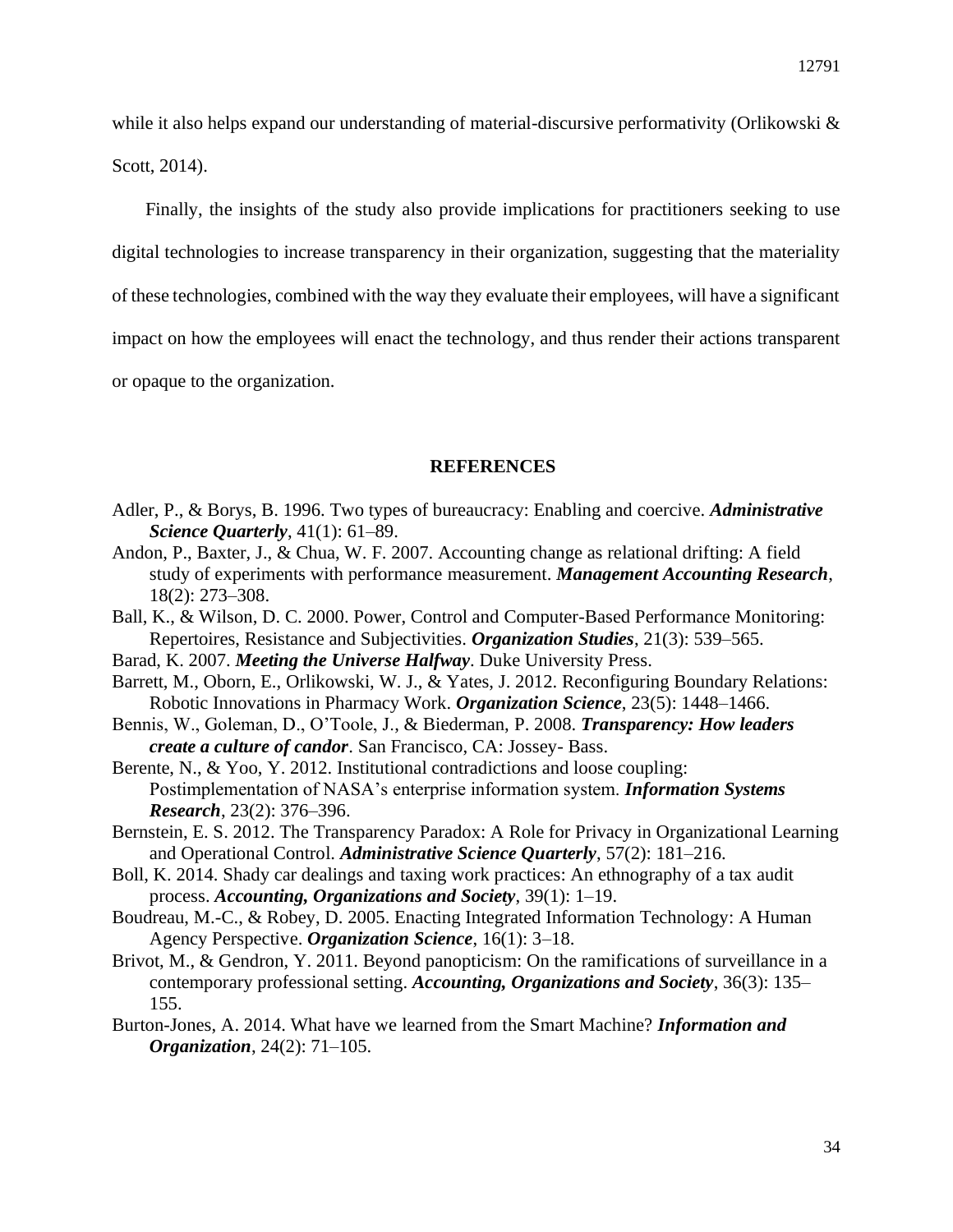- Clark, T. T. D., Jones, M. C. M., & Armstrong, C. P. C. 2007. The dynamic structure of management support systems: theory development, research focus, and direction. *MIS Quarterly*, 31(3): 579–615.
- Collinson, D. L. 1999. "Surviving the rigs": Safety and surveillance on North Sea Oil Installations. *Organization Studies*, 20(4): 579–600.
- Cooper, D. J., Dacin, T., & Palmer, D. 2013. Fraud in accounting, organizations and society: Extending the boundaries of research. *Accounting, Organizations and Society*, 38: 440– 457.
- Corbin, J., & Strauss, A. 1990. Grounded theory research: Procedures, canons, and evaluative criteria. *Qualitative Sociology*, 418–427.
- Covaleski, M. A., Dirsmith, M. W., Heian, J. B., & Samuel, S. 1998. The calculated and the avowed: Techniques of discipline and struggles over identity in Big Six public accounting firms. *Administrative Science Quarterly*, 43(2): 293–327.
- Cunha, J. Da. 2013. A dramaturgical model of the production of performance data. *MIS Quarterly*, 37(3): 723–748.
- Dambrin, C., & Robson, K. 2011. Tracing performance in the pharmaceutical industry: Ambivalence, opacity and the performativity of flawed measures. *Accounting, Organizations and Society*, 36(7): 428–455.
- Elmes, M. B., Strong, D. M., & Volkoff, O. 2005. Panoptic empowerment and reflective conformity in enterprise systems-enabled organizations. *Information and Organization*, 15(1): 1–37.
- Elsbach, K. D., & Pratt, M. G. 2007. 4 The Physical Environment in Organizations. *The Academy of Management Annals*, 1(1): 181–224.
- Emerson, R., Fretz, R., & Linda, L. 1995. Writing ethnographic fieldnotes/.
- Emirbayer, M., & Mische, A. 1998. What is agency? *American Journal of Sociology*, 103(4): 962–1023.
- Espeland, W., & Sauder, M. 2007. Rankings and Reactivity: How Public Measures Recreate Social Worlds1. *American Journal of Sociology*, 113(1): 1–40.
- Everett, J., Neu, D., & Rahaman, A. S. 2007. Accounting and the global fight against corruption. *Accounting, Organizations and Society*, 32(6): 513–542.
- Faraj, S., & Azad, B. 2012. *The materiality of technology: An affordance perspective*. (J. K. Paul M. Leonardi, Bonnie A. Nardi, Ed.)*Materiality and organizing: Social interaction in a technological world*: 237–258. Oxford University Press.
- Fauré, B., & Rouleau, L. 2011. The strategic competence of accountants and middle managers in budget making. *Accounting, Organizations and Society*, 36(3): 167–182.
- Faÿ, E., Introna, L., & Puyou, F.-R. 2010. Living with numbers: Accounting for subjectivity in/with management accounting systems. *Information and Organization*, 20(1): 21–43.
- Feldman, M. S., & Orlikowski, W. J. 2011. Theorizing Practice and Practicing Theory. *Organization Science*, 22(5): 1240–1253.
- Foucault, M. 1979. Panopticism. *Discipline & Punish: The Birth of the Prison*, 195–228.
- Frey, B. S., Homberg, F., & Osterloh, M. 2013. Organizational Control Systems and Pay-for-Performance in the Public Service. *Organization Studies*, 34(7): 949–972.
- Fung, A., Graham, M., & Weil, D. 2007. *Full disclosure: The perils and promise of transparency*. Cambridge University Press.
- Garsten, C., & Montoya, M. De. 2008. *Transparency in a new global order: unveiling organizational visions*. Edward Elgar.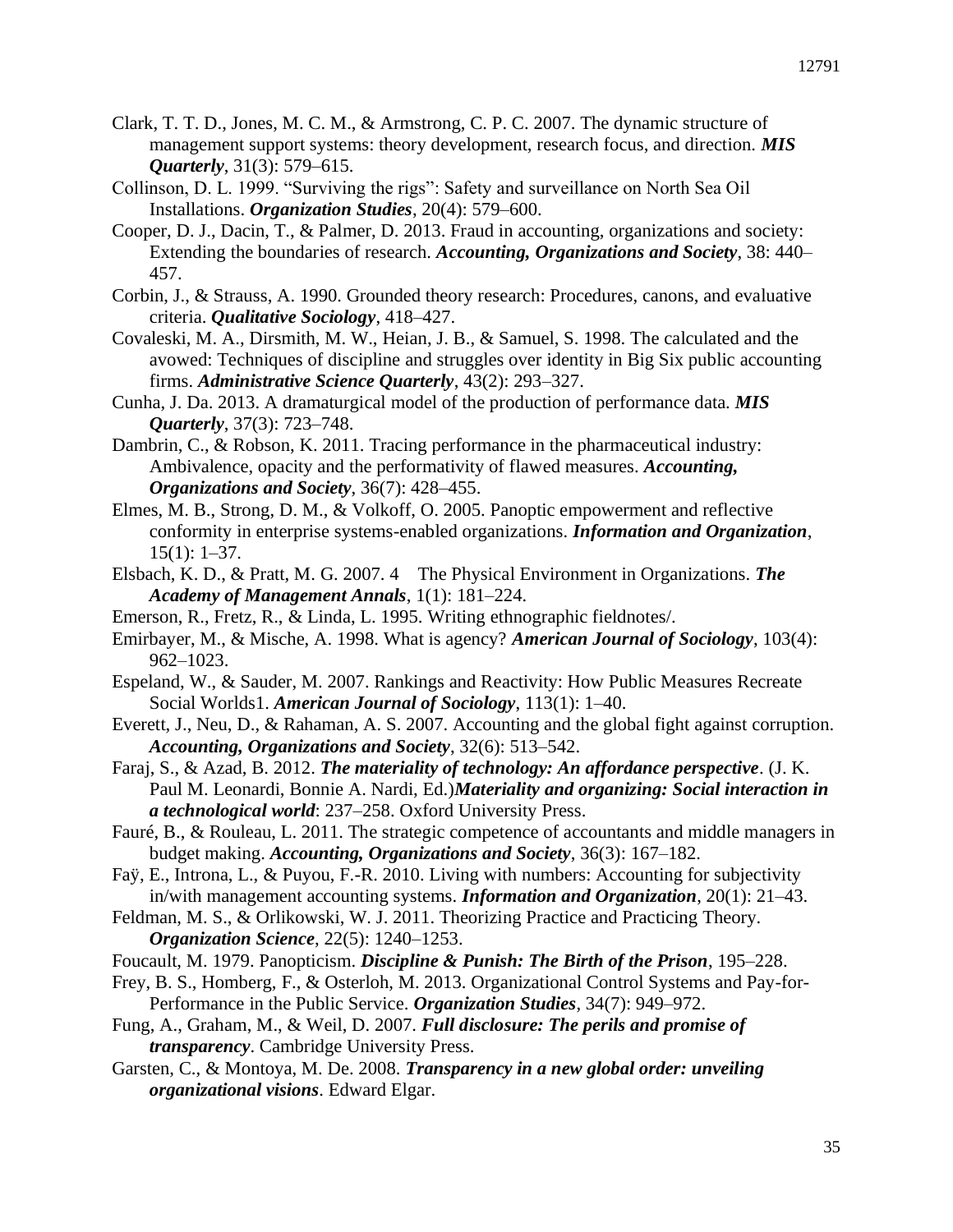- George, J. F. 1996. Computer-Based Monitoring : Common Perceptions and Empirical Results. *MIS Quarterly*, 20(4): 459–480.
- Gioia, D. a., Corley, K. G., & Hamilton, a. L. 2013. Seeking Qualitative Rigor in Inductive Research: Notes on the Gioia Methodology. *Organizational Research Methods*, 16(1): 15– 31.
- Hansen, H. K., & Flyverbom, M. 2014. The politics of transparency and the calibration of knowledge in the digital age. *Organization*, (February): 1–18.
- Hood, C., & Heald, D. 2006. *Transparency: The key to better governance?*. Oxford University Press.
- Jordan, S., & Messner, M. 2012. Enabling control and the problem of incomplete performance indicators. *Accounting, Organizations and Society*, 37(8): 544–564.
- Kaplan, R., & Norton, D. 1996. *The balanced scorecard: translating strategy into action*. Harvard Business Press.
- Kaplan, S., & Orlikowski, W. 2013. Temporal work in strategy making. *Organization Science*, 24(4): 965–995.
- Knorr Cetina, K., & Bruegger, U. 2001. Transparency regimes and management by content in global organizations. The case of institutional currency trading. *Journal of Knowledge Management*, 5(2): 180–194.
- Latour, B. 2005. *Reassembling the Social: An Introduction to Actor-Network-Theory*. Oxford University Press.
- Latour, B., & Woolgar, S. 1986. *Laboratory life: The construction of scientific facts*. Princeton, NJ: Princeton University Press.
- Leonardi, P. M., Treem, J. W., & Jackson, M. H. 2010. The Connectivity Paradox: Using Technology to Both Decrease and Increase Perceptions of Distance in Distributed Work Arrangements. *Journal of Applied Communication Research*, 38(1): 85–105.
- Locke, K. 2001. *Grounded theory in management research*. Sage.
- Maanen, J. Van. 1979. The fact of fiction in organizational ethnography. *Administrative Science Quarterly*, 24(4): 539–550.
- Martinsons, M., Davison, R., & Tse, D. 1999. The balanced scorecard: a foundation for the strategic management of information systems. *Decision Support Systems*, 25: 71–88.
- Mazmanian, M., Cohn, M., & Dourish, P. 2014. Dynamic reconfiguration in planetary exploration: A sociomaterial ethnography. *MIS Quarterly Special issue On Sociomateriality of IS & Organizing*, 38(3): 831–848.
- Miller, P. 2001. Governing by numbers: Why calculative practices matter. *Social Research*, 68(2): 379–396.
- Neu, D., Everett, J., Rahaman, A. S., & Martinez, D. 2013. Accounting and networks of corruption. *Accounting, Organizations and Society*, 38: 505–524.
- Nicolini, D. 2012. *Practice theory, work, and organization: An introduction*. Oxford University Press.
- Orlikowski, W. 2010. The sociomateriality of organisational life: considering technology in management research. *Cambridge Journal of Economics*, 34: 125–141.
- Orlikowski, W. J. 1991. Integrated information environment or matrix of control? The contradictory implications of information technology. *Accounting, Management and Information Technologies*, 1(1): 9–42.
- Orlikowski, W. J. 2007. Sociomaterial Practices: Exploring Technology at Work. *Organization Studies*, 28(9): 1435–1448.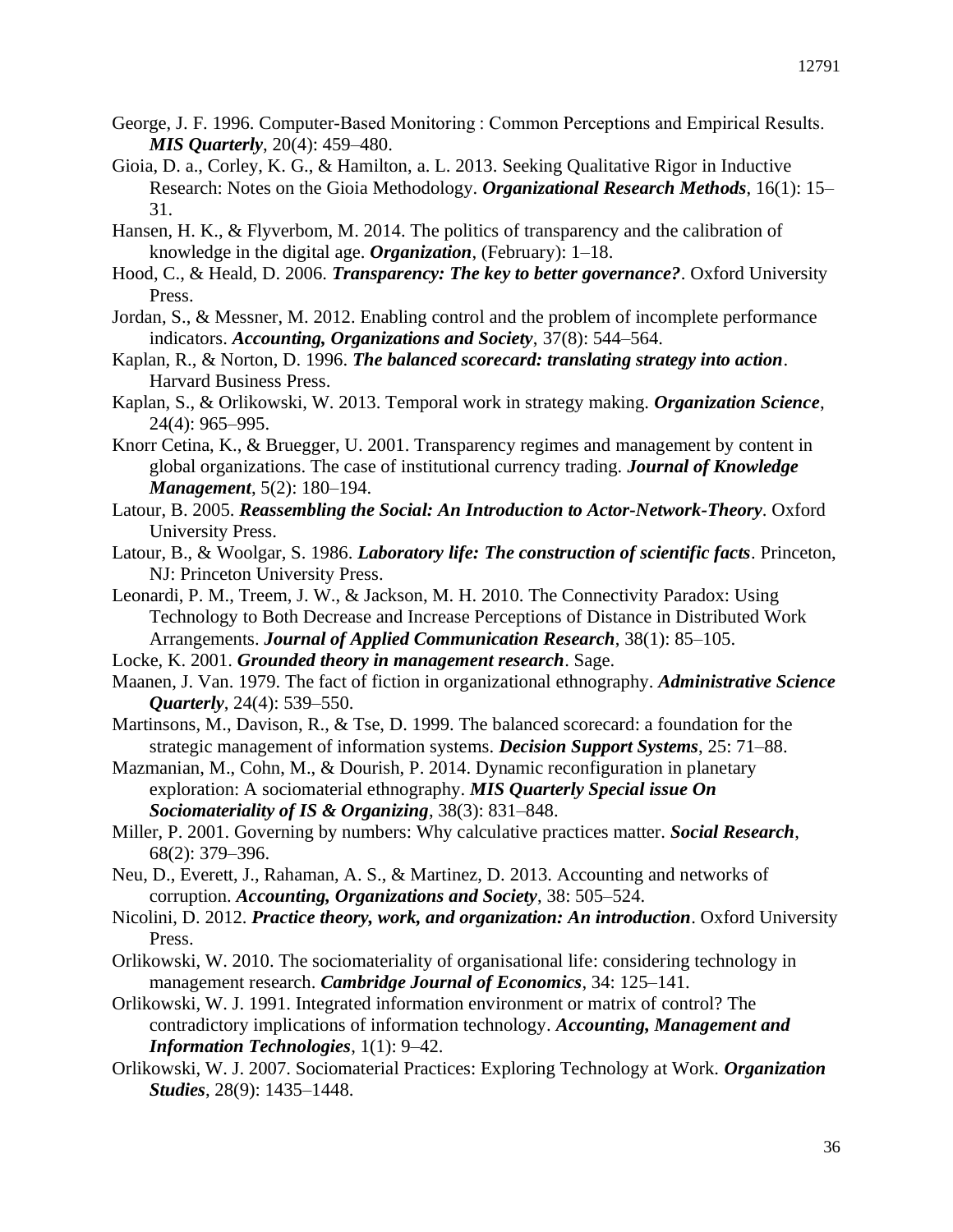- Orlikowski, W., & Scott, S. 2014. What Happens When Evaluation Goes Online? Exploring Apparatuses of Valuation in the Travel Sector. *Organization Science*, 25(3): 868–891.
- Pollock, N., & D'Adderio, L. 2012. Give me a two-by-two matrix and I will create the market: Rankings, graphic visualisations and sociomateriality. *Accounting, Organizations and Society*, 37(8): 565–586.
- Roberts, J. 2009. No one is perfect: The limits of transparency and an ethic for "intelligent" accountability. *Accounting, Organizations and Society*, 34(8): 957–970.
- Robson, K. 1992. Accounting numbers as inscription. *Accounting, Organizations and Society*, 17(7): 685–708.
- Sandberg, J., & Tsoukas, H. 2011. Grasping the logic of practice: Theorizing through practical rationality. *Academy of Management Review*, 36(2): 338–360.
- Saunders, C. S. 1981. Manafement Information Systems, Communications and Departmental Power: An Integrative Model. *The Academy of Management Review*, 6(3): 431–442.
- Sawy, O. El. 1985. Personal information systems for strategic scanning in turbulent environments: can the CEO go on-line? *MIS Quarterly*, 9(1): 53–60.
- Schultz, M., & Hernes, T. 2013. A temporal perspective on organizational identity. *Organization Science*, 24(1): 1–21.
- Scott, S., & Orlikowski, W. 2014. Entanglements in practice: Performing anonymity through social media. *MIS Quarterly Special issue On Sociomateriality of IS & Organizing*, 38(3): 873–893.
- Scott, S. V., & Orlikowski, W. J. 2012. Reconfiguring relations of accountability: Materialization of social media in the travel sector. *Accounting, Organizations and Society*, 37(1): 26–40.
- Sewell, G. 1998. The discipline of teams: the control of team-based industrial work through electronic and peer surveillance. *Administrative Science Quarterly*, 43(2): 397–428.
- Sewell, G., & Wilkinson, B. 1992. `Someone to Watch Over Me': Surveillance, Discipline and the Just-in-Time Labour Process. *Sociology*, 26(2): 271–289.
- Shotter, J. 2005. Understanding Process From Within: An Argument for "Withness"-Thinking. *Organization Studies*, 27(4): 585–604.
- Sia, S., Tang, M., Soh, C., & Boh, W. 2002. Enterprise resource planning (ERP) systems as a technology of power: empowerment or panoptic control? *The DATA BASE for Advances in Information Systems*, 33(1): 23–37.
- Smets, M., & Jarzabkowski, P. 2014. Reinsurance Trading in Lloyd's of London: Balancing conflicting-yet-complementary logics in practice. *Academy of Management Journal*, Published .
- Spradley, J. 1980. *Participant observation*. Holt, Rinehart and Winston.
- Tapscott, D., & Ticoll, D. 2003. *The naked corporation: How the age of transparency will revolutionize business*. New York, NY: Free Press.
- Van Maanen, J. 2011. Ethnography as Work: Some Rules of Engagement. *Journal of Management Studies*, 48(1): 218–234.
- Vaughan, D. 1992. Theory elaboration: The heuristics of case analysis. *What is a case: Exploring the foundations of social inquiry*: 173–202.
- Venters, W., Oborn, E., & Barrett, M. 2014. A Trichordal Temporal Approach to Digital Coordination: The Sociomaterial Mangling of the CERN Grid. *MIS Quarterly Special issue On Sociomateriality of IS & Organizing*, 38(3): 927–949.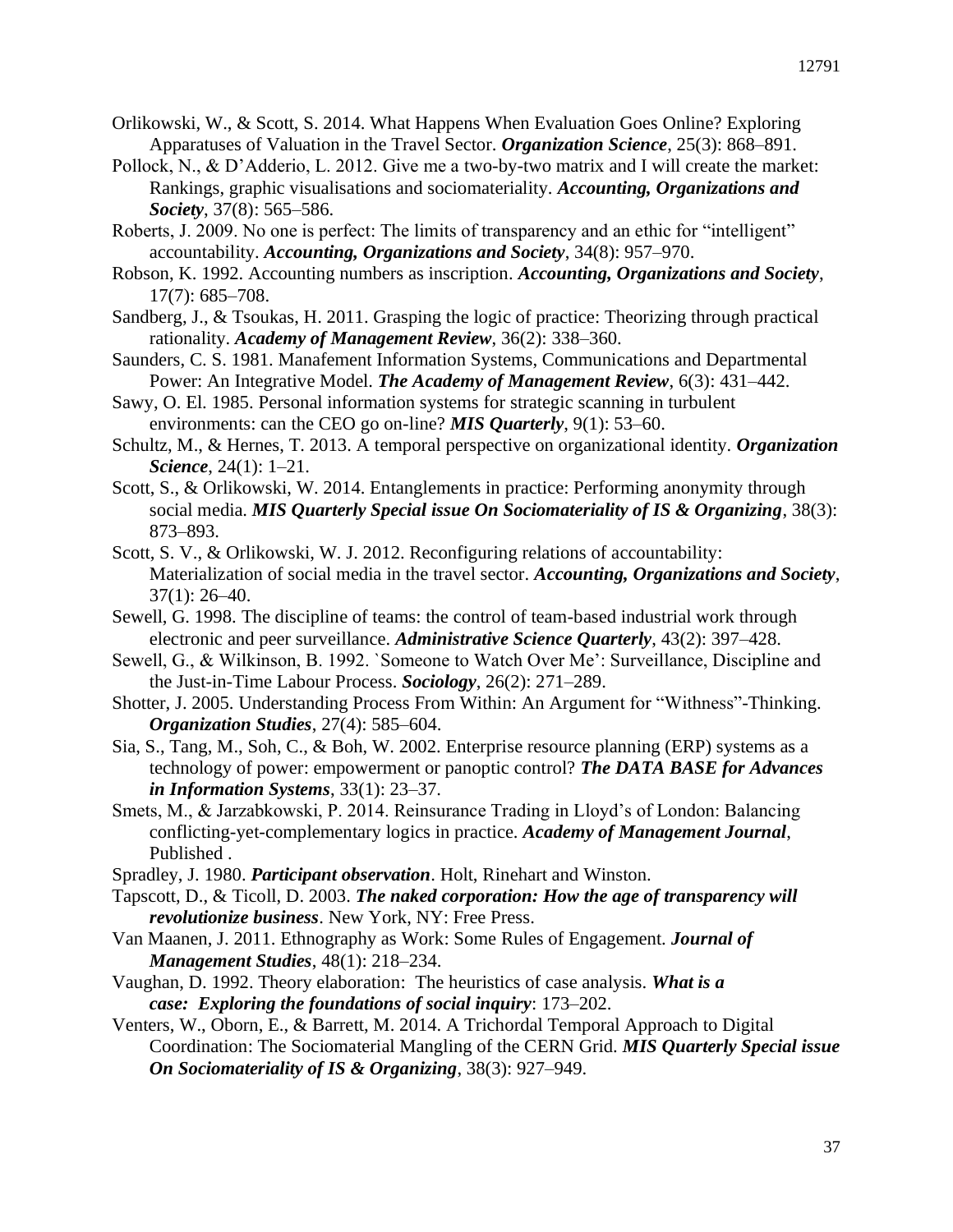- Volkoff, O., Strong, D. M., & Elmes, M. B. 2007. Technological Embeddedness and Organizational Change. *Organization Science*, 18(5): 832–848.
- Vollmer, H. 2007. How to do more with numbers. *Accounting, Organizations and Society*, 32(6): 577–600.
- Vollmer, H., Mennicken, A., & Preda, A. 2009. Tracking the numbers: Across accounting and finance, organizations and markets. *Accounting, Organizations and Society*, 34(5): 619– 637.
- Walstrom, K., & Wilson, R. 1997. An examination of executive information system (EIS) users. *Information & Management*, 32: 75–83.

Weiss, R. S. 1995. *Learning from strangers*. New York, NY: The Free Press.

- Williams, J. W. 2013. Regulatory technologies, risky subjects, and financial boundaries: Governing "fraud" in the financial markets. *Accounting, Organizations and Society*, 38(6- 7): 544–558.
- Zalesny, M., & Farace, R. 1987. Traditional versus open offices: A comparison of sociotechnical, social relations, and symbolic meaning perspectives. *Academy of Management Journal*, 30(2): 240–259.

## **TABLE 1**

#### **Overview of collected data**

| Data collection period                                        | Type of data        | <b>Type of informants</b> | <b>Number</b>              | <b>Total time</b>        |  |  |  |
|---------------------------------------------------------------|---------------------|---------------------------|----------------------------|--------------------------|--|--|--|
| Period 1                                                      | <b>Interviews</b>   | Account managers          | 18 interviews              | 15.6 hours               |  |  |  |
|                                                               | <b>Observations</b> | Account managers          | 5 observations, 42 single- | 8 hours                  |  |  |  |
|                                                               |                     |                           | spaced pages of notes      |                          |  |  |  |
|                                                               | <b>Interviews</b>   | Analysts                  | 6 interviews               | 5.75 hours               |  |  |  |
|                                                               | <b>Interviews</b>   | Sales managers            | 4 interviews               | 4.1 hours                |  |  |  |
|                                                               | <b>Interviews</b>   | Marketers                 | 1 interview                | 1 hour                   |  |  |  |
| Period <sub>2</sub>                                           | <b>Interviews</b>   | Account managers          | 7 interviews               | 7.5 hours                |  |  |  |
|                                                               | <b>Observations</b> | Account managers          | 2 observations, 10 single- | 19.75 hours              |  |  |  |
|                                                               |                     |                           | spaced pages of notes      |                          |  |  |  |
|                                                               | <b>Interviews</b>   | Analysts                  | 8 interviews               | $6.75$ hours             |  |  |  |
|                                                               | <b>Observations</b> | Analysts                  | 14 observations, 68        | 57.5 hours               |  |  |  |
|                                                               |                     |                           | single-spaced pages of     |                          |  |  |  |
|                                                               |                     |                           | notes                      |                          |  |  |  |
|                                                               | <b>Interviews</b>   | Sales managers            | 1 interview                | $1.1$ hour               |  |  |  |
|                                                               | <b>Interviews</b>   | Marketers                 | 2 interviews               | 1.8 hours                |  |  |  |
| Period 3                                                      | Interviews          | Account managers          | 23 interviews              | $22.5$ hours             |  |  |  |
|                                                               | Interviews          | Analysts                  | 3 interviews               | 2 hours                  |  |  |  |
|                                                               | <b>Interviews</b>   | Sales directors           | 2 interviews               | $1.1$ hour               |  |  |  |
|                                                               | Interviews          | Marketers                 | 1 interview                | $1.5$ hour               |  |  |  |
| All                                                           | Unofficial meetings | Analysts                  | 13 meetings                | 12 hours                 |  |  |  |
| All                                                           | Personal notes      | All                       | 60 single-spaced pages of  |                          |  |  |  |
|                                                               |                     |                           | notes                      |                          |  |  |  |
| All                                                           | Documents           | Internal documents        | 43 documents               | $\overline{\phantom{a}}$ |  |  |  |
| All                                                           | Documents           | Public documents          | 22 documents               | $\overline{a}$           |  |  |  |
| All                                                           | Documents           | <b>News</b>               | 9 documents                | $\overline{\phantom{a}}$ |  |  |  |
| Total number of interviews: 73 Total recorded time: 70h53min  |                     |                           |                            |                          |  |  |  |
| Total number of observations: 21 Total time of observing: 85h |                     |                           |                            |                          |  |  |  |
| Total number of notes pages: 180                              |                     |                           |                            |                          |  |  |  |
| Total number of documents: 76                                 |                     |                           |                            |                          |  |  |  |

Zuboff, S. 1988. *In the age of the smart machine: The future of work and power*. New York, NY: Basic Books, Inc.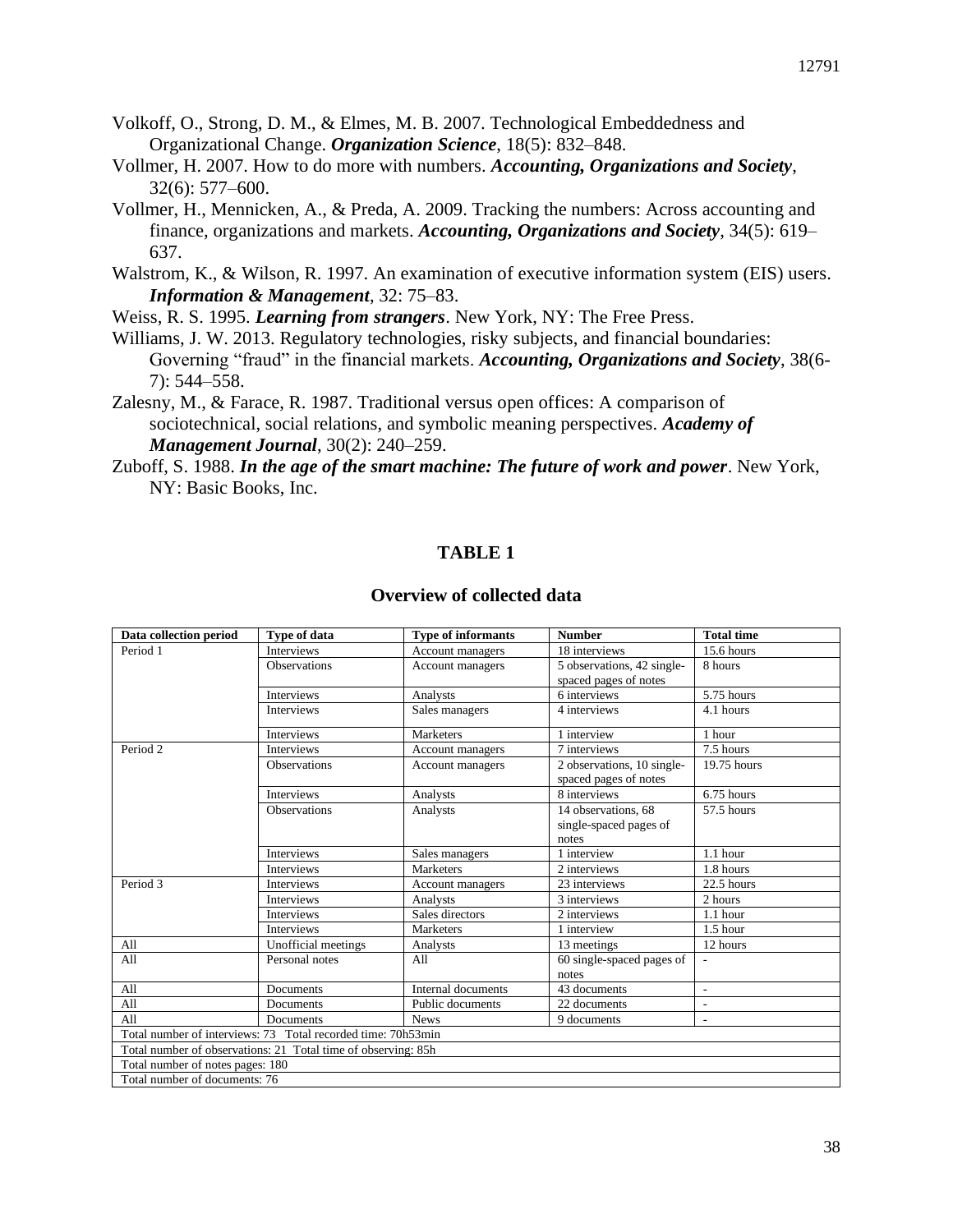| Internal structure\ Reflecting on the past |                                                                                  | Dealing with the present                                                                                                                                                                                                                   | <b>Projecting the future</b>                                                                                                                                                                                                                                 |                                                                                                                                       |
|--------------------------------------------|----------------------------------------------------------------------------------|--------------------------------------------------------------------------------------------------------------------------------------------------------------------------------------------------------------------------------------------|--------------------------------------------------------------------------------------------------------------------------------------------------------------------------------------------------------------------------------------------------------------|---------------------------------------------------------------------------------------------------------------------------------------|
| <b>Temporal orientations of</b>            |                                                                                  |                                                                                                                                                                                                                                            |                                                                                                                                                                                                                                                              |                                                                                                                                       |
| transparency                               |                                                                                  |                                                                                                                                                                                                                                            |                                                                                                                                                                                                                                                              |                                                                                                                                       |
|                                            | Being transparent in the                                                         | The CRM data such as sales<br>opportunities, signed orders, invoice                                                                                                                                                                        | Account managers inform<br>colleagues and sales managers on                                                                                                                                                                                                  | their The weekly reports in CRM help                                                                                                  |
|                                            | present: Showing<br>current performance to                                       | data, etc. feed weekly such as revenue                                                                                                                                                                                                     | which customers they are visiting, for upcoming days, e.g. whether the                                                                                                                                                                                       | select where to put focus on the                                                                                                      |
|                                            | the organization                                                                 | lists, overview of sales opportunities,                                                                                                                                                                                                    | what kind of portfolios, what deals sales team should organize a                                                                                                                                                                                             |                                                                                                                                       |
|                                            |                                                                                  | order intake, etc. Evaluation based on                                                                                                                                                                                                     | they are closing, what revenues come focus day to increase sales on a                                                                                                                                                                                        |                                                                                                                                       |
|                                            |                                                                                  | these figures has become a routine                                                                                                                                                                                                         | in, etc. via the interactions on the                                                                                                                                                                                                                         | specific portfolio, or whether an                                                                                                     |
|                                            |                                                                                  | activity for all sales people.                                                                                                                                                                                                             | CRM, the phases in their funnel, and account manager needs help from                                                                                                                                                                                         |                                                                                                                                       |
|                                            |                                                                                  |                                                                                                                                                                                                                                            | the invoice data stored in the CRM.                                                                                                                                                                                                                          | his sales manager or others.                                                                                                          |
| Transparency in the present                | Being opaque in the<br>present : Avoiding<br>pressure on how to do<br>their work | Past experience has shown that major<br>business opportunities that rank high<br>in the reports extracted CRM data,<br>attract the attention of sales managers<br>who put pressure. They also trigger<br>other stakeholders who want to be | Account managers often register a<br>lower value for a sales opportunity they set a lower value for an<br>that they store in the CRM system, to opportunity in CRM, this will not<br>make it less prominent in the reports<br>and thus stay under the radar. | Account managers expect that if<br>attract attention in the reports and<br>they will be able to work on the<br>deal in their own way. |
|                                            |                                                                                  | involved in the deal to get their bonus.                                                                                                                                                                                                   |                                                                                                                                                                                                                                                              |                                                                                                                                       |
|                                            | Being opaque in the                                                              | White spots reflect the fact that an                                                                                                                                                                                                       | Account managers add fake leads in Account managers expect that if                                                                                                                                                                                           |                                                                                                                                       |
|                                            | present : Avoid being                                                            | account manager has not spoken                                                                                                                                                                                                             | the system to avoid having a white                                                                                                                                                                                                                           | they do not include a sales                                                                                                           |
|                                            | challenged by the sales                                                          | about a portfolio with his customer,<br>although he is expected to cover all                                                                                                                                                               | spot.                                                                                                                                                                                                                                                        | opportunity about one portfolio<br>with a customer, it will appear in                                                                 |
| manager                                    |                                                                                  | portfolios in his conversations with                                                                                                                                                                                                       |                                                                                                                                                                                                                                                              | the white spots list and they will                                                                                                    |
|                                            |                                                                                  | him.                                                                                                                                                                                                                                       |                                                                                                                                                                                                                                                              | be challenged by their managers.                                                                                                      |
|                                            | Being opaque in the                                                              | If many leads have been registered                                                                                                                                                                                                         | Account managers often add<br>ź                                                                                                                                                                                                                              | Account managers expect that if                                                                                                       |
|                                            | present: Trying to                                                               | with the same campaign code, this                                                                                                                                                                                                          | campaign code when they register a they add the campaign code                                                                                                                                                                                                |                                                                                                                                       |
|                                            | make things look bright                                                          | indicates that the specific campaign or                                                                                                                                                                                                    | lead even if they didn't follow the                                                                                                                                                                                                                          | management will be satisfied,                                                                                                         |
|                                            |                                                                                  | way working is effective.                                                                                                                                                                                                                  | specific way of working to generate projecting that this will show that<br>the lead.                                                                                                                                                                         | the model works.                                                                                                                      |
|                                            | Hiding in the present :                                                          | As the CRM system gives access to                                                                                                                                                                                                          | Account managers maintain their The shadow administration can                                                                                                                                                                                                |                                                                                                                                       |
|                                            | Keeping shadow                                                                   | more people (e.g. customer service)                                                                                                                                                                                                        | own shadow administration in Excel be useful in the future, not only to                                                                                                                                                                                      |                                                                                                                                       |
|                                            | Administration                                                                   | who could have also edited customer                                                                                                                                                                                                        | files and notes, in which they keep all                                                                                                                                                                                                                      | maintain a correct view of the                                                                                                        |
|                                            |                                                                                  | information, account managers find                                                                                                                                                                                                         | information about customers, deals                                                                                                                                                                                                                           | customer's pipeline, but also to                                                                                                      |
|                                            |                                                                                  | inconsistency in the data.                                                                                                                                                                                                                 | and sales opportunities accurate.                                                                                                                                                                                                                            | provide proof if necessary.                                                                                                           |
|                                            | Acting upon past<br>transparency: Being                                          | Hard data such as financial data from<br>invoices remain stored in the CRM                                                                                                                                                                 | Account managers check the figures<br>from the CRM system<br>(e.g.                                                                                                                                                                                           | Account managers look at reports<br>from CRM data, e.g. the revenues                                                                  |
|                                            | evaluated on past                                                                | system and help provide a history of                                                                                                                                                                                                       | differences in the revenues from last difference from last year, to                                                                                                                                                                                          |                                                                                                                                       |
|                                            | performance                                                                      | how many deals were closed, how                                                                                                                                                                                                            | year) to evaluate their current estimate how far they are from                                                                                                                                                                                               |                                                                                                                                       |
|                                            |                                                                                  | sales opportunities developed, and in                                                                                                                                                                                                      | performance.                                                                                                                                                                                                                                                 | reaching their upcoming target                                                                                                        |
|                                            |                                                                                  | general how the account managers                                                                                                                                                                                                           |                                                                                                                                                                                                                                                              | and decide their course of action.                                                                                                    |
|                                            |                                                                                  | performed in the past.                                                                                                                                                                                                                     |                                                                                                                                                                                                                                                              |                                                                                                                                       |
| Past transparency                          | Acting upon past<br>transparency: Using                                          | The CRM provides a history of the<br>interactions with the customer, what                                                                                                                                                                  | The stored customer interactions in Sales opportunities that the<br>the CRM help the account manager                                                                                                                                                         | previous account manager had                                                                                                          |
|                                            | past information stored                                                          | previous account managers or other                                                                                                                                                                                                         | get prepared before contacting the registered in the past may show                                                                                                                                                                                           |                                                                                                                                       |
|                                            | by other people                                                                  | stakeholders such as customer service                                                                                                                                                                                                      | customer.                                                                                                                                                                                                                                                    | up in the CRM for possible future                                                                                                     |
|                                            |                                                                                  | and specialists discussed with him.                                                                                                                                                                                                        |                                                                                                                                                                                                                                                              | leads.                                                                                                                                |
|                                            | Acting upon past                                                                 | The CRM system contains inaccurate                                                                                                                                                                                                         | Sales people can claim that the Sales people favor having                                                                                                                                                                                                    |                                                                                                                                       |
|                                            | opaqueness: Inaccuracy                                                           | information about the customers                                                                                                                                                                                                            | figures from the CRM data are inaccurate data in the CRM                                                                                                                                                                                                     |                                                                                                                                       |
|                                            | in the past allows for<br>negotiations in the                                    | which had been set by account                                                                                                                                                                                                              | incorrect by juxtaposing data from system because they can put the<br>their shadow administration, to prove blame on the inaccuracy if any                                                                                                                   |                                                                                                                                       |
|                                            | present and future                                                               | managers or other stakeholders in the<br>past, by accident or on purpose.                                                                                                                                                                  | that they actually reached their target. issues come up in the future.                                                                                                                                                                                       |                                                                                                                                       |
|                                            | Being transparent to                                                             | Information on the CRM stored by the Account managers store information Storing information about the                                                                                                                                      |                                                                                                                                                                                                                                                              |                                                                                                                                       |
|                                            | influence the future:                                                            | previous account managers helps an                                                                                                                                                                                                         | about the interaction with their customers in the CRM will help                                                                                                                                                                                              |                                                                                                                                       |
|                                            | Retaining knowledge                                                              | account manager when he has to start                                                                                                                                                                                                       | customers and sales opportunities in account managers and other                                                                                                                                                                                              |                                                                                                                                       |
| influence the<br>Transparency to           |                                                                                  | working with a new set of customers.                                                                                                                                                                                                       | the CRM.                                                                                                                                                                                                                                                     | stakeholders who will have to                                                                                                         |
|                                            |                                                                                  |                                                                                                                                                                                                                                            |                                                                                                                                                                                                                                                              | serve the customer in the future.                                                                                                     |
|                                            | Being transparent to<br>influence the future:                                    | Data about sales opportunities and<br>closed deals that have been stored in                                                                                                                                                                | Account managers store their sales<br>opportunities in the CRM to help reports to provide estimations                                                                                                                                                        | Top management uses forecasting                                                                                                       |
|                                            | Having to be                                                                     | the CRM system in the past feed the                                                                                                                                                                                                        | increase the predictability of Sales.                                                                                                                                                                                                                        | about the revenues in the next                                                                                                        |
|                                            | predictable                                                                      | forecasting for the revenues in the                                                                                                                                                                                                        |                                                                                                                                                                                                                                                              | years to the shareholders.                                                                                                            |

# **TABLE 2 - The performativity of transparency**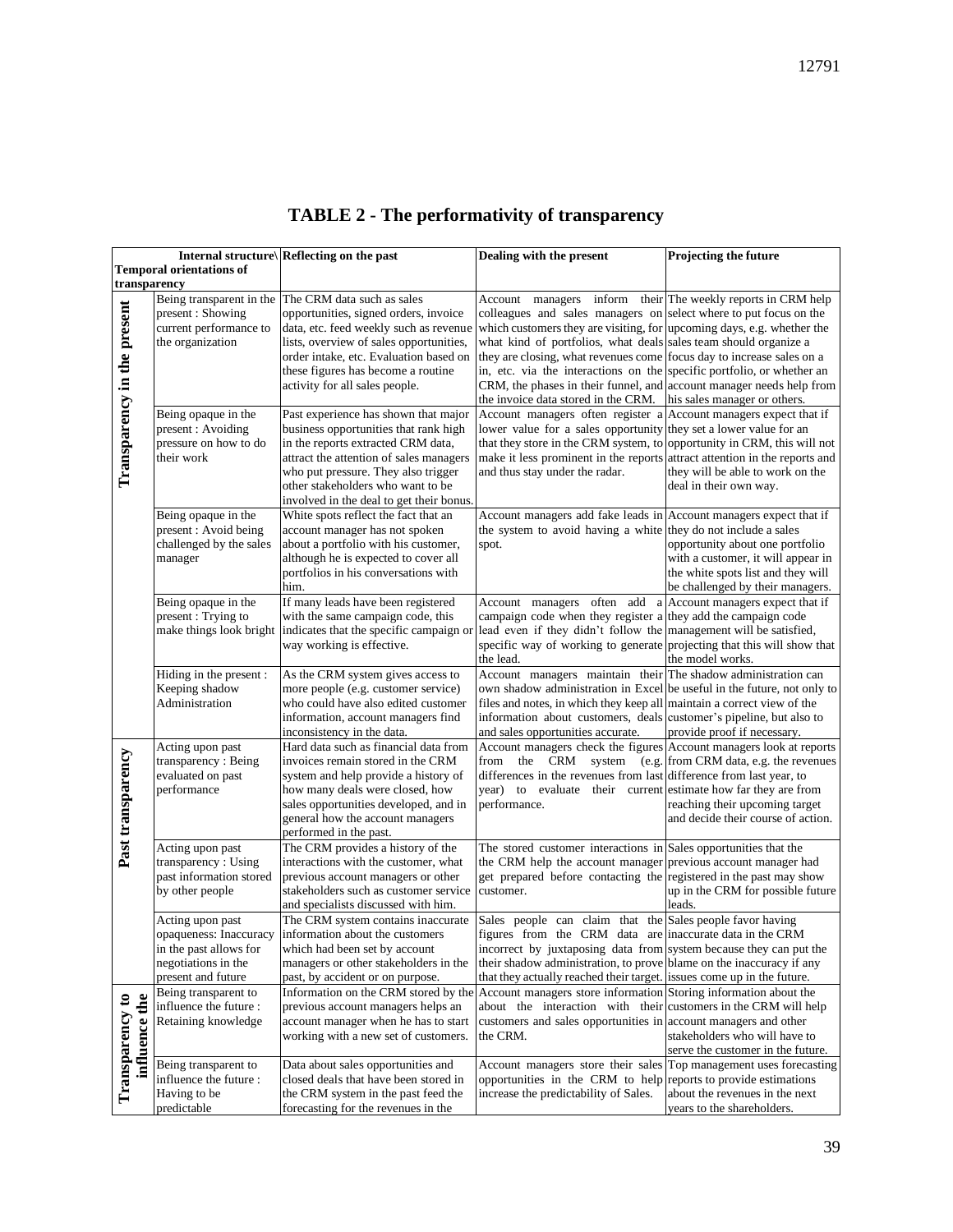|                                                                                                                                       | next years.                                                                                                                                                                                                                                                                                 |                                                                                                                                                                                                                                                                                                                                                                                      |                                                                                                                                                                                |
|---------------------------------------------------------------------------------------------------------------------------------------|---------------------------------------------------------------------------------------------------------------------------------------------------------------------------------------------------------------------------------------------------------------------------------------------|--------------------------------------------------------------------------------------------------------------------------------------------------------------------------------------------------------------------------------------------------------------------------------------------------------------------------------------------------------------------------------------|--------------------------------------------------------------------------------------------------------------------------------------------------------------------------------|
| Being opaque to<br>influence the future:<br>Trying to<br>influence their future<br>targets                                            | Sales opportunities with high value<br>become prominent in the CRM<br>reports. Sales managers look at these<br>opportunities to negotiate about the<br>team targets, or to give a higher target<br>to the account manager who appears<br>to have customers with high prospect.              | Account managers often set a lower Account managers project how<br>value when storing a big opportunity their targets might increase or<br>in the CRM system, so that decrease in the future based on<br>management doesn't foresee the the deals they close and the sales<br>increase in the future revenues and opportunities they create and<br>assign them with a higher target. | store in CRM. They aspire to get<br>an easier achievable target that<br>will ensure their bonus at the end<br>of next year.                                                    |
| Being opaque to<br>influence the future:<br>Managing their<br>managers' expectations                                                  | A high lead that did not turn to a deal<br>becomes visible in the oversight of<br>the funnel and triggers questions from<br>the management, on how this<br>happened and why.                                                                                                                | Account managers often provide a Account managers project that if<br>lower value for a sales opportunity management sees a very high<br>that they store in the funnel, so that it sales opportunity in the CRM<br>doesn't gain prominence in the they will increase their<br>funnel reports and develop high expectations and thus it will look<br>expectations for management.      | like a failure if they don't get the<br>deal.                                                                                                                                  |
| Being opaque to<br>influence the future:<br>Trying to keep the<br>customers with high<br>value prospects for<br>their future revenues | Several incidents have happened in<br>the past when Sales Large found very<br>high opportunities from medium<br>clients in the CRM funnel reports, and funnel reports and hence hide the ranked high in the funnel reports<br>tried to get the customers allocated<br>from Medium to Large. | Account managers often provide a Medium account managers fear<br>lower value for a sales opportunity, in that people from sales large will<br>order to make it less prominent in the notice the big opportunities<br>high potential revenues from other and will try to take over a<br>sales channels.                                                                               | customer with very high prospect.<br>That will mean that the high<br>revenues from that customer will<br>not be taken into consideration<br>for their target in the net years. |

# **FIGURE 1 - Visualizing the performativity of transparency**